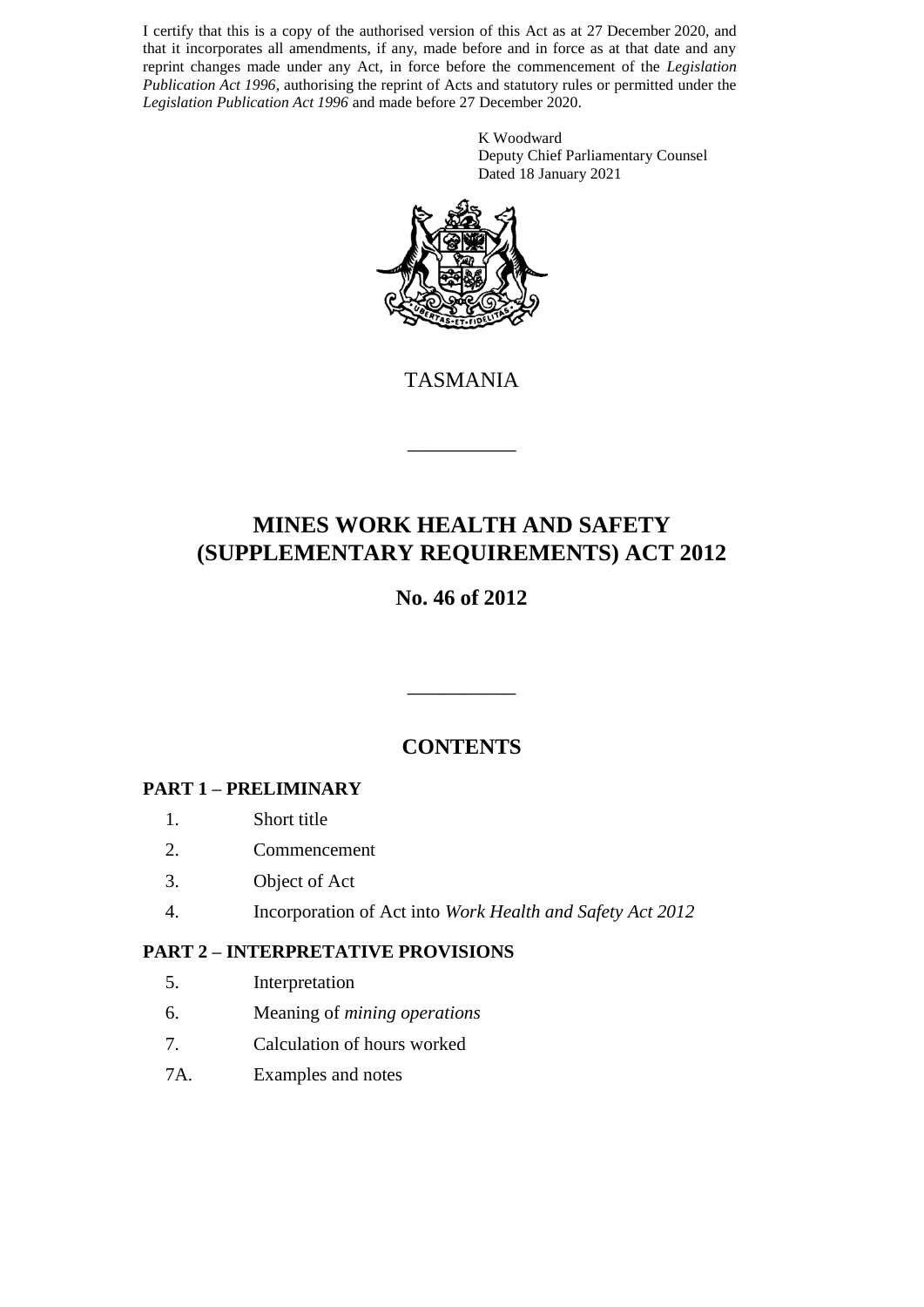#### **PART 3 – HEALTH AND SAFETY IN MINES**

#### *Division 1 – Chief Inspector of Mines*

- 8. Chief Inspector of Mines
- 9. Chief Inspector of Mines may issue directions to mine operator and site senior officers
- 10. Protection from liability

#### *Division 1A – Mines inspectors*

10A. Mines inspectors

#### *Division 2 – Mine operators*

- 11. Appointment of mine operators
- 12. Advice of appointment, &c., to be given to Chief Inspector of Mines
- 13. Chief Inspector of Mines may approve multiple persons to have responsibility for certain mining operations

#### *Division 3 – Site senior officers*

- 14. Site senior officers
- 15. Site senior officer to maintain presence at mine
- 16. Additional requirements if site senior officer is not mine operator
- 17. Duties of site senior officers
- 18. Absence of site senior officer

#### *Division 4 – Compliance with directions*

19. Compliance with directions of mine operator or site senior officer

#### **PART 4 – HEALTH AND SAFETY MANAGEMENT SYSTEMS**

- 20. Health and safety management system
- 21. Workers to be consulted in preparation and amendment of system
- 22. Work to be carried out in accordance with system
- 23. Audit and review of system by mines inspector
- 24. Inadequate health and safety management system
- 25. Chief Inspector of Mines may require independent audit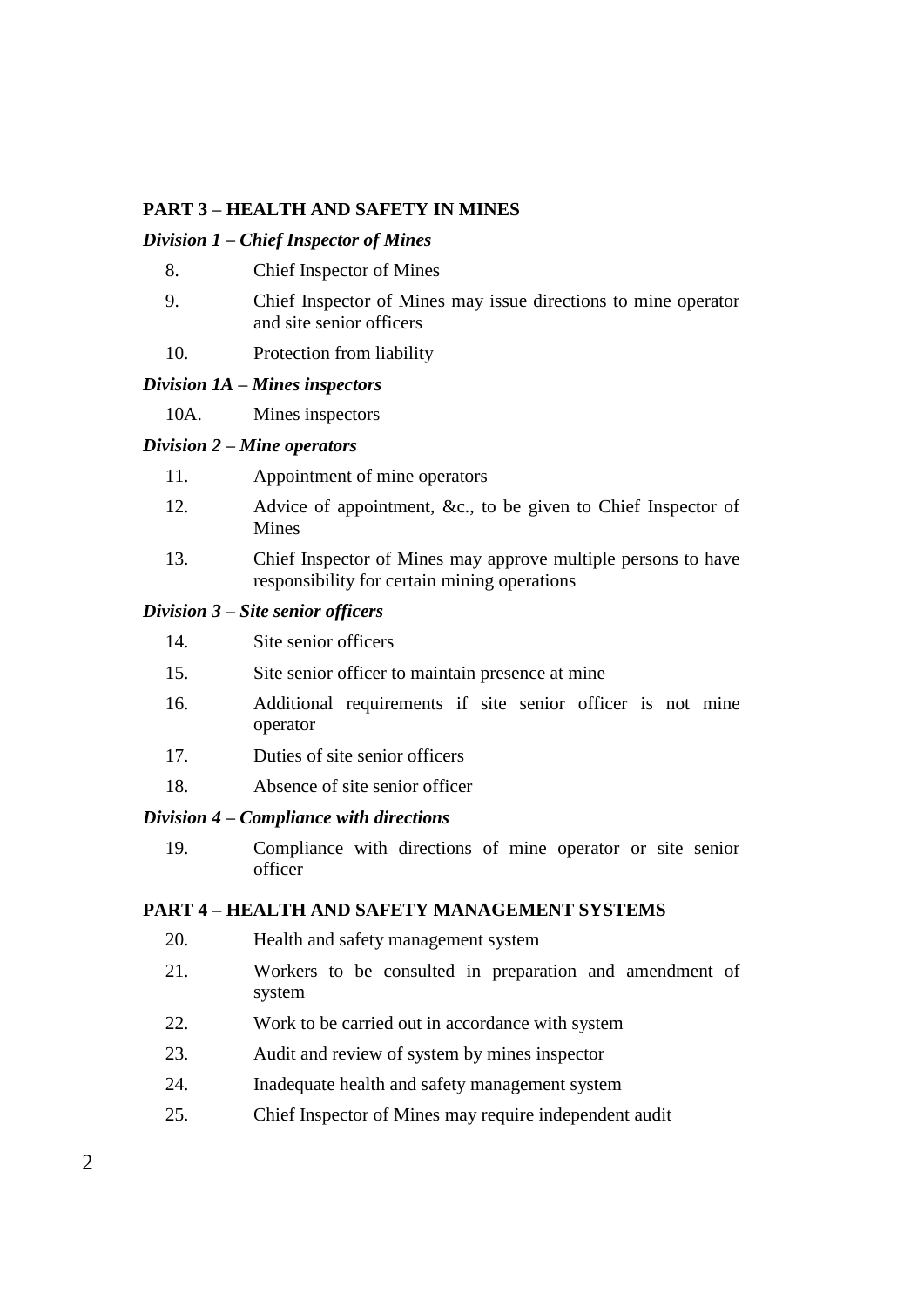# 26. Exemptions

### **PART 5 – MISCELLANEOUS**

| 27.  | Notification of commencement of operations                                  |
|------|-----------------------------------------------------------------------------|
| 28.  | Persons conducting operations to consult about work health and<br>safety    |
| 29.  | Visitors to comply with health and safety requirements                      |
| 30.  | Record book                                                                 |
| 31.  | Management structure to be maintained                                       |
| 32.  | Mine layout, design and construction                                        |
| 33.  | Guidance material                                                           |
| 33A. | Codes of practice for mining operations                                     |
| 34.  | Certain decisions to be reviewable under Work Health and<br>Safety Act 2012 |
| 35.  | Transitional and savings provisions                                         |

# **PART 6 – CONCLUDING PROVISIONS**

- 36. Administration of Act
- 37. Regulations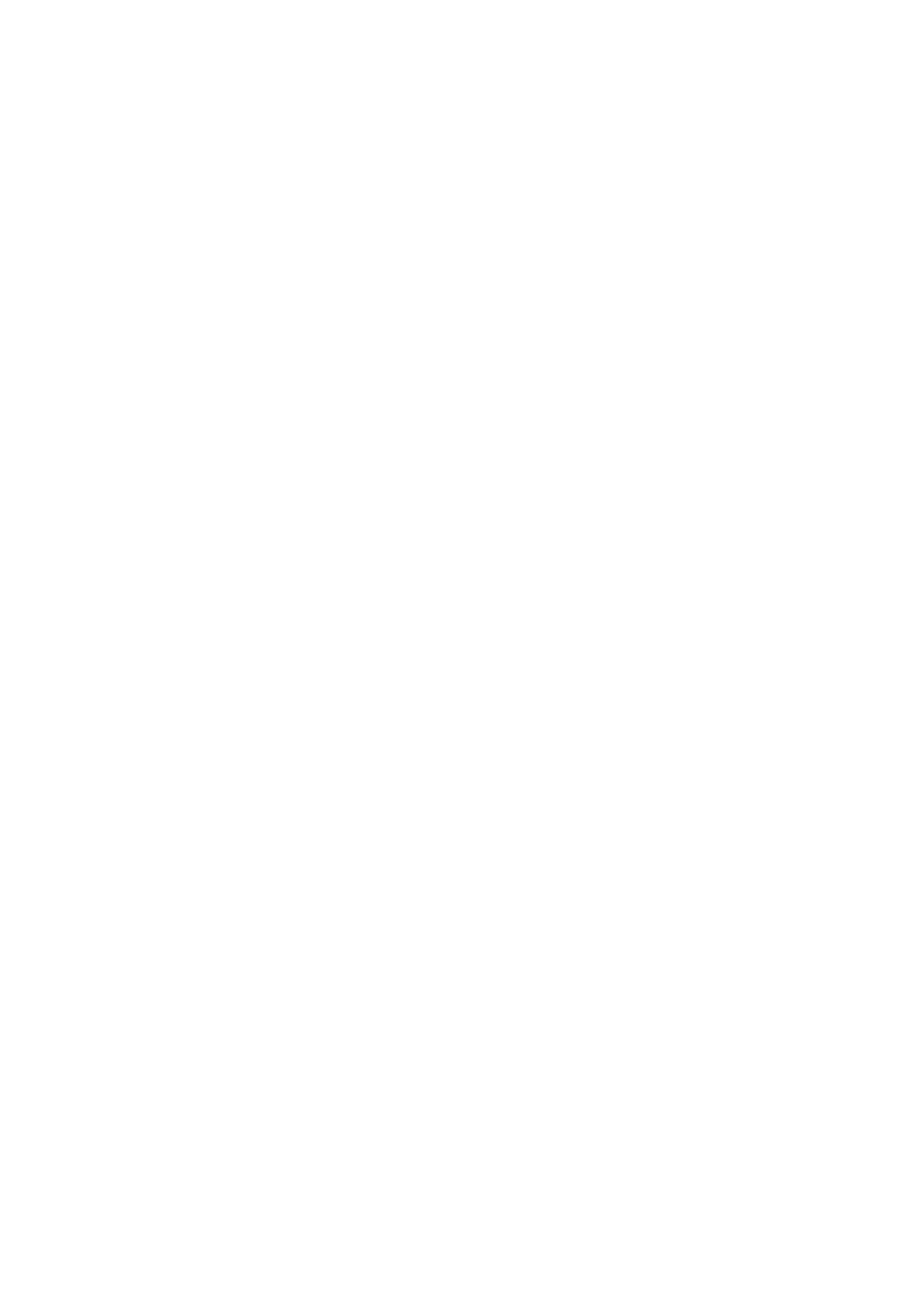

# **MINES WORK HEALTH AND SAFETY (SUPPLEMENTARY REQUIREMENTS) ACT 2012**

**No. 46 of 2012**

**An Act to establish certain requirements, in respect of health and safety in relation to mines, that are additional to the requirements established by or under the** *Work Health and Safety Act 2012*

**[Royal Assent 6 December 2012]**

Be it enacted by His Excellency the Governor of Tasmania, by and with the advice and consent of the Legislative Council and House of Assembly, in Parliament assembled, as follows:

# **PART 1 – PRELIMINARY**

# **1. Short title**

This Act may be cited as the *Mines Work Health and Safety (Supplementary Requirements) Act 2012*.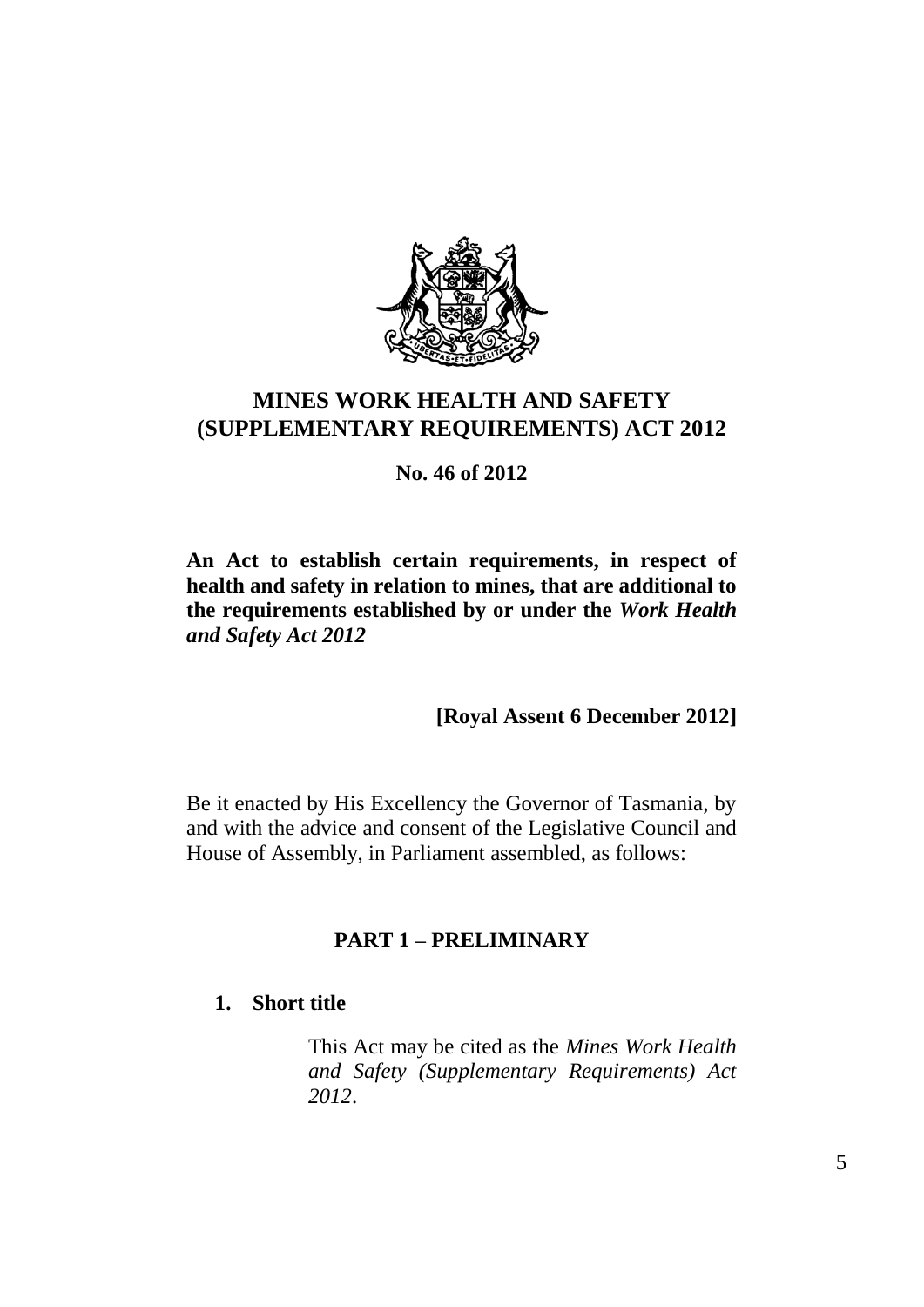#### **2. Commencement**

This Act commences on the day on which the *Work Health and Safety Act 2012* commences.

#### **3. Object of Act**

The object of this Act is to assist in securing the health and safety of mine workers, and other people exposed to risks to their health or safety arising from mining operations, through the implementation of health and safety measures, specific to mines and mining operations, that are in addition to, or in substitution of, the measures imposed under the *Work Health and Safety Act 2012*.

### **4. Incorporation of Act into** *Work Health and Safety Act 2012*

- (1) This Act is to be incorporated in, and read together with, the *Work Health and Safety Act 2012* as a single Act and accordingly –
	- (a) subject to subsection (2), words and expressions that are used in this Act or regulations made under this Act and that are defined in the *Work Health and Safety Act 2012* have, unless the contrary intention appears, the same respective meanings; and
	- (b) a reference in the *Work Health and Safety Act 2012* to "this Act" includes,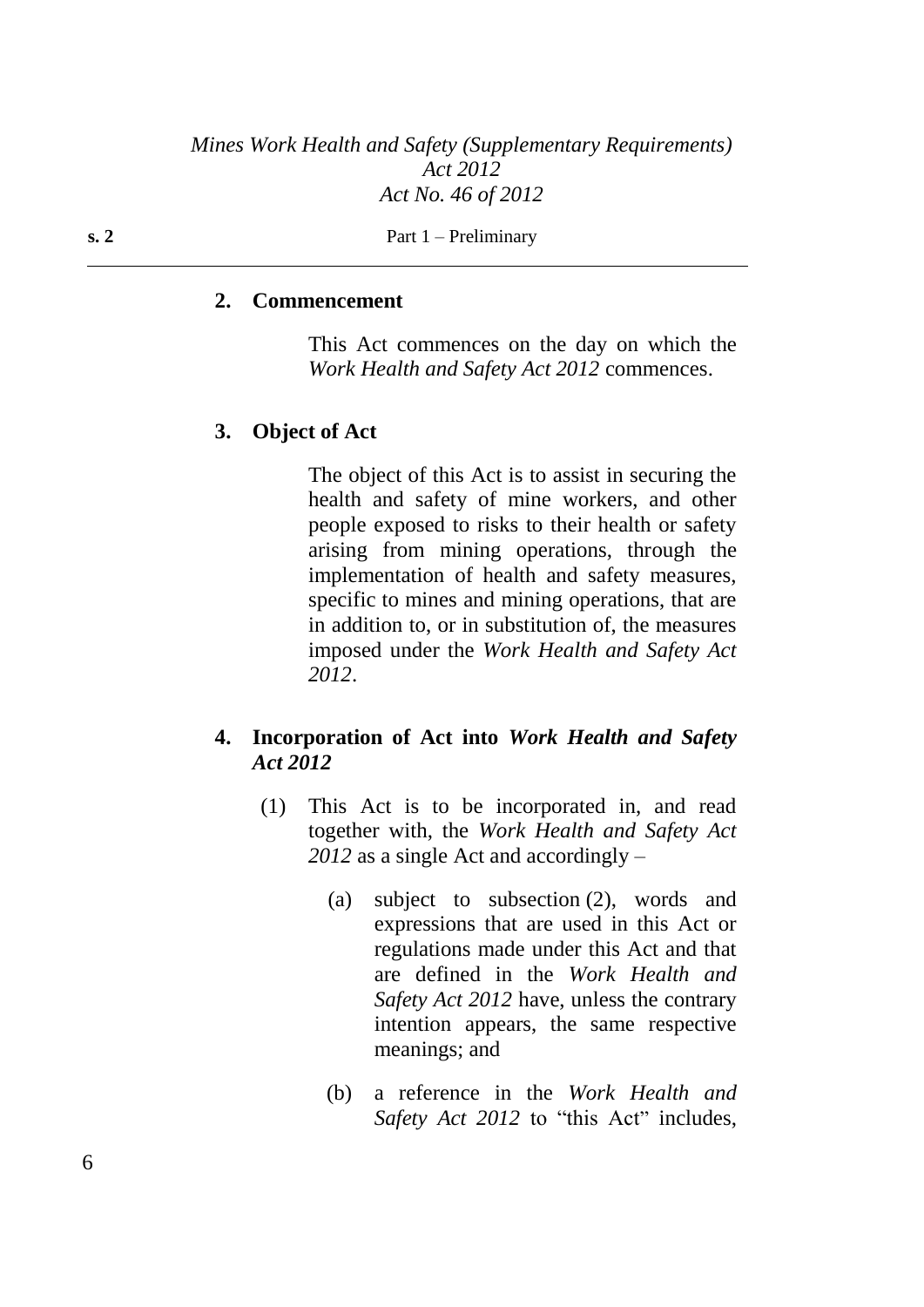unless the contrary intention appears, a reference to this Act and any regulations made under this Act; and

- (ba) a reference in any regulations made under the *Work Health and Safety Act 2012* to *these regulations* includes, unless the contrary intention appears, a reference to any regulations made under this Act; and
	- (c) a reference in any regulations made under the *Work Health and Safety Act 2012* to "the Act" includes, unless the contrary intention appears, a reference to this Act and any regulations made under this Act; and
	- (d) a reference in any regulations made under the *Work Health and Safety Act 2012* to a matter "under the Act" includes, unless the contrary intention appears, a reference to any regulations made under this Act.
- *Note* For example, section 191 of the *Work Health and Safety Act 2012* relates to the issuing of an improvement notice in respect of a contravention of the *Work Health and Safety Act 2012* (by reference to *this Act*). As a result of subsection (1)(b), an improvement notice may also be issued in respect of the *Mines Work Health and Safety (Supplementary Requirements) Act 2012* as the reference in section 191 to *this Act* now includes both Acts.
- (2) Despite subsection (1)(a), words that are used in this Act and that are defined in Part 2 are, in this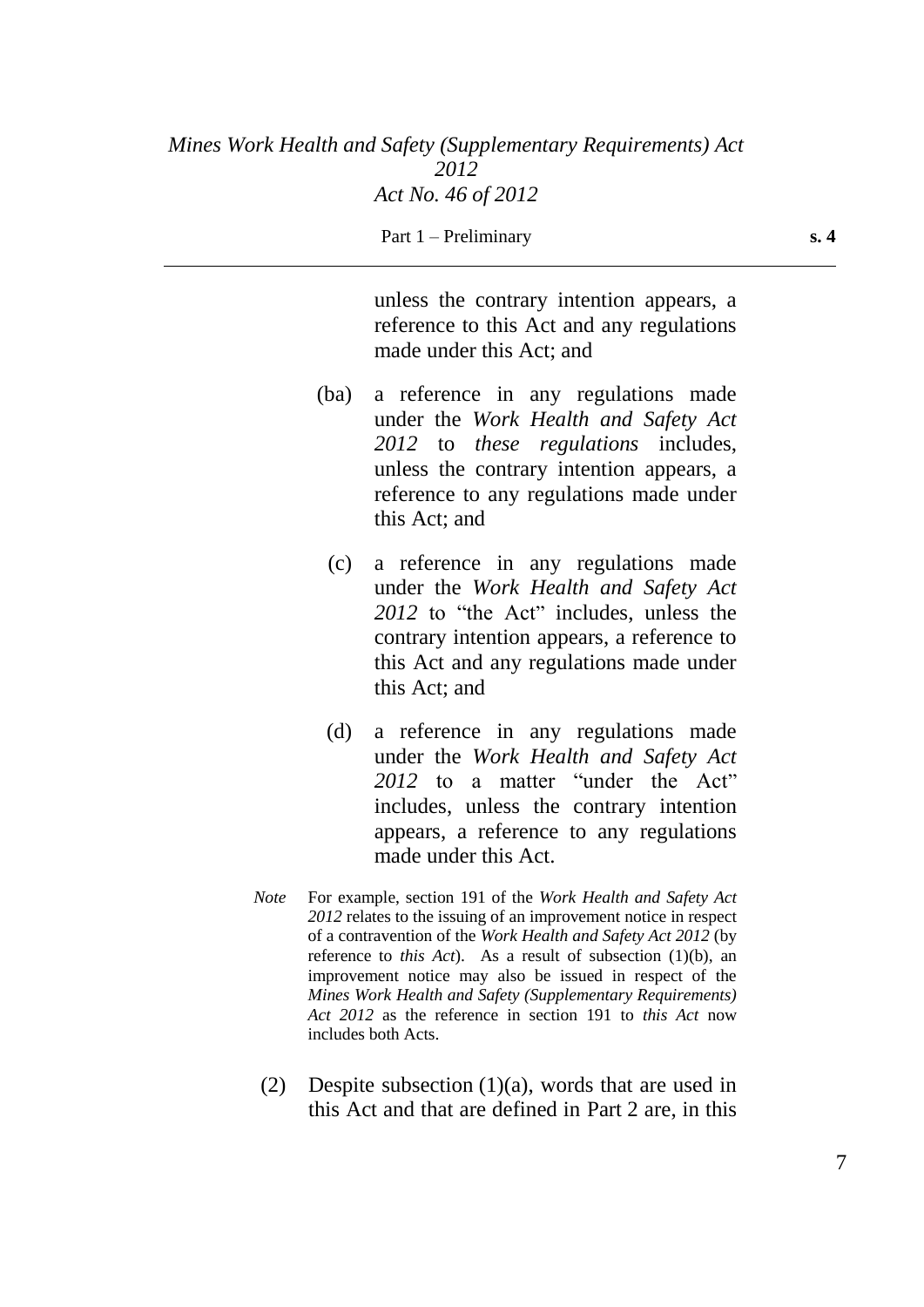| s. 4 | Part $1$ – Preliminary |
|------|------------------------|
|      |                        |

Act, to be taken to have the meaning they have in this Act.

- (3) Despite subsection  $(1)$ 
	- (a) a reference in this Act to *this Act* is not to be taken to be a reference to the *Work Health and Safety Act 2012*; and
	- (b) a reference in any regulations made under this Act to *these regulations* is not to be taken to be a reference to any regulations made under the *Work Health and Safety Act 2012*.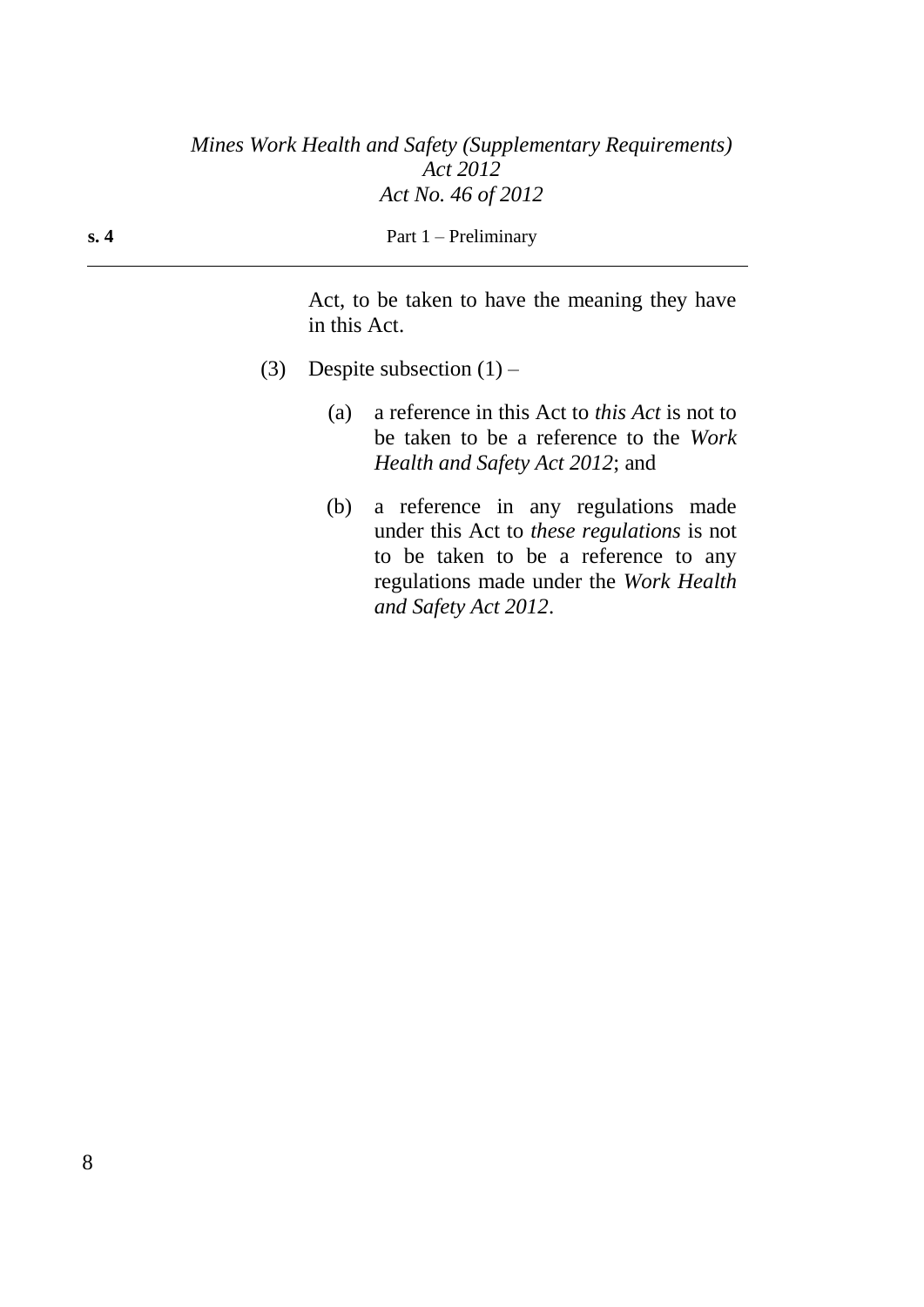Part 2 – Interpretative Provisions **s. 5**

#### **PART 2 – INTERPRETATIVE PROVISIONS**

#### **5. Interpretation**

In this  $Act -$ 

- *atomic substance* has the same meaning as it has in the *Mineral Resources Development Act 1995*;
- *Chief Inspector of Mines* means the inspector who is designated to be the Chief Inspector of Mines under section 8(1);
- *fossick* means to search to a depth of 2 metres for minerals, for a purpose other than for commercial gain, by  $-$ 
	- (a) digging by hand; or
	- (b) using hand-held instruments;
- *geothermal substance* has the same meaning as it has in the *Mineral Resources Development Act 1995*;
- *hours worked* means hours worked, as calculated in accordance with section 7;
- *mine* includes any place at, in, on or under which mining operations are carried out and includes any fixtures, fittings, plant or structures at such a place that are used for, or in connection with, mining operations;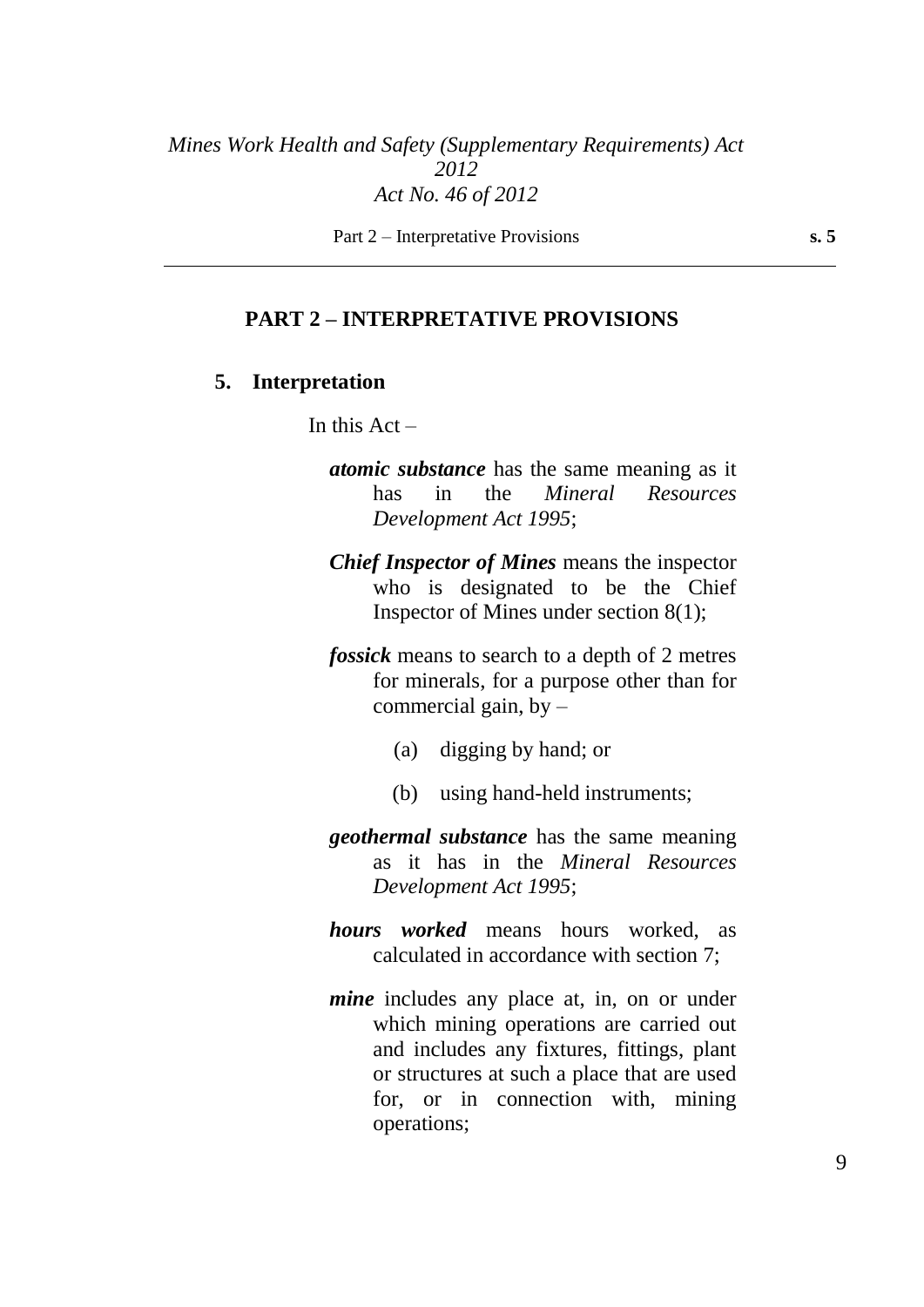#### **s. 5** Part 2 – Interpretative Provisions

#### *mine holder* means –

- (a) in relation to mining operations, the holder of a mining lease, or a sublease, under Part 4 of the *Mineral Resources Development Act 1995*, that is relevant to those mining operations; or
- (b) in relation to exploration, the holder of a mineral tenement, under the *Mineral Resources Development Act 1995*, that is relevant to that exploration; or
- (c) if paragraphs (a) and (b) do not apply, the person for whose benefit the mining operations are carried out;
- *mine operator* means the entity or individual appointed as, or taken to be, a mine operator under section 11;

*mineral* includes the following:

- (a) an inorganic substance;
- (b) an atomic substance;
- (c) a geothermal substance;
- (d) coal;
- (e) oil;
- (f) petroleum;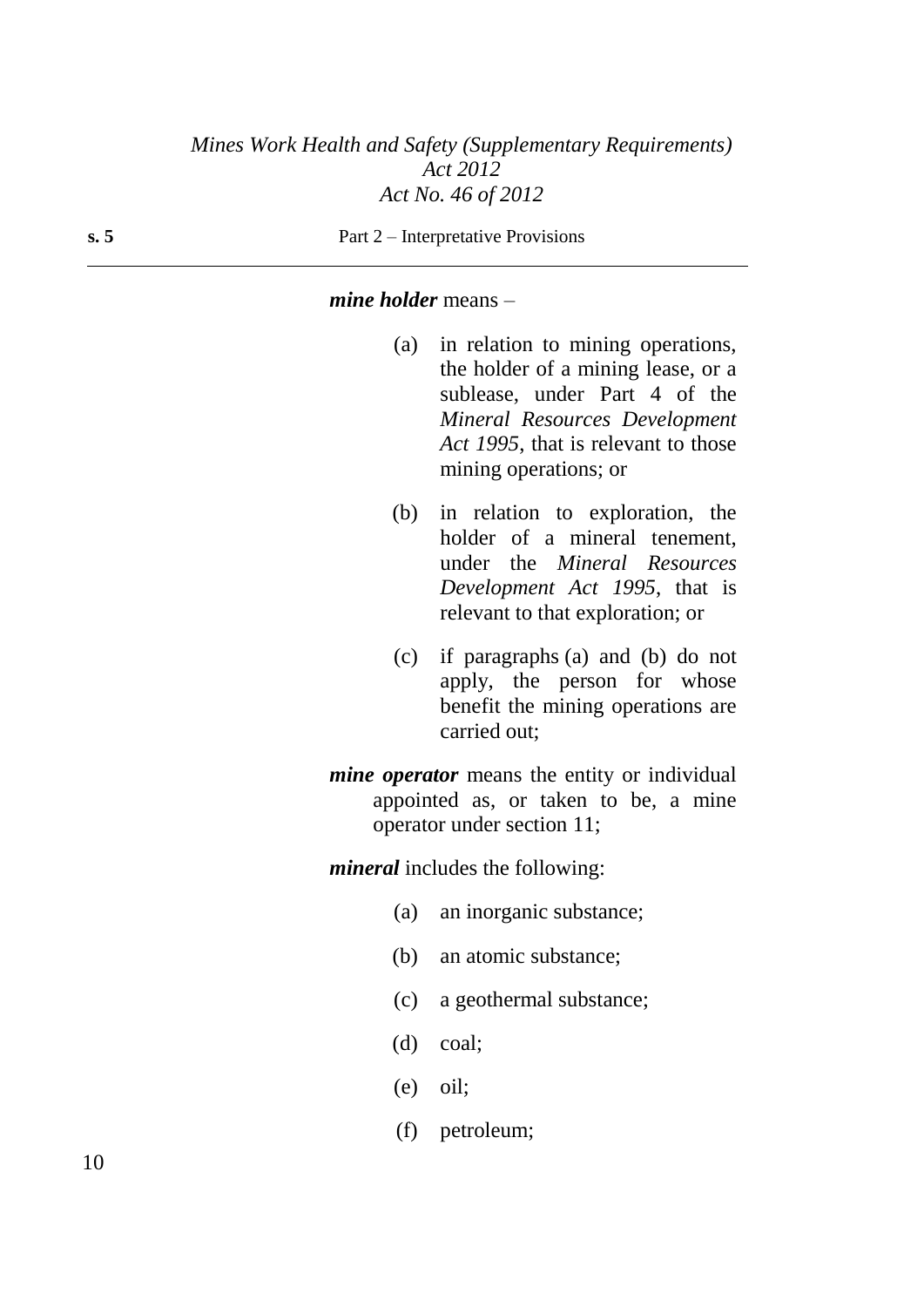Part 2 – Interpretative Provisions **s. 5**

#### $(g)$  gas;

- (h) sand, rock, crushed stone, gravel or clay produced or excavated for commercial purposes;
- (i) matter forming part of the crust of the earth –

but does not include the following:

- (j) subsoil;
- (k) the layer of soil sustaining vegetation;
- (l) water, except where it is a geothermal substance;

*mines inspector* – see section 10A;

- *mine worker* means a worker who performs mining operations at a mine;
- *mining operations* see section 6;
- *regulator* means the regulator within the meaning of Schedule 2 to the *Work Health and Safety Act 2012*;
- *site senior officer*, for a mine, means the person appointed under section 14 to be the site senior officer for the mine.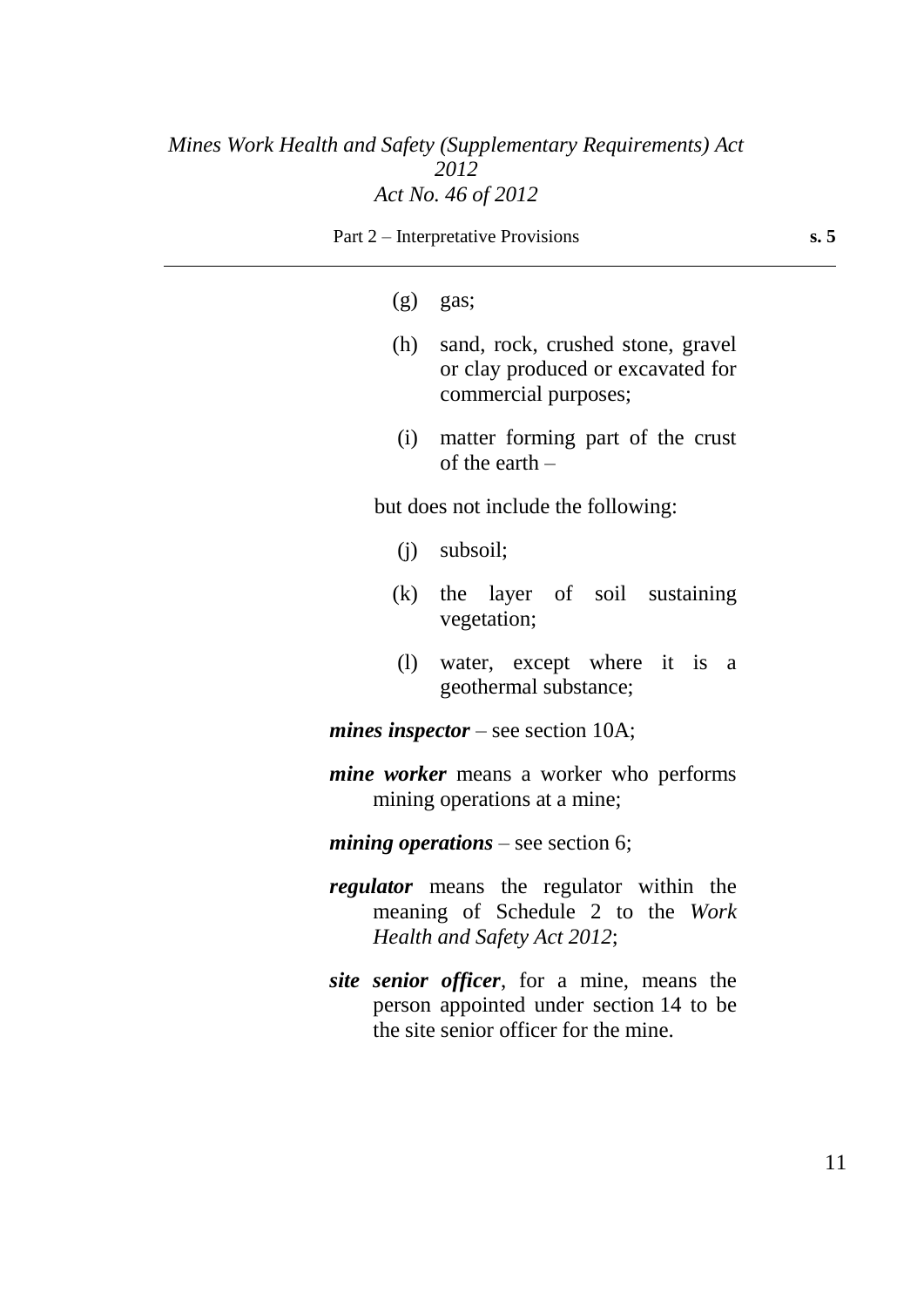#### **6. Meaning of** *mining operations*

- (1) In this Act, *mining operations* includes any activity associated with the following:
	- (a) the exploration for minerals involving the mechanical disturbance of the ground;
	- (ab) the preparation, development, construction or maintenance of a site where an activity referred to in paragraph (a), (b) or (c) is intended to occur, including the construction of infrastructure to be used in such an activity;
		- (b) the extraction or excavation of minerals, or other material containing minerals, from the ground;
		- (c) the following activities undertaken on the same site, adjacent to, or as part of, a continuous process of extraction:
			- (i) the preparation or processing of extracted or excavated material, ore, minerals, tailings, spoil heaps or waste dumps including crushing, grinding, sizing, washing, concentrating, separating, smelting and refining;
			- (ii) the extraction, excavation, removal, handling, transport and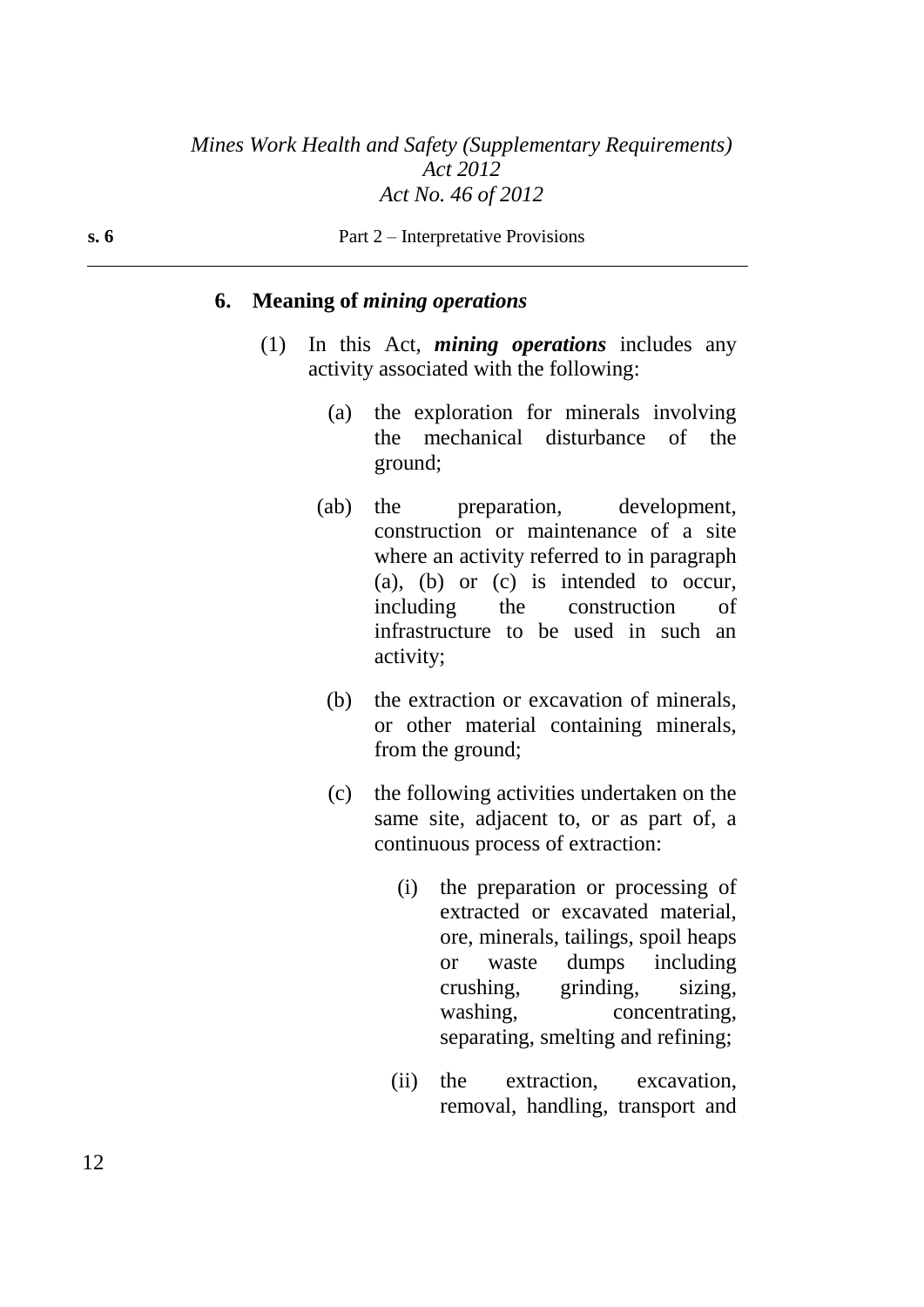storage of minerals, substances, contaminants and waste;

- (iii) the construction, operation, maintenance and removal of plant and buildings;
- (d) the decommissioning, rehabilitation, security, repair or maintenance of a place at which an activity referred to in paragraph (a), (ab), (b) or (c) occurs or has occurred;
- (da) any other activity, or operation, prescribed as a mining operation;
	- (e) any other activity or operation declared under subsection (3) to be a mining operation.
- (2) Despite subsection (1), in this Act, *mining operations* does not include –
	- (a) any activity associated with the production on private land of any rock, crushed stone, gravel, sand or clay for the private, non-commercial use of the owner; or
	- (b) fossicking; or
	- (c) any activity, or operation, that is prescribed as not being a mining operation; or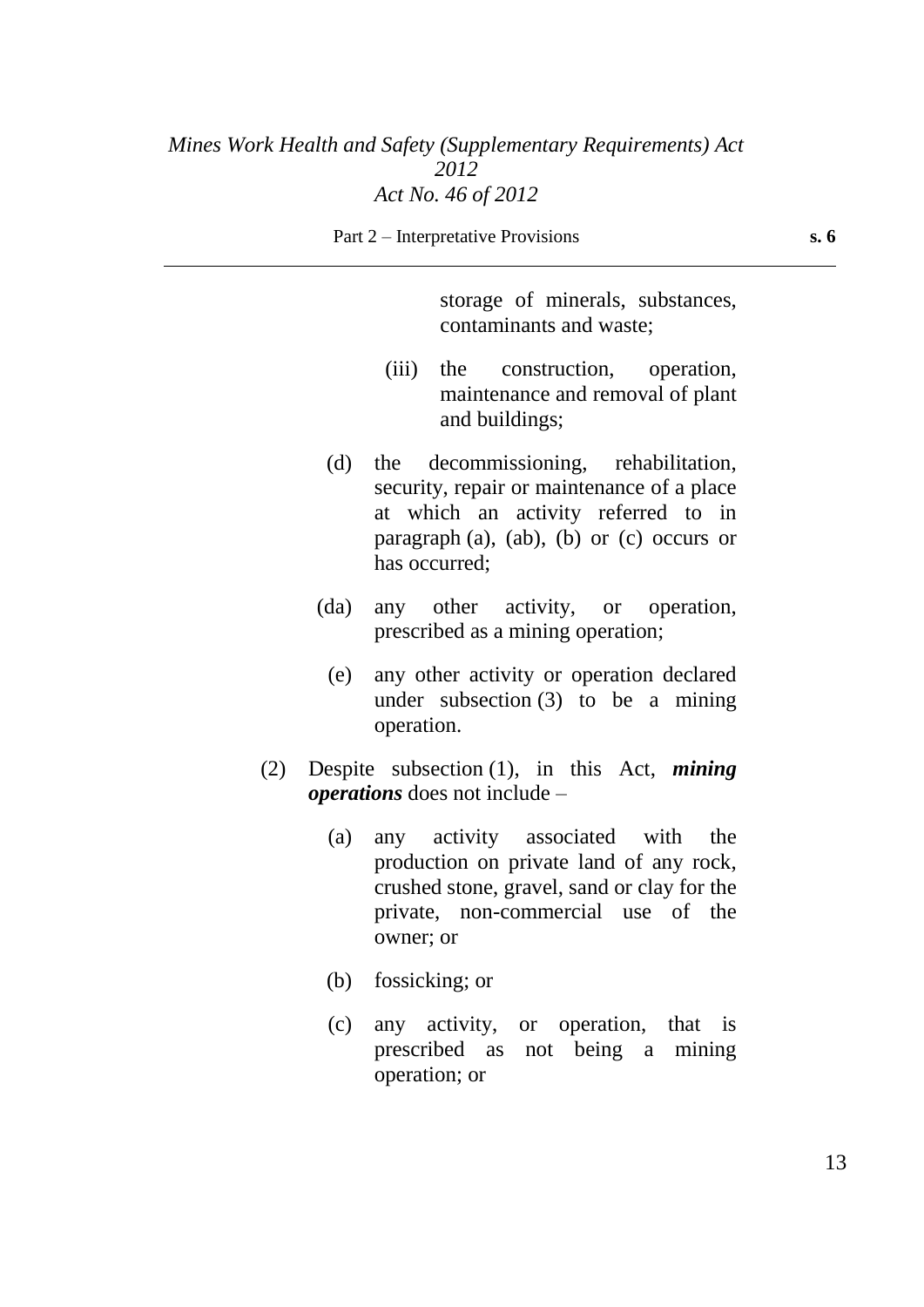| s. 7 | Part 2 – Interpretative Provisions |                                                                                                                                                                                                                                                    |  |
|------|------------------------------------|----------------------------------------------------------------------------------------------------------------------------------------------------------------------------------------------------------------------------------------------------|--|
|      | (d)                                | any activity, or operation, that is declared<br>under subsection $(3A)$ to not be a mining<br>operation.                                                                                                                                           |  |
|      | (3)                                | The regulator, having regard to the nature of the<br>work, risks or hazards involved in an activity or<br>operation, may, by notice in the <i>Gazette</i> , declare<br>the activity or operation to be a mining operation<br>at a particular site. |  |
|      | (3A)                               | The regulator may, by notice in the Gazette,<br>declare an activity or operation at a particular                                                                                                                                                   |  |

- site to not be a mining operation, if the regulator is satisfied that the activity or operation is not being undertaken in preparation for, or in the course of or as a result of, the occurrence at that site of another activity or operation referred to in subsection  $1(a)$ ,  $(ab)$ ,  $(b)$  or  $(c)$ .
- (4) A declaration under subsection (3) or (3A) is not a statutory rule for the purposes of the *Rules Publication Act 1953*.

# **7. Calculation of hours worked**

- (1) The number of hours worked at a mine in a month is the average of the hours worked per month over the previous 6 months during which work has been carried out at the mine.
- (2) If work has been carried out at the mine in less than 6 of the previous 12 months, the number of hours worked per month is to be calculated by making a reasonable estimate as to the number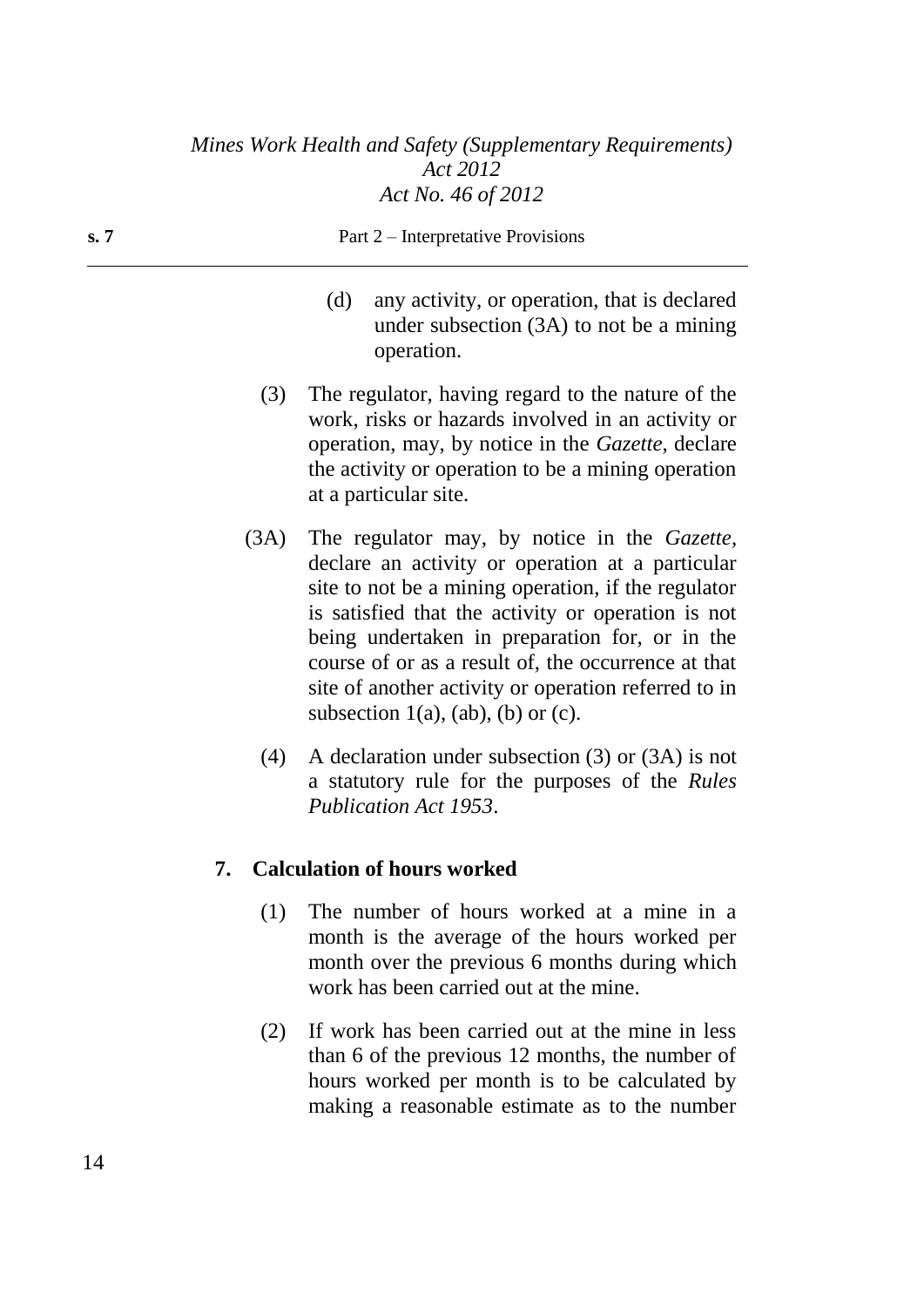Part 2 – Interpretative Provisions **s. 7A** 

of hours that will be worked at the mine in the forthcoming month.

(3) In calculating the number of hours worked, or that will be worked, at a mine, all hours worked or estimated to be worked, respectively, by all individuals at the mine are to be included, regardless of whether the individuals are the mine holder, mine operator, employees, selfemployed persons, employees of contractors or other employers, labour hire workers or persons engaged for work under any other arrangement.

### **7A. Examples and notes**

For the avoidance of doubt, unless otherwise specified in this Act –

- (a) an example at the foot of a provision forms part of this Act; and
- (b) a note at the foot of a provision forms part of this Act.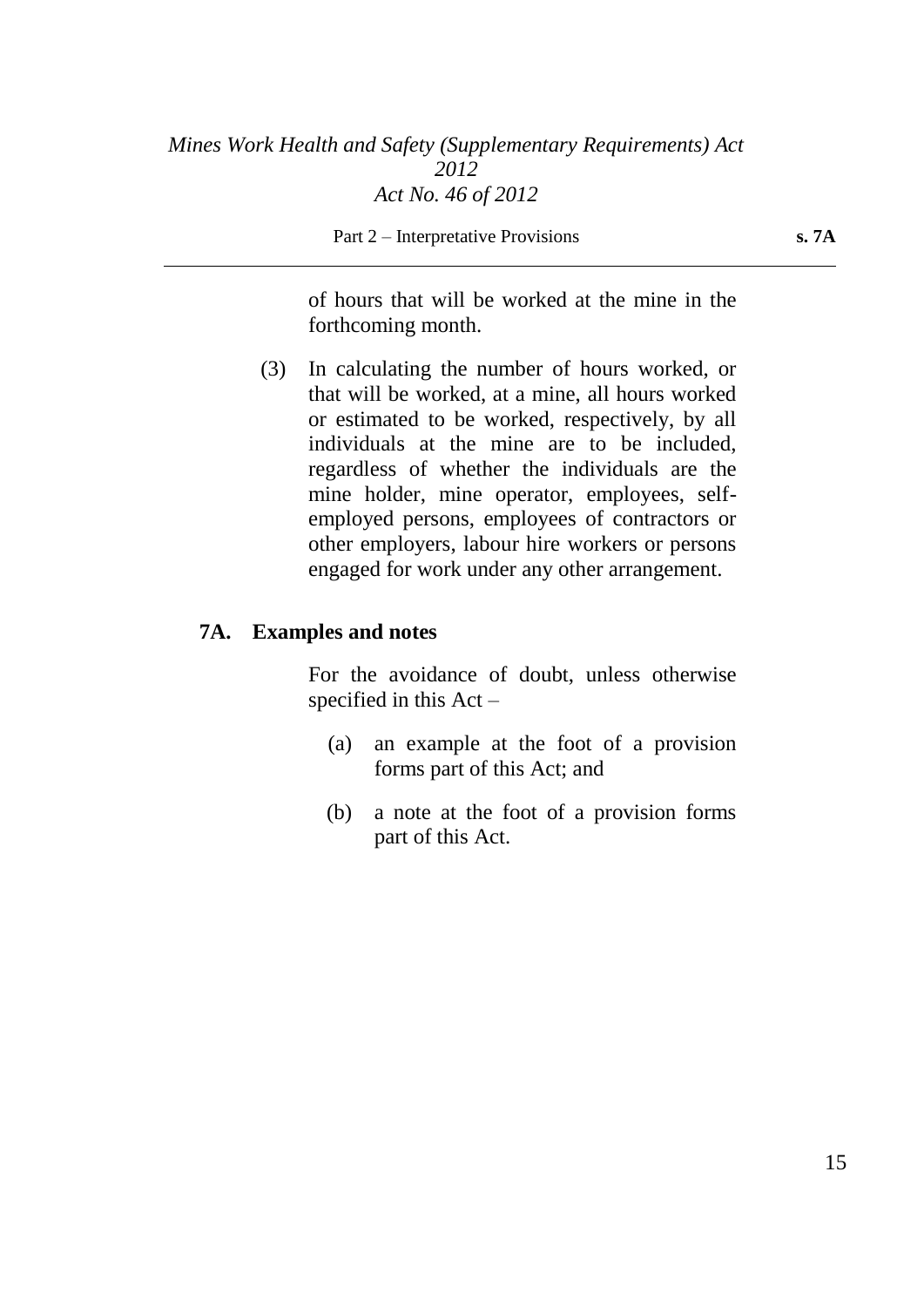### **PART 3 – HEALTH AND SAFETY IN MINES**

#### *Division 1 – Chief Inspector of Mines*

#### **8. Chief Inspector of Mines**

- (1) The regulator is to designate an inspector to be the Chief Inspector of Mines.
- (1A) The regulator may only designate an inspector to be the Chief Inspector of Mines if the regulator is satisfied that the inspector –
	- (a) holds a relevant degree, or equivalent qualification, as specified in subsection (1B); and
	- (b) has knowledge, skills and experience, relevant to mining operations, to enable the inspector to exercise effectively the powers, and perform effectively the functions, of the Chief Inspector of Mines; and
	- (c) holds such other qualifications, or has such other knowledge, skills and experience, as may be prescribed for this section.
- (1B) For the purposes of subsection  $(1A)(a)$ 
	- (a) a degree is a relevant degree if the degree –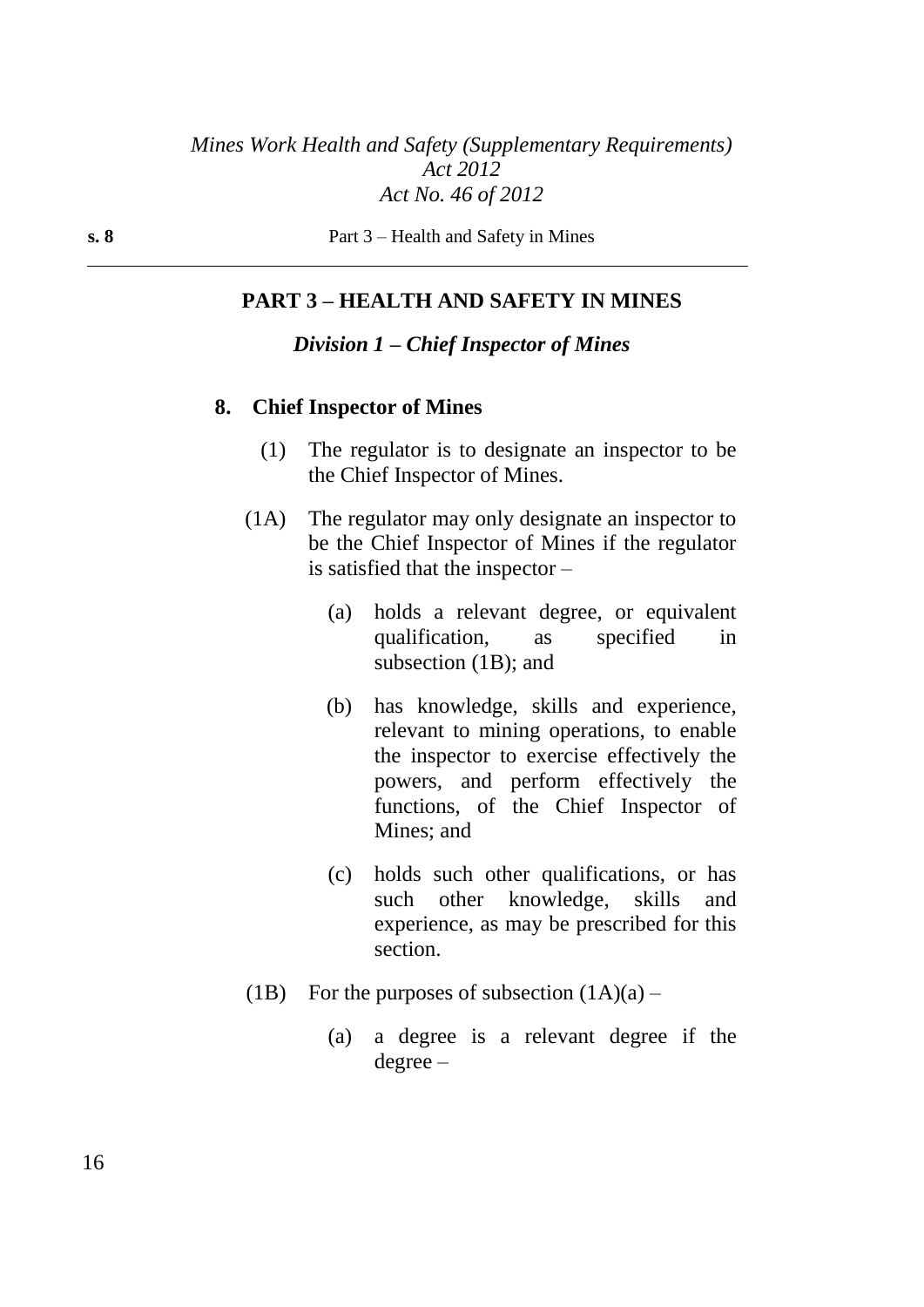Part 3 – Health and Safety in Mines **s. 8** 

- (i) is a bachelor degree, with a major, or honours, in the area of mining engineering; and
- (ii) has been awarded on the completion of a program accredited, in accordance with the Washington Accord, by a full signatory to the Washington Accord; or
- (b) a qualification is an equivalent qualification if the regulator is satisfied, on reasonable grounds, that the qualification is equal to, or exceeds, the requirements of a degree referred to in paragraph (a).
- (2) The Chief Inspector of Mines is, subject to the direction of the regulator, responsible for –
	- (a) the oversight and direction of inspectors assigned primarily to mines; and
	- (b) any other functions conferred on the Chief Inspector of Mines by this Act or the regulations.
- $(3)$  In this section
	- *Washington Accord* means the international agreement, established on 28 September 1989 and as amended from time to time, known as the Washington Accord that specifies the manner in which programs, to satisfy the academic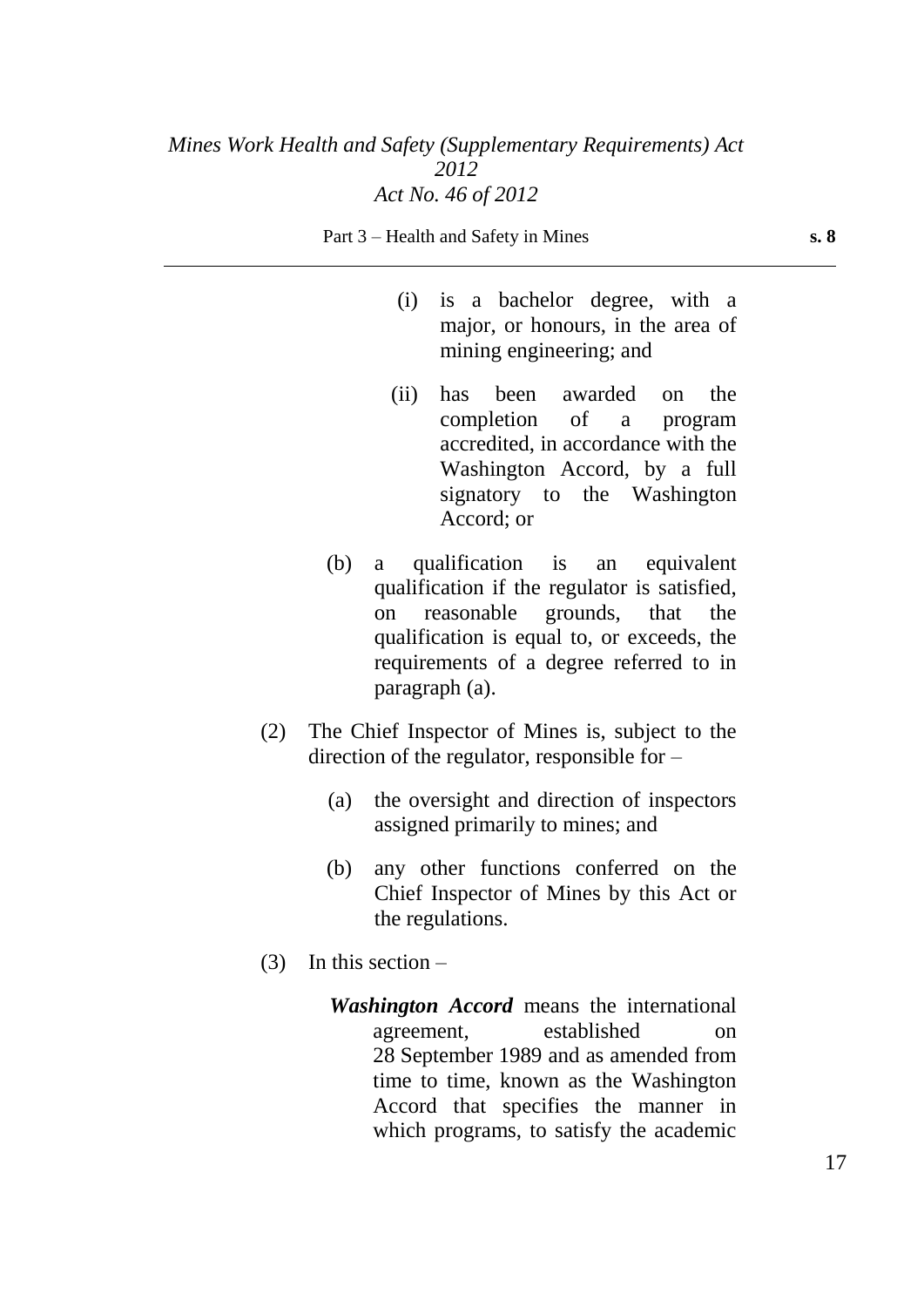#### **s. 9** Part 3 – Health and Safety in Mines

requirements for the practice of engineering at a professional level, are to be accredited and recognised by the signatory organisations to the agreement.

### **9. Chief Inspector of Mines may issue directions to mine operator and site senior officers**

- (1) For the purpose of preventing injuries to, and risks to the health of, workers and any other person at a mine, the Chief Inspector of Mines, by notice in writing served on a mine operator or site senior officer, may –
	- (a) direct the person on whom the notice is served to take the steps that the Chief Inspector of Mines considers necessary and specifies in the notice; or
	- (b) direct that any specified plant, equipment, appliance or substance must not be used in or in connection with, or stored at, a mine that is specified in the notice.
- (2) Without limiting subsection (1), a notice may require that the person on whom the notice is served must, so far as is reasonably practicable, do all or any, or a combination of any, of the following:
	- (a) employ or engage a person who, being suitably qualified in relation to occupational health and safety, is able to provide advice to the person in relation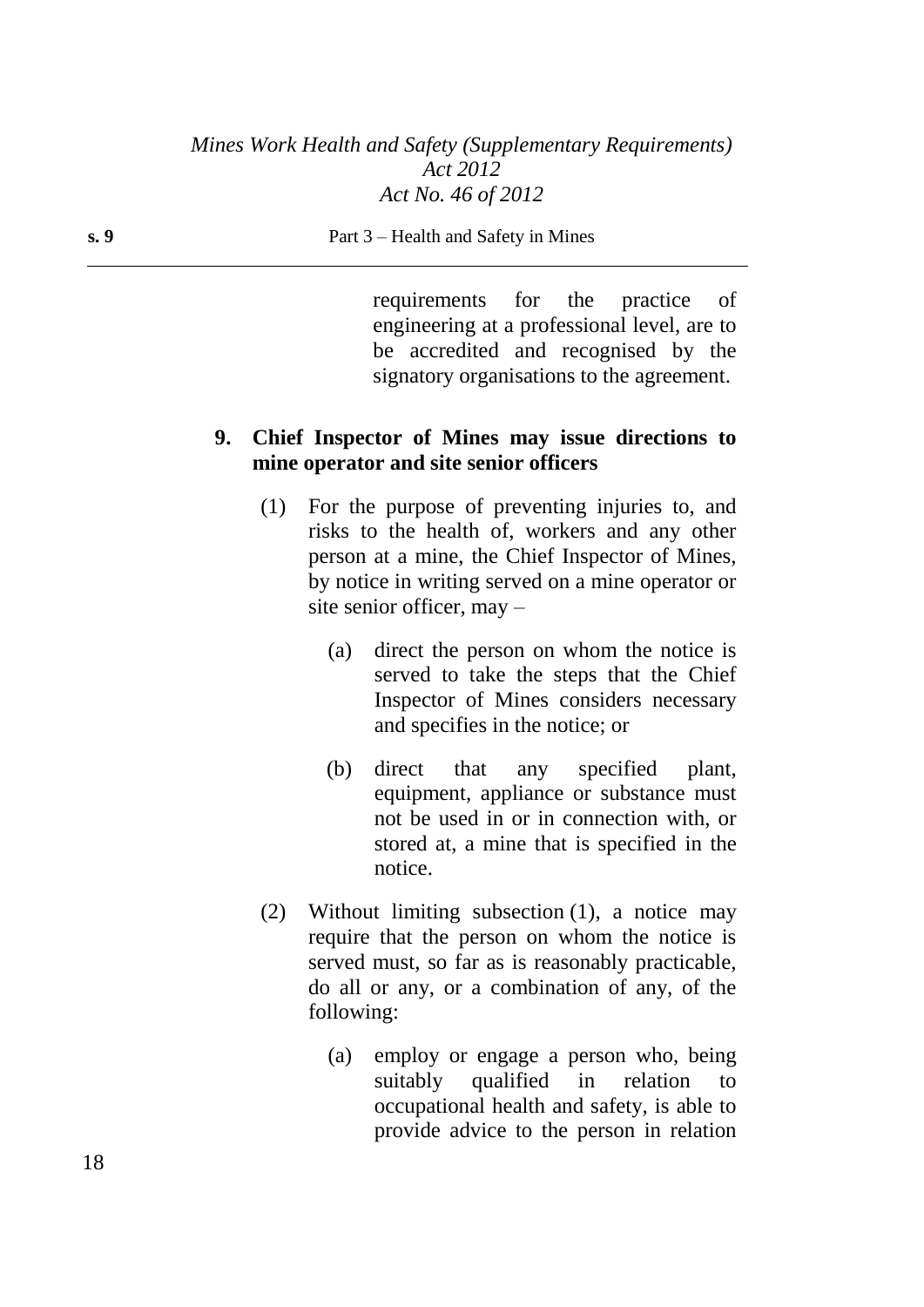to the health and safety of workers and any other person at a mine;

- (b) monitor, at a mine, conditions likely to affect the health and safety of any person;
- (c) prepare a written health and safety policy.
- (3) A person on whom a notice is served under subsection (1) must comply with the notice.

Penalty: In the case of –

- (a) a body corporate, a fine not exceeding \$250 000; or
- (b) an individual, a fine not exceeding \$50 000.

#### **10. Protection from liability**

- (1) The Chief Inspector of Mines does not incur any personal liability in respect of any act done or omitted to be done by the Chief Inspector of Mines in good faith in the performance or exercise, or purported performance or exercise, of any function or power of the Chief Inspector of Mines under this Act.
- (2) Subsection (1) does not preclude the Crown from incurring liability that the Chief Inspector of Mines would, but for that subsection, incur.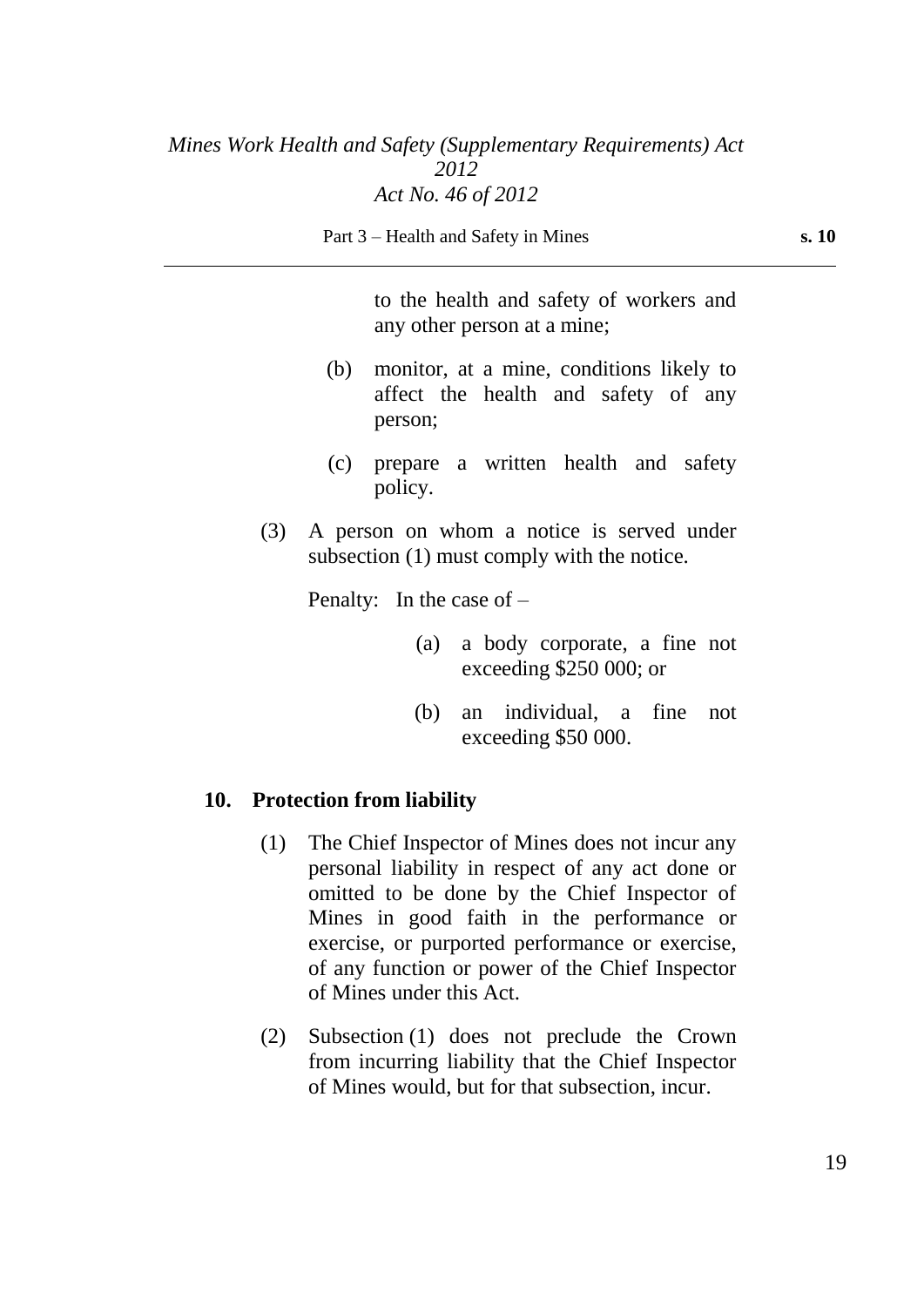**s. 10A** Part 3 – Health and Safety in Mines

### *Division 1A – Mines inspectors*

#### **10A. Mines inspectors**

An inspector is a mines inspector if the inspector –

- (a) has the knowledge, skills and experience, that the regulator and Chief Inspector of Mines have specified as relevant to mining operations, to enable the person to exercise effectively the powers, and perform effectively the functions, of a mines inspector under this Act; and
- (b) holds such other qualifications, or has such other knowledge, skills and experience, as may be prescribed for this section.

#### *Division 2 – Mine operators*

#### **11. Appointment of mine operators**

(1) The mine holder in respect of a mine must appoint a mine operator before any mining operations are carried out at the mine.

Penalty: In the case of –

- (a) a body corporate, a fine not exceeding \$100 000; or
- (b) an individual, a fine not exceeding \$20 000.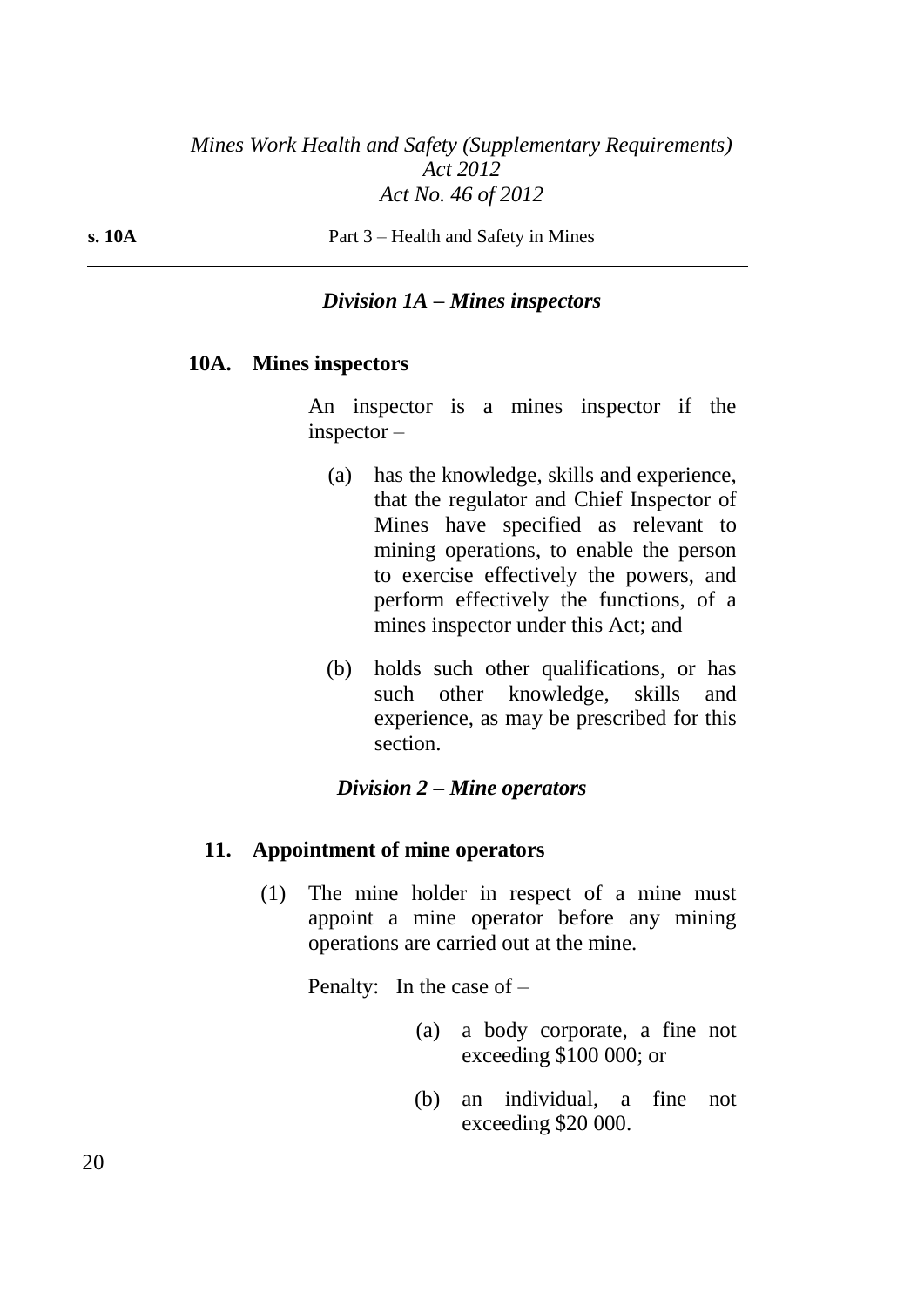Part 3 – Health and Safety in Mines **s. 11** 

- (2) A mine holder may appoint as the mine operator –
	- (a) himself, herself or itself; or
	- (b) a person conducting a business or undertaking in respect of mining operations to be carried out at the mine for or on behalf of the mine holder.
- (3) If a mine holder appoints a person under subsection  $(2)(b)$ , the mine holder must authorise that person to manage or control the mine and the mining operations to the extent necessary to discharge the mine operator's duties.
- (4) The appointment of a mine operator under subsection (2) is to be made in writing and is to include the date on which the appointment takes effect.
- (5) Subsection (4) does not apply in relation to the appointment of a mine holder to be the mine operator, if notice of the appointment is given under section 12(1).
- (6) If the proposed mine operator is not the mine holder, the appointment of a mine operator under subsection (2) is to contain a signed statement to the effect that the proposed mine operator agrees to the appointment.
- (7) In making an appointment under this section, the mine holder must exercise due diligence in selecting a mine operator who has the capacity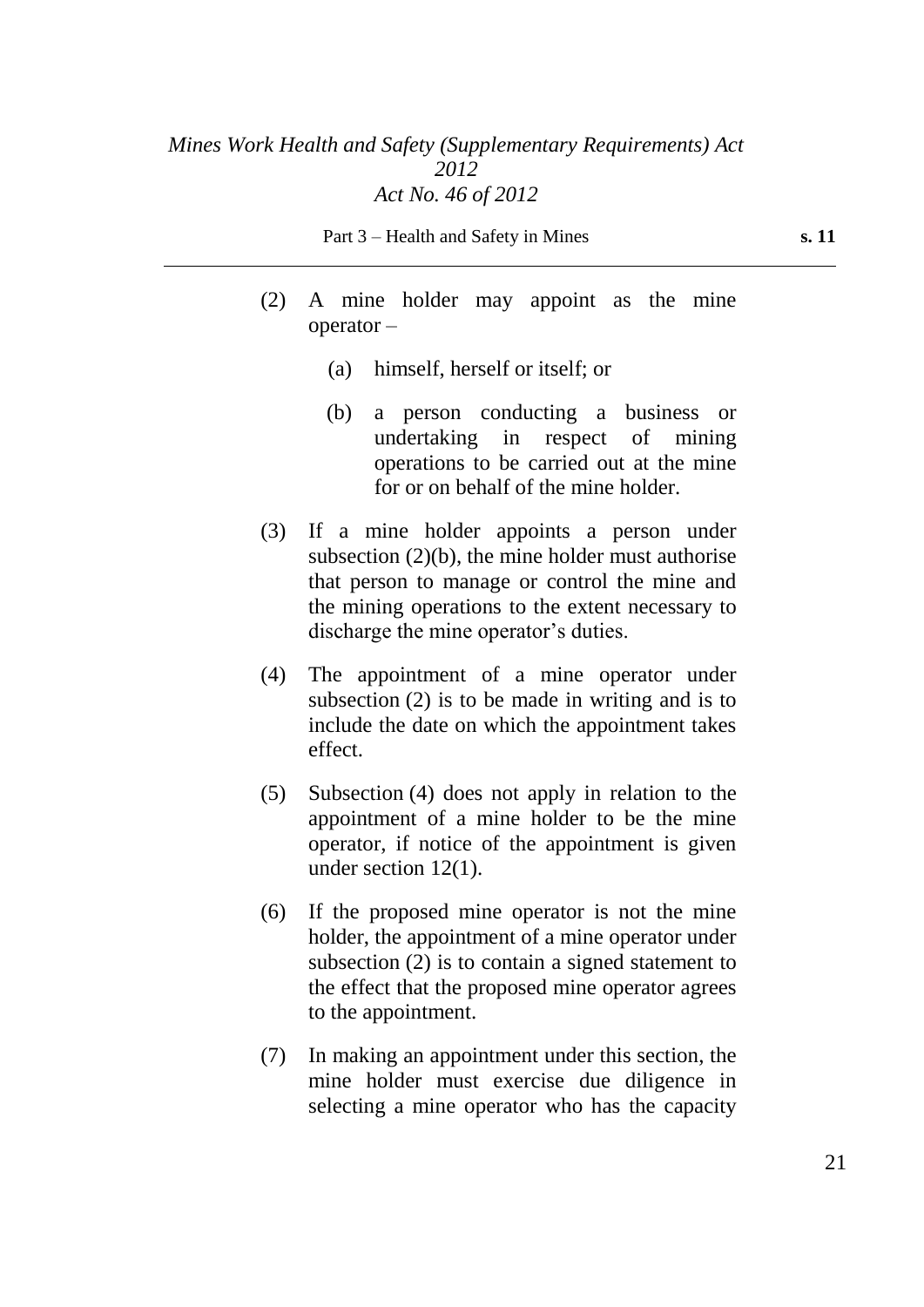and resources to ensure that work at the mine can be carried out safely.

Penalty: In the case of –

- (a) a body corporate, a fine not exceeding \$500 000; or
- (b) an individual, a fine not exceeding \$100 000.
- (8) If a mine holder does not appoint a mine operator under subsection (2) in accordance with this section, the mine holder is taken to be the mine operator.

### **12. Advice of appointment, &c., to be given to Chief Inspector of Mines**

- (1) The mine holder must advise the Chief Inspector of Mines, in writing, of –
	- (a) the name and contact details of the mine operator; and
	- (b) the date on which the appointment takes effect.
- (2) The mine holder must advise the Chief Inspector of Mines under subsection (1) within 14 days after the making of the appointment under section  $11(2)$ .

Penalty: In the case of –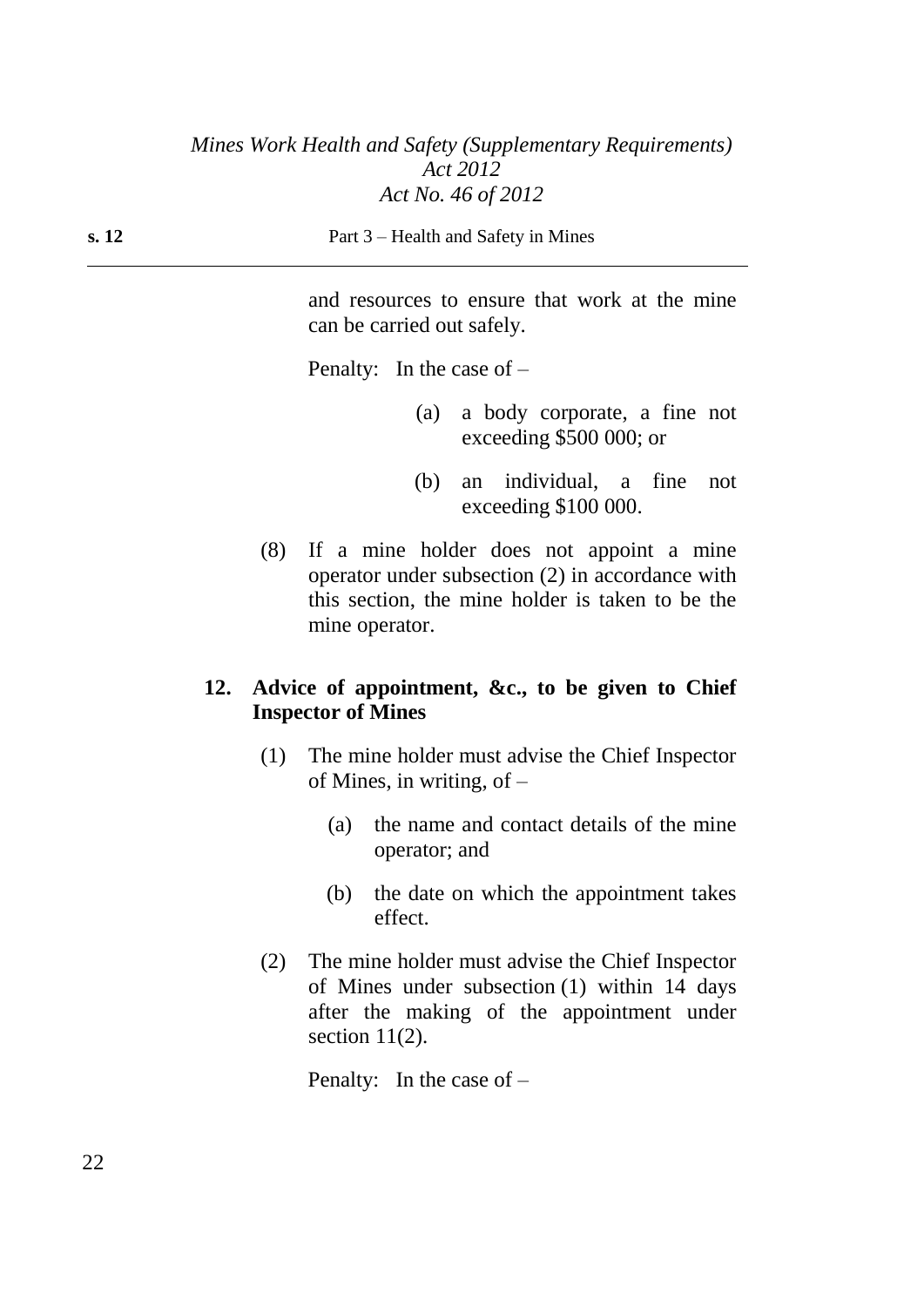Part 3 – Health and Safety in Mines **s. 13** 

- (a) a body corporate, a fine not exceeding \$50 000; or
- (b) an individual, a fine not exceeding \$10 000.
- (3) The mine holder must advise the Chief Inspector of Mines of any subsequent change in the mine operator's details, or the termination of the mine operator's appointment, within 14 days after that change or termination.

Penalty: In the case of –

- (a) a body corporate, a fine not exceeding \$50 000; or
- (b) an individual, a fine not exceeding \$10 000.

### **13. Chief Inspector of Mines may approve multiple persons to have responsibility for certain mining operations**

- (1) The Chief Inspector of Mines may approve, in writing and with or without conditions, an arrangement under which more than one entity or individual has responsibility for various mining operations at a mine.
- (2) The Chief Inspector of Mines may not approve an arrangement under subsection (1) in respect of a mine unless –
	- (a) the mine holder provides a clear statement of the respective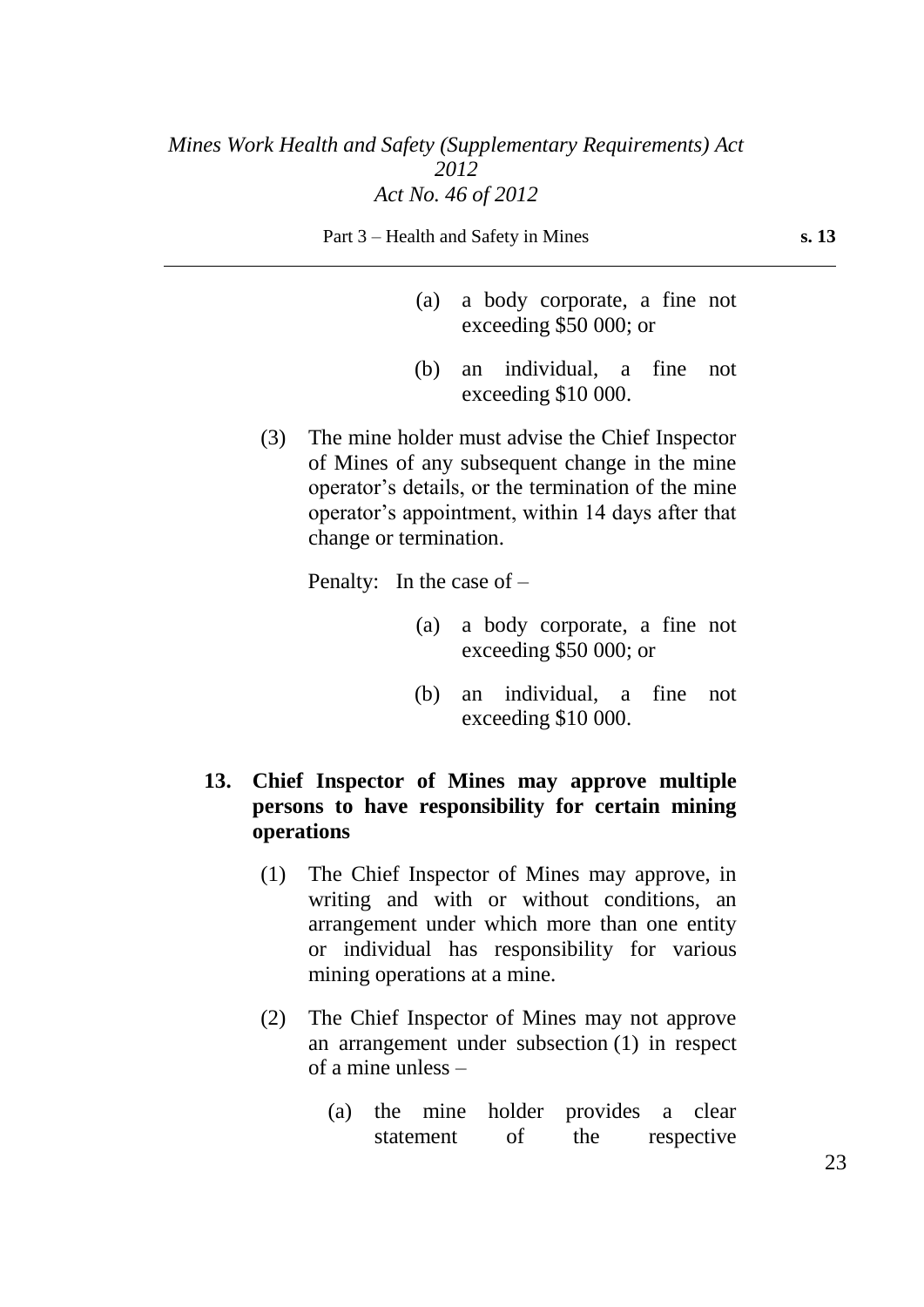| s. 13 |            | Part 3 – Health and Safety in Mines                                                                                                                                                                   |
|-------|------------|-------------------------------------------------------------------------------------------------------------------------------------------------------------------------------------------------------|
|       |            | responsibilities of each party at the mine;<br>and                                                                                                                                                    |
|       | (b)        | the Chief Inspector is satisfied that the<br>$arrangement -$                                                                                                                                          |
|       |            | enable<br>sufficient<br>(i)<br>will<br>coordination and control of the<br>work; and                                                                                                                   |
|       |            | (ii)<br>will not diminish occupational<br>health and safety at the mine.                                                                                                                              |
|       | $(3)$ If – |                                                                                                                                                                                                       |
|       | (a)        | the mine holder and the mine operator<br>are different persons; and                                                                                                                                   |
|       | (b)        | the mine holder has any control over<br>(including the capacity to control) the<br>available to<br>the<br>mine<br>resources<br>$operator-$                                                            |
|       |            | the mine holder must, so far as is reasonably<br>practicable, ensure that adequate resources are<br>available to the mine operator to ensure that the<br>mining operations can be carried out safely. |
|       |            | Penalty: In the case of $-$                                                                                                                                                                           |
|       |            | $\sim$ $\sim$ $\sim$ $\sim$ $\sim$ $\sim$ $\sim$ $\sim$                                                                                                                                               |

- (a) a body corporate, a fine not exceeding \$500 000; or
- (b) an individual, a fine not exceeding \$100 000.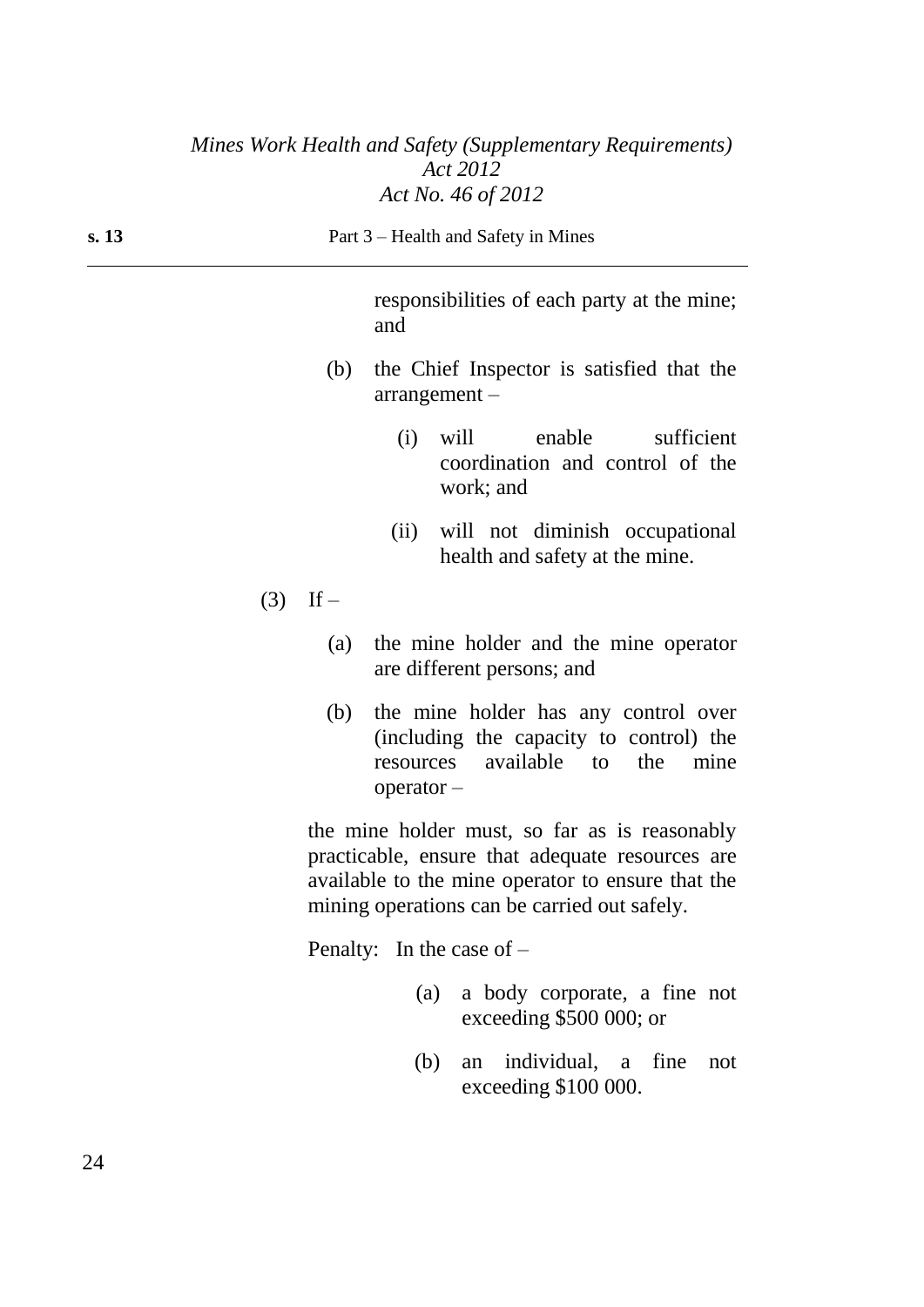Part 3 – Health and Safety in Mines **s. 14** 

(4) If the mine holder and the mine operator are different persons, the mine holder must, so far as is reasonably practicable, provide adequate information, including relevant plans, to the mine operator to ensure that the mining operations can be carried out safely.

Penalty: In the case of –

- (a) a body corporate, a fine not exceeding \$500 000; or
- (b) an individual, a fine not exceeding \$100 000.

### *Division 3 – Site senior officers*

#### **14. Site senior officers**

(1) Subject to subsection (5), a mine operator in respect of a mine must appoint a site senior officer for the mine who satisfies the requirements of subsection (3).

Penalty: In the case of –

- (a) a body corporate, a fine not exceeding \$100 000; or
- (b) an individual, a fine not exceeding \$20 000.
- (2) If the mine operator is an individual who employs or engages other mine workers, he or she may appoint himself or herself as the site senior officer.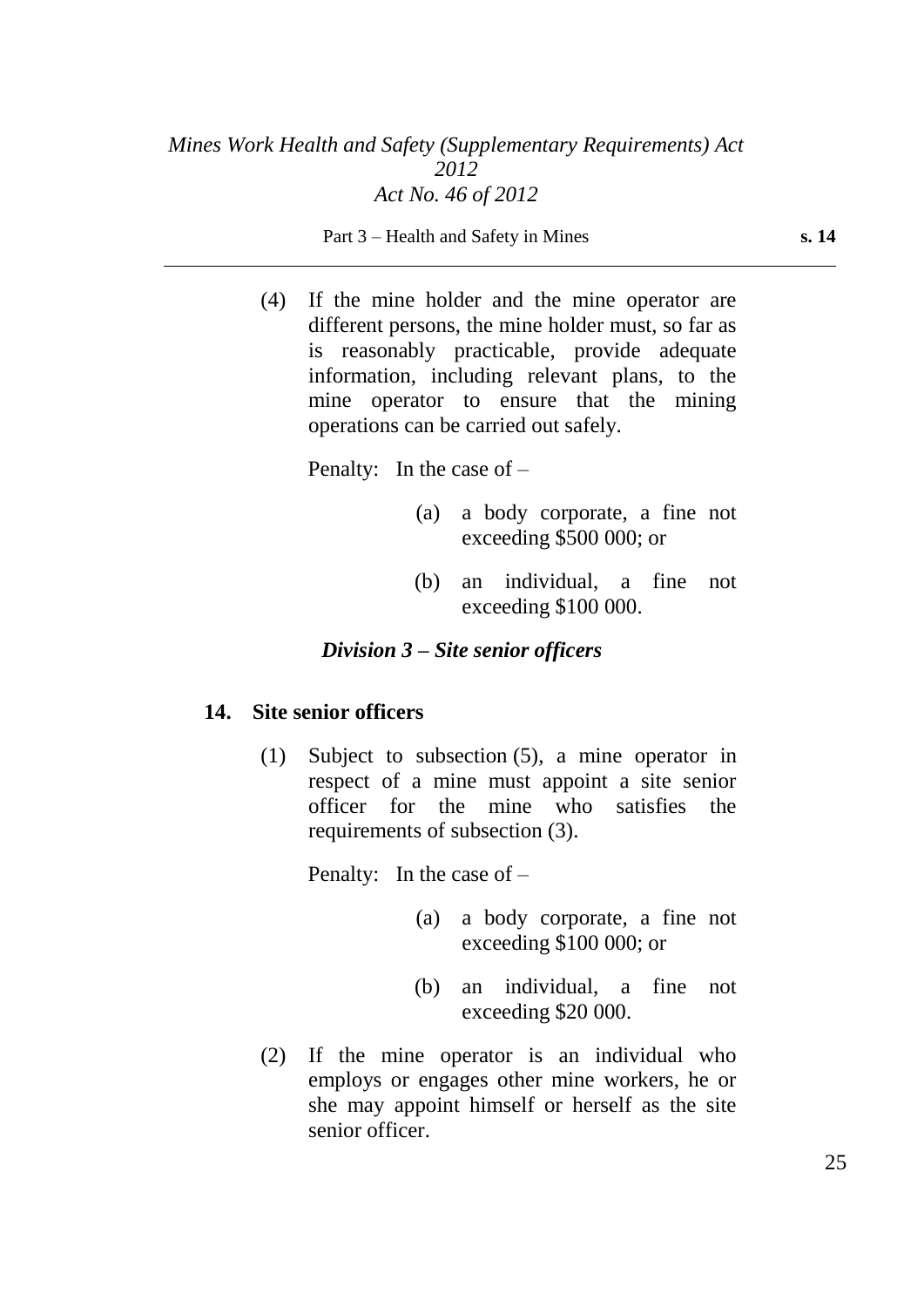| s. 14 | Part 3 – Health and Safety in Mines                                                                                                                                                        |
|-------|--------------------------------------------------------------------------------------------------------------------------------------------------------------------------------------------|
| (3)   | A site senior officer appointed under<br>subsection $(1)$ must –                                                                                                                           |
|       | (a) be an individual; and                                                                                                                                                                  |
|       | (b) have the appropriate qualifications.                                                                                                                                                   |
| (4)   | The appropriate qualifications are $-$                                                                                                                                                     |
|       | appropriate background, experience and<br>(a)<br>competence for the functions of site<br>senior officer under this Act at the mine<br>concerned, taking into account –                     |
|       | the level of risk to health and<br>(i)<br>safety arising from mining<br>operations at the mine; and                                                                                        |
|       | (ii) the size of the mine; and                                                                                                                                                             |
|       | (iii) the technical expertise available<br>to the site senior officer at the<br>mine; and                                                                                                  |
|       | any requirements specified in regulations<br>(b)<br>for the purposes of this subsection,<br>including qualifications, training,<br>background, experience, knowledge and<br>understanding. |
| (5)   | If the mine operator is an individual who does<br>not employ or engage any other mine workers,<br>he or she is not required to appoint a site senior<br>officer.                           |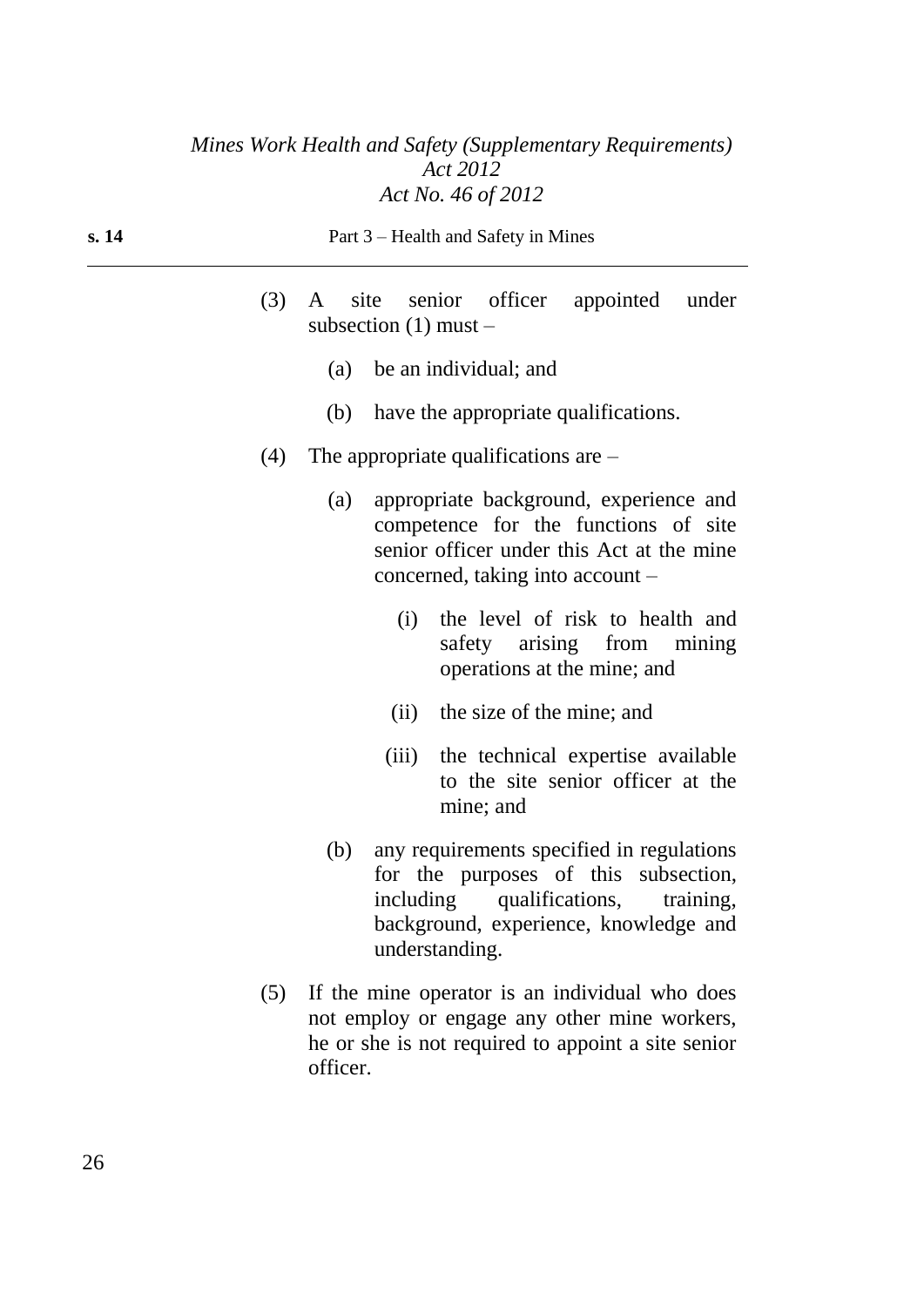Part 3 – Health and Safety in Mines **s. 14** 

- (6) If an appointment is made under subsection (1) and the person appointed is not the mine operator, the mine operator must –
	- (a) give the person appointed written advice of the appointment; and
	- (b) give notice of that appointment, as far as reasonably practicable, to all persons employed or engaged at the workplace; and
	- (c) notify the Chief Inspector of Mines in writing of the name, relevant experience and qualifications of the site senior officer as soon as practicable after –
		- (i) the appointment is made; or
		- (ii) any change in the appointment is made.

Penalty: In the case of –

- (a) a body corporate, a fine not exceeding \$50 000; or
- (b) an individual, a fine not exceeding \$10 000.
- (7) If a mine operator appoints himself or herself as the site senior officer, he or she must –
	- (a) give notice of that appointment, as far as reasonably practicable, to all persons employed or engaged at the workplace; and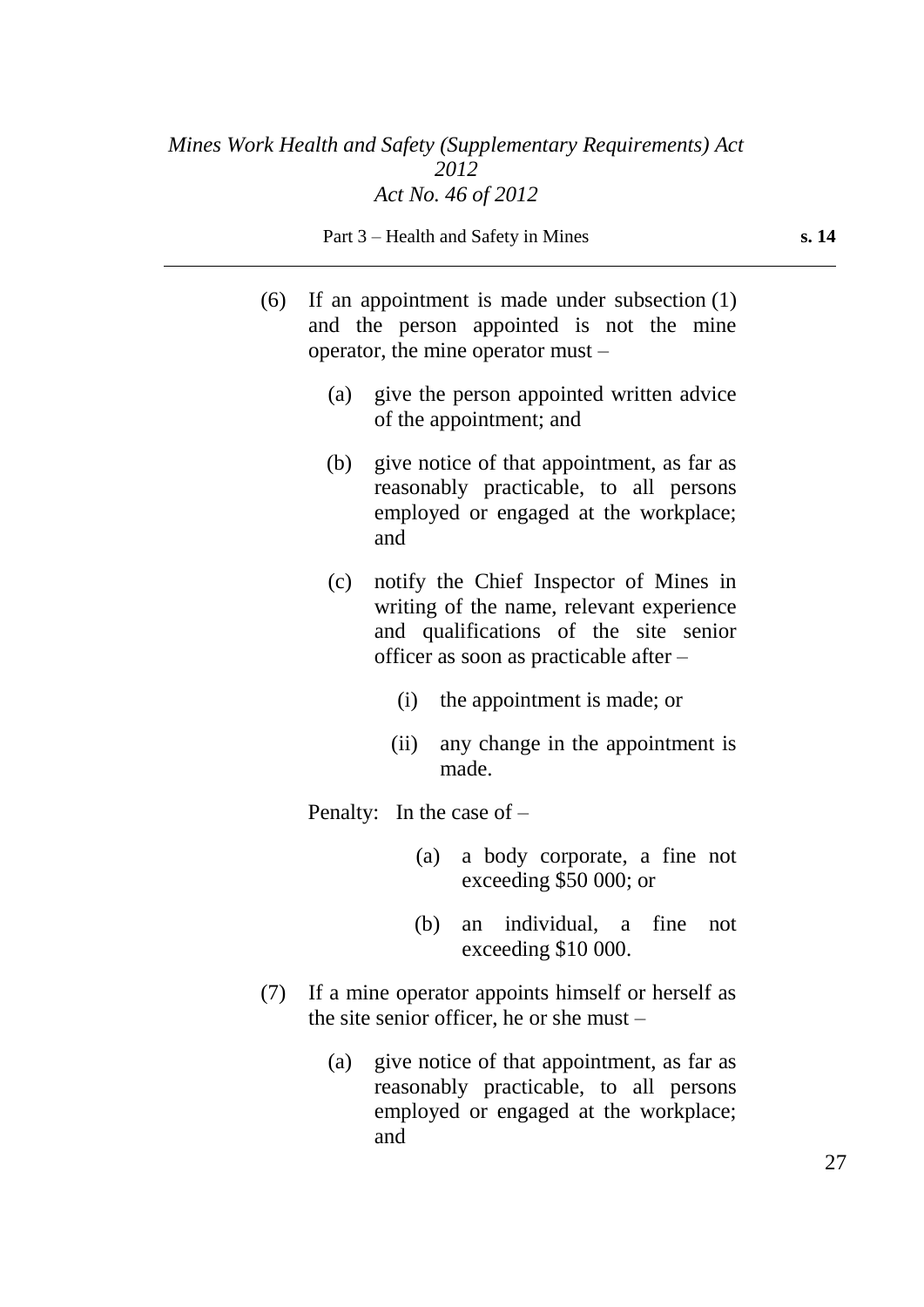| s. 15 | Part 3 – Health and Safety in Mines |
|-------|-------------------------------------|
|-------|-------------------------------------|

- (b) notify the Chief Inspector of Mines in writing of the mine operator's name, relevant experience and qualifications as soon as practicable after –
	- (i) the appointment is made; or
	- (ii) any change in the appointment is made.

Penalty: Fine not exceeding \$10 000.

*Note* For the avoidance of doubt, an action of a site senior officer is a prohibited reason for the purposes of Part 6 of the *Work Health and Safety Act 2012* and therefore a site senior officer has the protection of that Act in respect of discriminatory conduct.

#### **15. Site senior officer to maintain presence at mine**

The mine operator must ensure that the site senior officer maintains a presence at the mine commensurate with the nature, size and complexity of the mine and mining operations and the associated risks, taking into account any relevant guidance material declared by the Chief Inspector of Mines under section 33.

Penalty: In the case of –

- (a) a body corporate, a fine not exceeding \$100 000; or
- (b) an individual, a fine not exceeding \$20 000.

28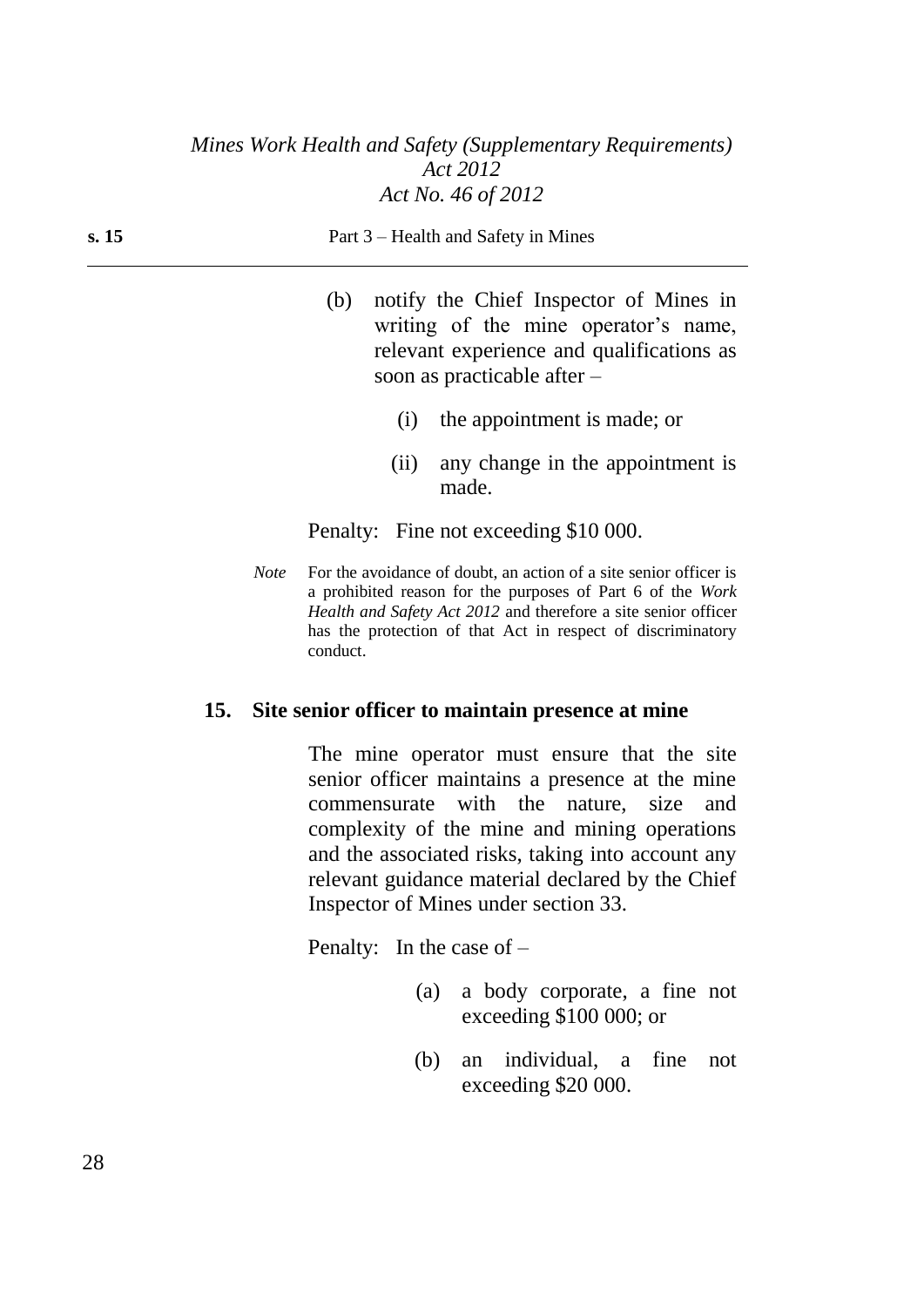### **16. Additional requirements if site senior officer is not mine operator**

- (1) This section applies if the site senior officer for a mine is not the mine operator for the mine.
- (2) Unless otherwise approved under subsection (3), the mine operator must ensure that the site senior officer at the mine is the most senior officer (in terms of level of authority to direct operations at the mine) employed or engaged by the mine operator at the mine.

Penalty: In the case of –

- (a) a body corporate, a fine not exceeding \$100 000; or
- (b) an individual, a fine not exceeding \$20 000.
- (3) The Chief Inspector of Mines may approve, with or without conditions, a person being the site senior officer at a mine even though the person is not the most senior officer (in terms of level of authority to direct operations at the mine) employed or engaged by the mine operator at the mine.
- (4) The mine operator for a mine must ensure that the site senior officer –
	- (a) has responsibility for mining operations and health and safety at the mine; and

29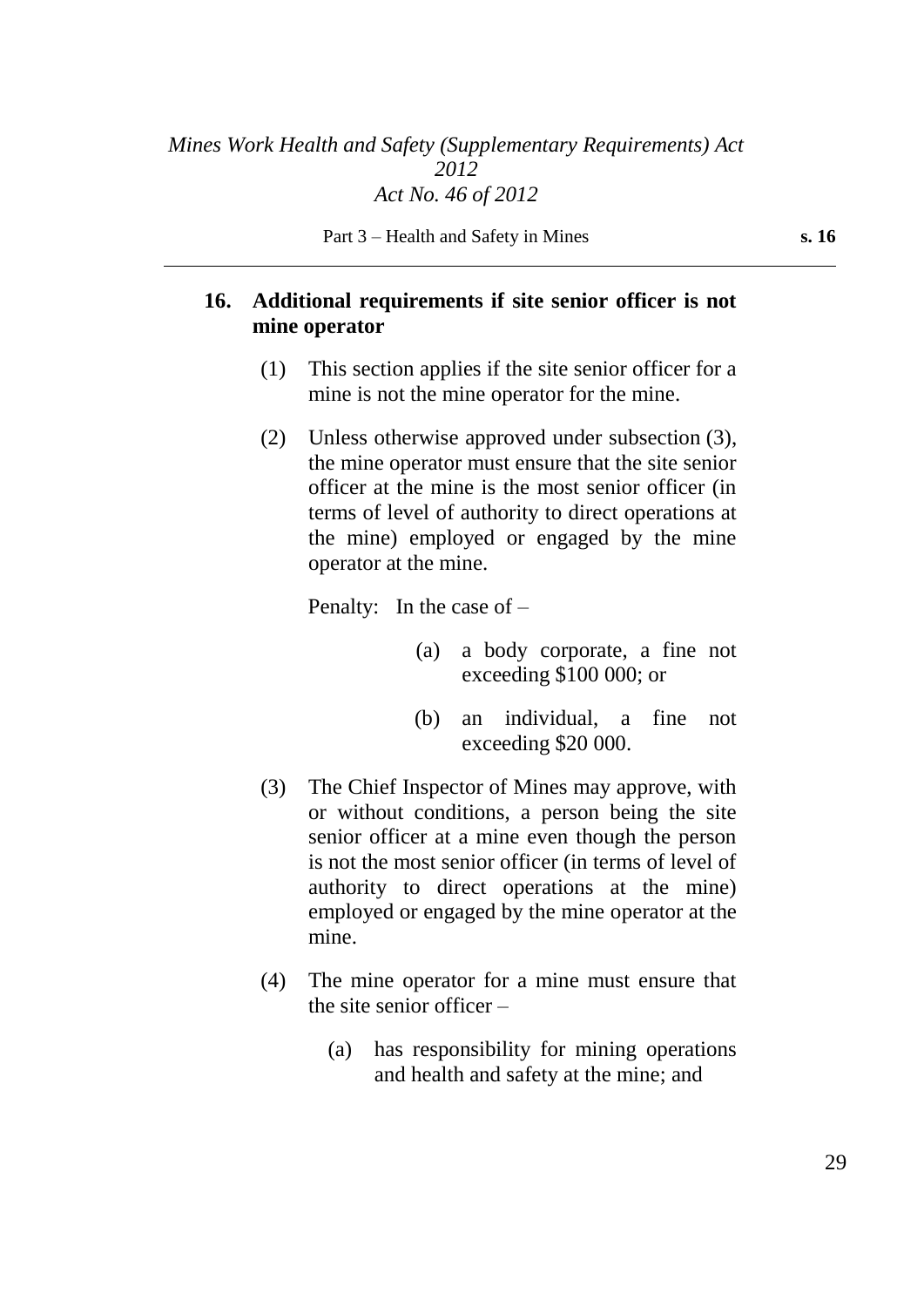| s. 16 | Part 3 – Health and Safety in Mines                                                                                                                                                                                                               |
|-------|---------------------------------------------------------------------------------------------------------------------------------------------------------------------------------------------------------------------------------------------------|
|       | is based in Tasmania at all times when<br>(b)<br>the mine is operational; and                                                                                                                                                                     |
|       | has sufficient authority and control over<br>(c)<br>the mining operations to close or suspend<br>operations, at the mine or in parts of the<br>mine, that may expose employees to an<br>unreasonable risk to their health<br><b>or</b><br>safety. |
|       | Penalty: In the case of $-$                                                                                                                                                                                                                       |
|       | a body corporate, a fine not<br>(a)<br>exceeding \$100 000; or                                                                                                                                                                                    |
|       | individual, a<br>fine<br>(b)<br>not<br>an<br>exceeding \$20 000.                                                                                                                                                                                  |
| (5)   | The mine operator for a mine must ensure that<br>the site senior officer at the mine contributes to $-$                                                                                                                                           |
|       | development, implementation,<br>(a)<br>the<br>maintenance, monitoring and review of<br>the health and safety management system<br>at the mine, at the appropriate stages in<br>the life cycle of the system at the mine;<br>and                   |
|       | the development, implementation and<br>(b)<br>maintenance of risk management systems<br>at the mine; and                                                                                                                                          |
|       | the development, implementation and<br>(c)<br>maintenance, at the appropriate times, of<br>the management structure for the mine.                                                                                                                 |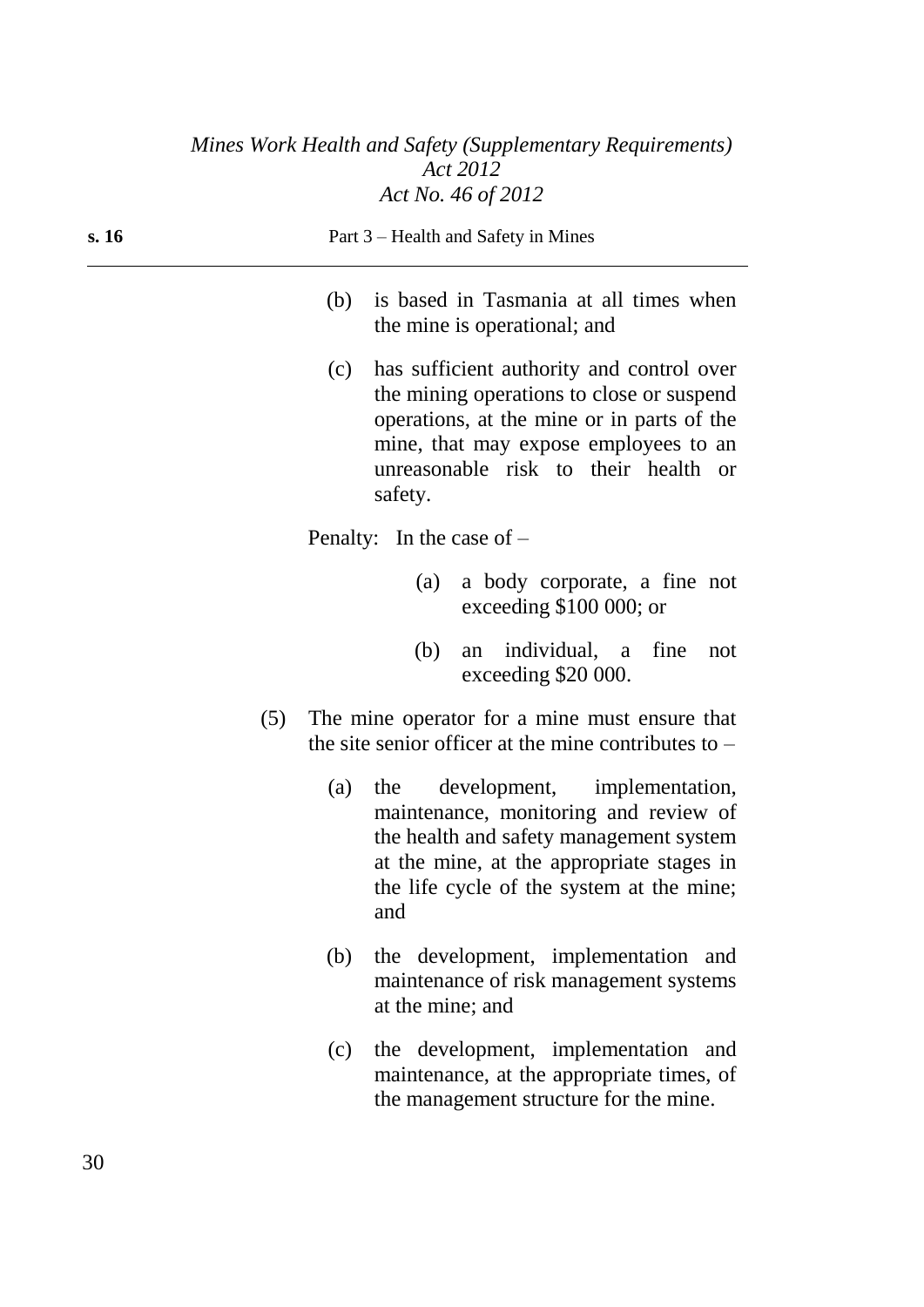Part 3 – Health and Safety in Mines **s. 17** 

Penalty: In the case of –

- (a) a body corporate, a fine not exceeding \$100 000; or
- (b) an individual, a fine not exceeding \$20 000.

#### **17. Duties of site senior officers**

(1) The site senior officer for a mine must ensure, as far as practicable, in relation to matters over which he or she has the capacity to control or to influence control, that the mining operations or the state of the mine do not adversely affect the health or safety of any person.

Penalty: Fine not exceeding \$100 000.

- (2) Without limiting the generality of subsection (1), the site senior officer is not to be taken to have ensured that the mining operations or the state of the mine do not adversely affect the health or safety of any person unless he or she, so far as practicable, has ensured the following matters, if he or she has the capacity to control or to influence control over them:
	- (a) adequate planning, organisation, leadership and control of operations to ensure that the operations do not adversely affect health and safety;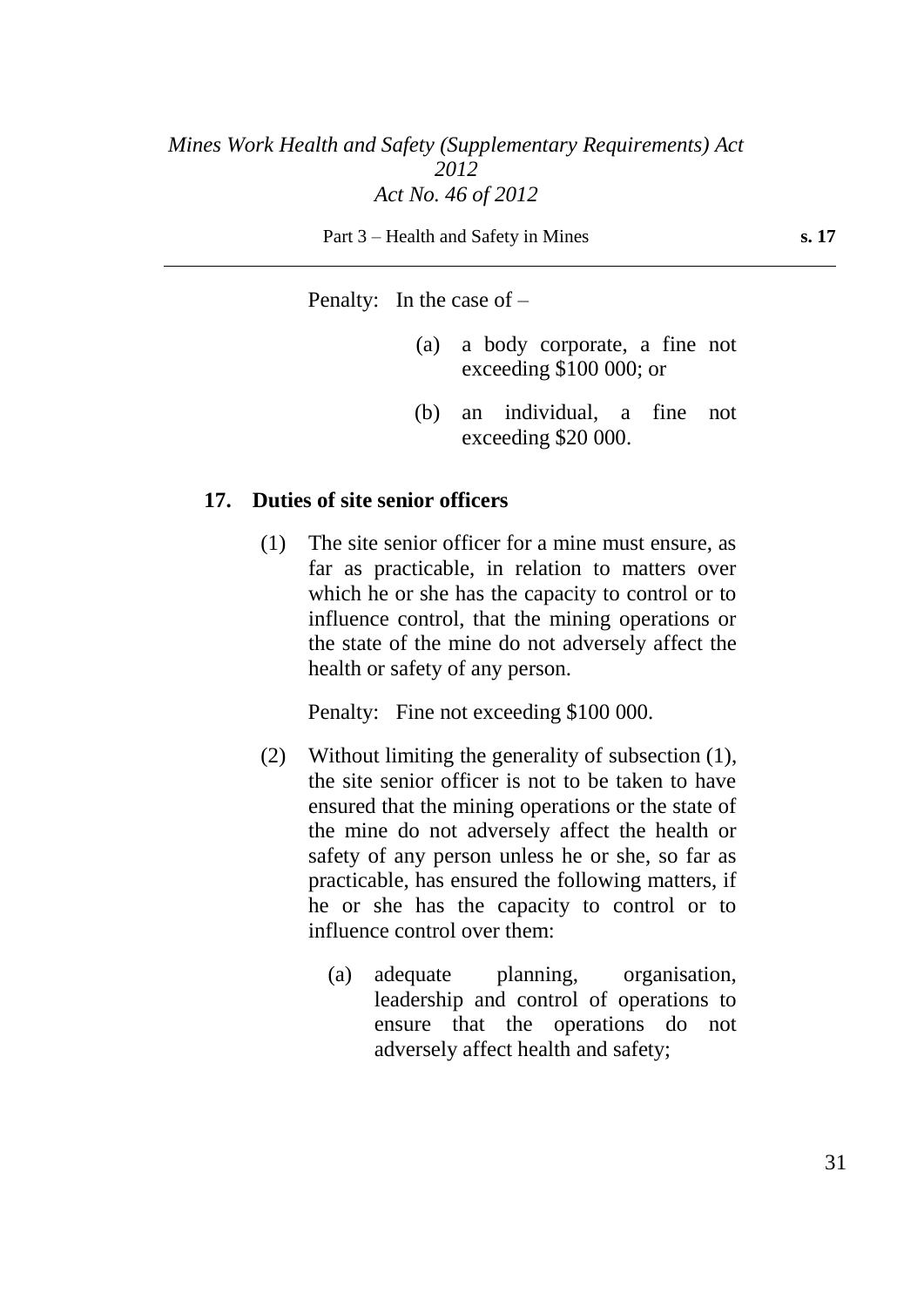| s. 17 | Part 3 – Health and Safety in Mines |                                                                                                                                                                                                                                             |  |
|-------|-------------------------------------|---------------------------------------------------------------------------------------------------------------------------------------------------------------------------------------------------------------------------------------------|--|
|       | (b)                                 | the carrying out of critical work at the<br>mine that requires particular technical<br>competencies;                                                                                                                                        |  |
|       | (c)                                 | adequate and competent supervision and<br>control of operations on each shift at the<br>mine;                                                                                                                                               |  |
|       | (d)                                 | regular monitoring and assessment of the<br>working environment, work procedures,<br>equipment and installations at the mine;                                                                                                               |  |
|       | (e)                                 | appropriate inspection of each work area<br>at the mine including, where necessary,<br>pre-shift inspections;                                                                                                                               |  |
|       | (f)                                 | compliance with the mine's health and<br>safety management system, if any;                                                                                                                                                                  |  |
|       | (g)                                 | appropriate<br>means, practices<br>and<br>procedures for communication between –                                                                                                                                                            |  |
|       |                                     | workers; and<br>(i)                                                                                                                                                                                                                         |  |
|       |                                     | (ii)<br>workers and management; and                                                                                                                                                                                                         |  |
|       |                                     | workers on one shift and workers<br>(iii)<br>on another shift;                                                                                                                                                                              |  |
|       | (h)                                 | cessation of work, closure and or<br>evacuation, as appropriate, at all or part<br>of the mine when there is an imminent<br>and material risk of serious injury,<br>serious illness or death, until the risk is<br>eliminated or minimised. |  |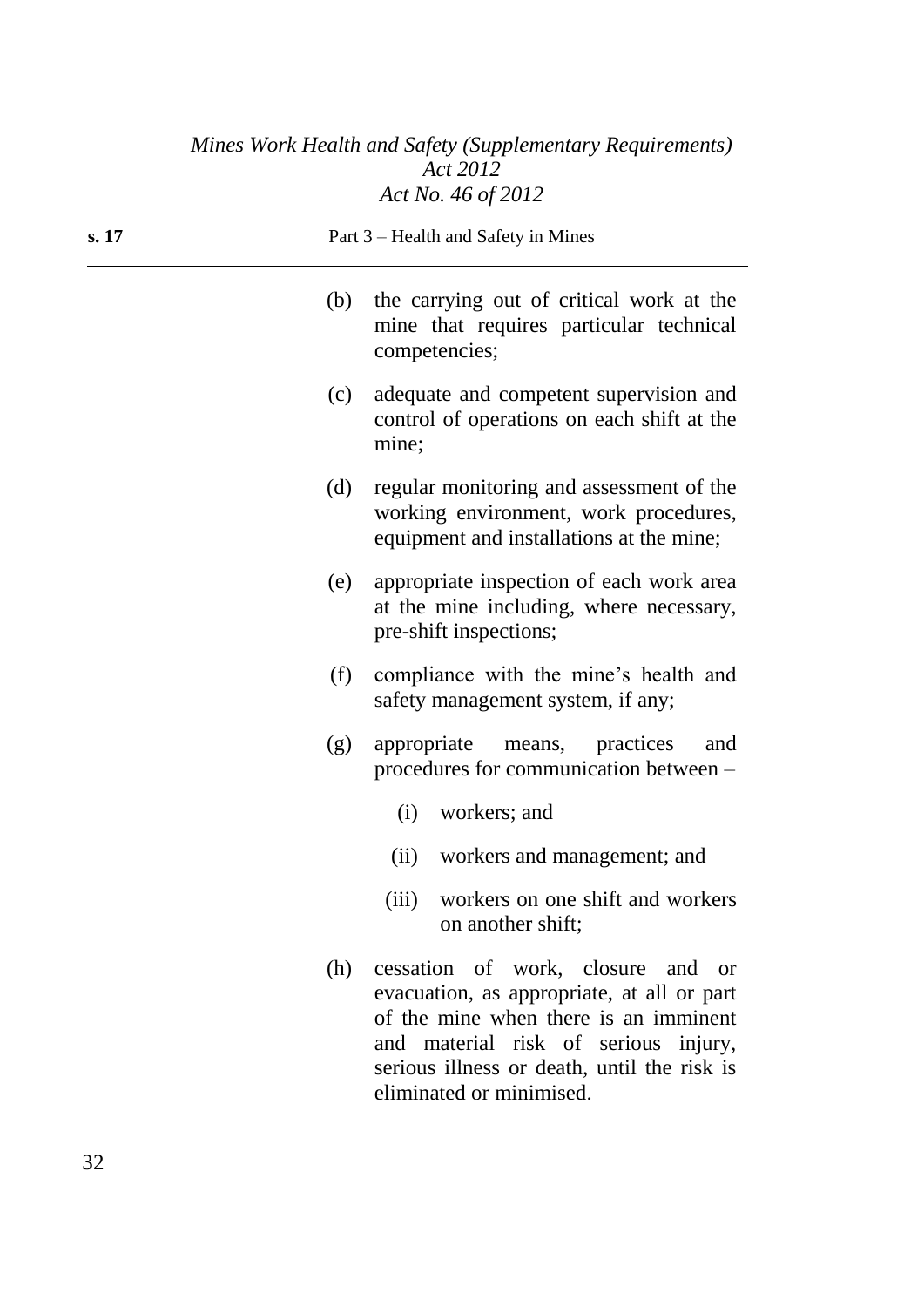Part 3 – Health and Safety in Mines **s. 18** 

- (3) The site senior officer at a mine must report to the operator of the mine –
	- (a) any risks to health or safety at the mine that have not been eliminated, or adequately managed, reduced or controlled; and
	- (b) any significant departures from, or identified inadequacies in, the mine's health and safety management system that are likely to give rise to increased risk of injury or harm to the health of a person; and
	- (c) vacancies or inadequacies in the management structure that the site senior officer at the mine is unable to rectify and that are likely to adversely affect the health or safety of persons affected by mining operations at the mine.

Penalty: Fine not exceeding \$100 000.

#### **18. Absence of site senior officer**

- (1) The mine operator must make arrangements for another individual to undertake the duties of the site senior officer if the site senior officer is absent from the mine for –
	- (a) a significant period of time in relation to the complexity of operations at the mine, the size of those operations and the level of risk at the mine; or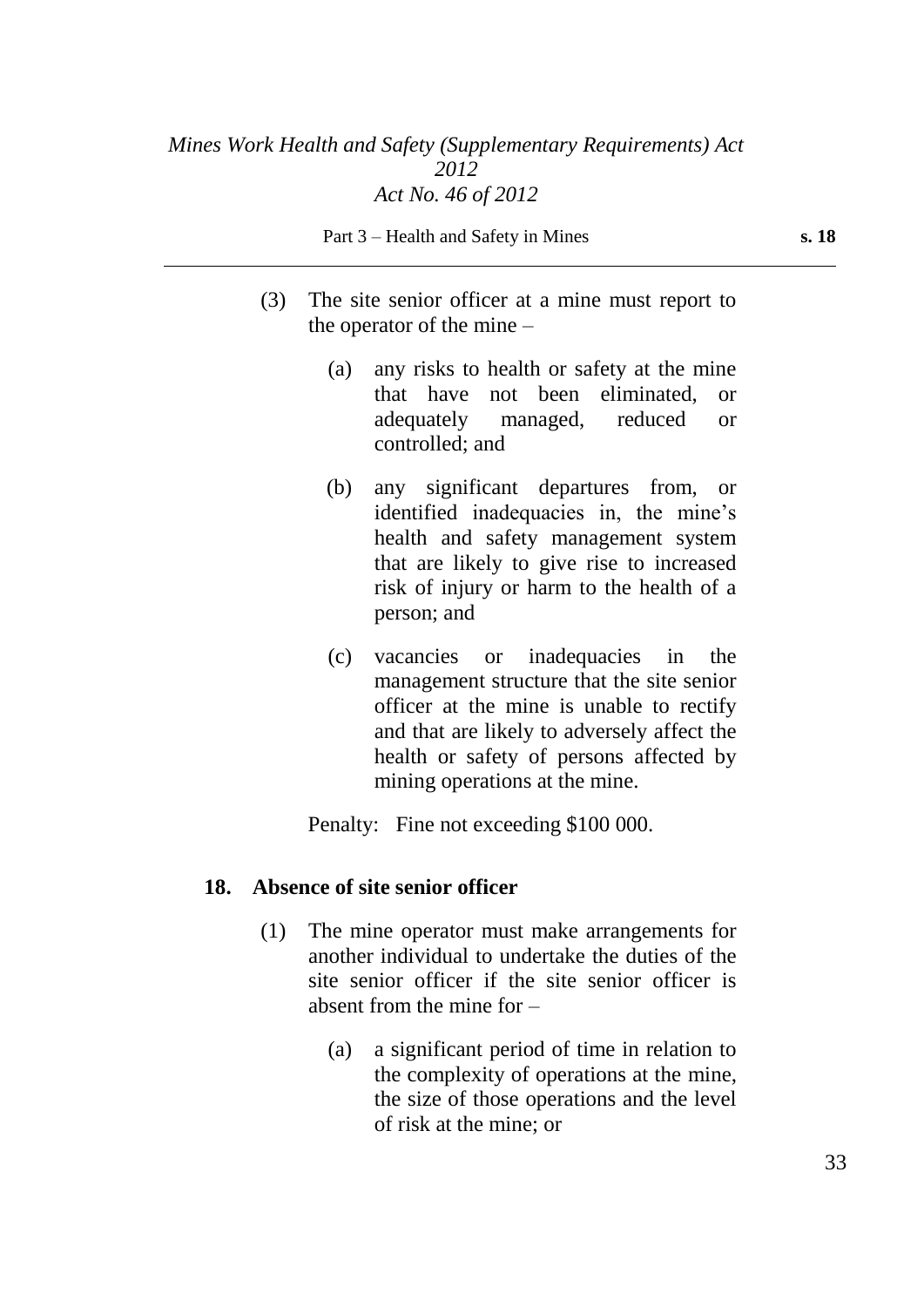| s. 18 | Part 3 – Health and Safety in Mines                                                                            |  |  |
|-------|----------------------------------------------------------------------------------------------------------------|--|--|
|       | (b) in any event, more than 7 continuous<br>days during which mining operations are<br>undertaken at the mine. |  |  |
|       | Penalty: In the case of $-$                                                                                    |  |  |

- (a) a body corporate, a fine not exceeding \$100 000; or
- (b) an individual, a fine not exceeding \$20 000.
- (2) If, at a mine where the number of hours worked is 3 000 or more per month, a site senior officer who is not the mine operator is absent for more than 14 continuous days during which mining operations are undertaken at the mine, the mine operator must advise the Chief Inspector of Mines, in writing and as soon as practicable, of  $-$ 
	- (a) the site senior officer's absence; and
	- (b) the alternative arrangements put in place, or proposed to be put in place, during that absence.

Penalty: In the case of –

- (a) a body corporate, a fine not exceeding \$25 000; or
- (b) an individual, a fine not exceeding \$5 000.

34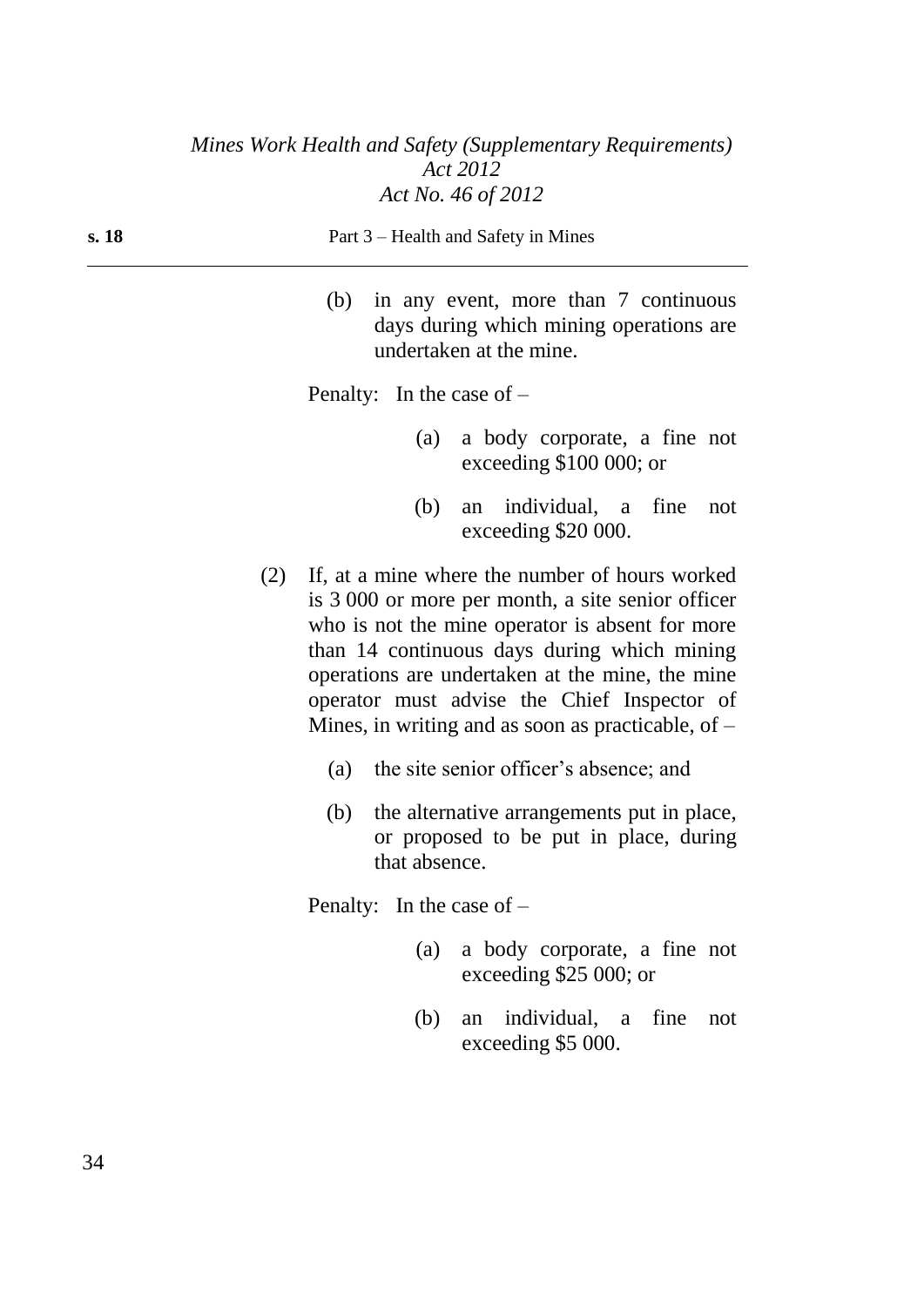### *Division 4 – Compliance with directions*

### **19. Compliance with directions of mine operator or site senior officer**

(1) A person who conducts a business or undertaking at a mine must comply, so far as is reasonably practicable, with any reasonable direction, issued by the mine operator or site senior officer for the mine, in relation to health or safety.

Penalty: In the case of –

- (a) a body corporate, a fine not exceeding \$500 000; or
- (b) an individual, a fine not exceeding \$100 000.
- (2) A worker at a mine, other than a person referred to in subsection (1), must comply, so far as he or she is reasonably able, with any reasonable direction, issued by the mine operator or site senior officer for the mine, in relation to health or safety.

Penalty: Fine not exceeding \$100 000.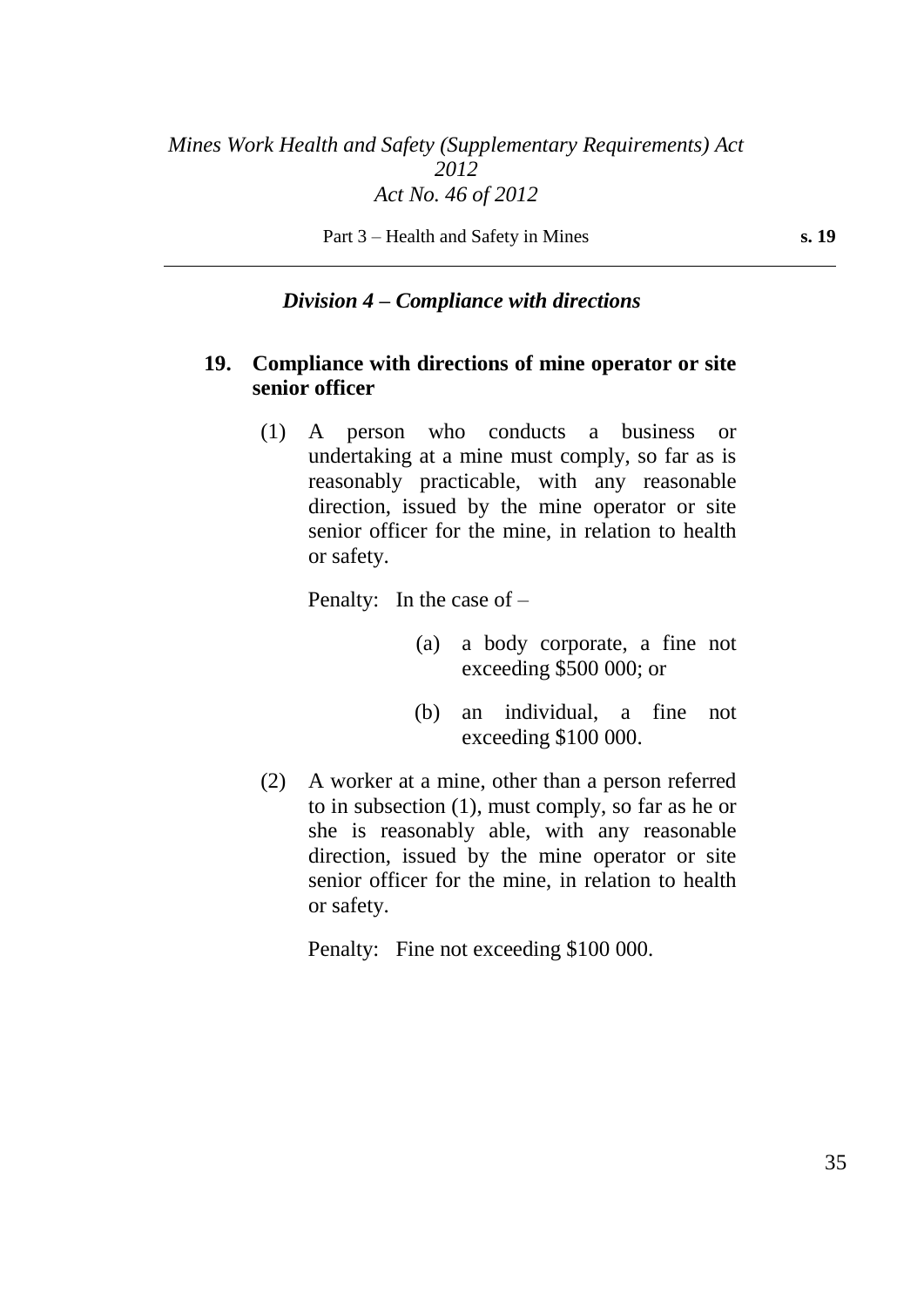**s. 20** Part 4 – Health and Safety Management Systems

### **PART 4 – HEALTH AND SAFETY MANAGEMENT SYSTEMS**

#### **20. Health and safety management system**

(1) A mine operator must develop, implement, maintain and review a health and safety management system for the mine that is both effective for and commensurate with the nature, size and complexity of the mine and mining operations, and the associated risks.

Penalty: In the case of –

- (a) a body corporate, a fine not exceeding \$250 000; or
- (b) an individual, a fine not exceeding \$50 000.
- (2) A mine operator must ensure that mining operations are not commenced at a mine unless a health and safety management system that complies with this Part is in place at the mine.

Penalty: In the case of –

- (a) a body corporate, a fine not exceeding \$250 000; or
- (b) an individual, a fine not exceeding \$50 000.

 $(3 - 4)$  . . . . . . .

36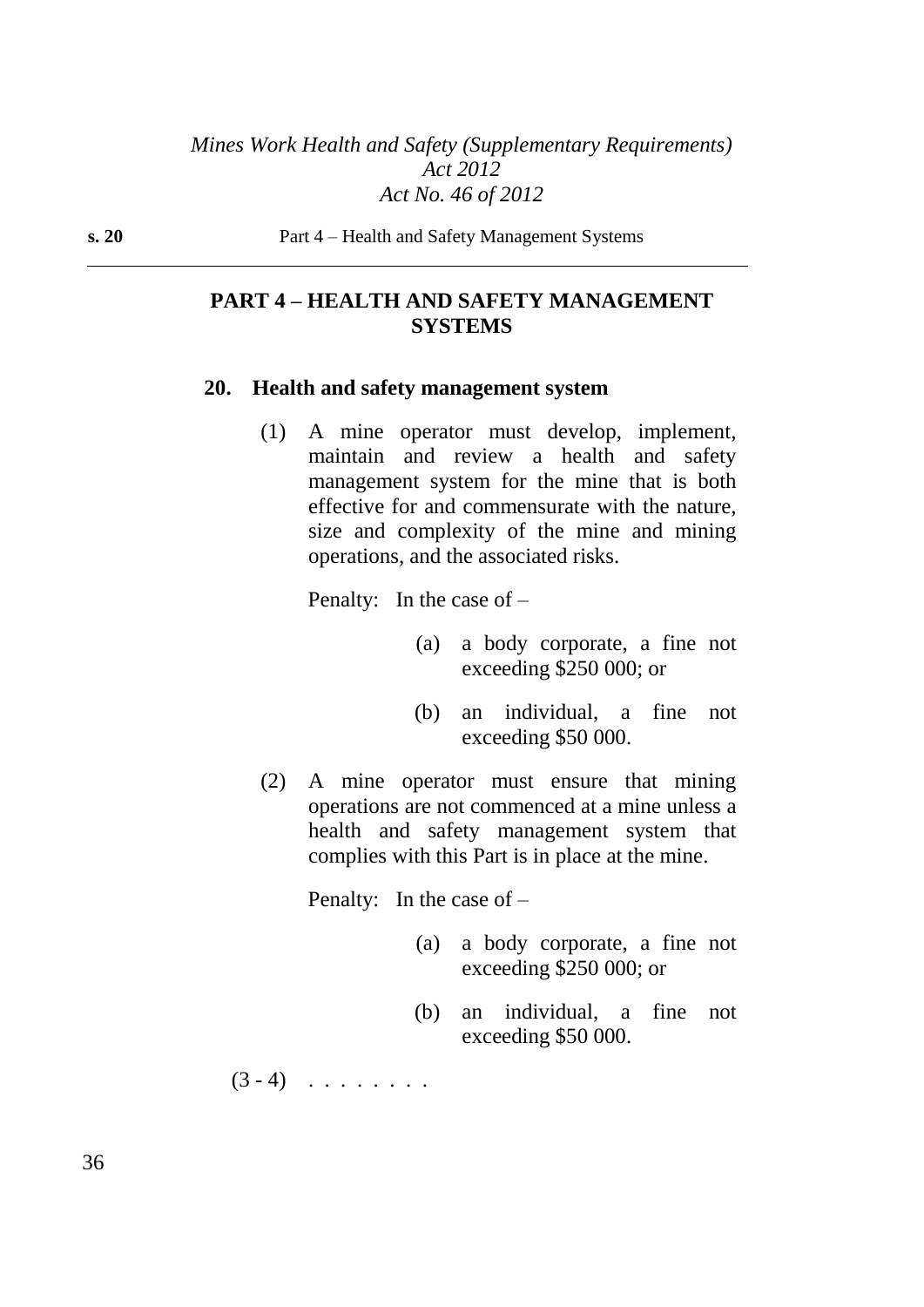Part 4 – Health and Safety Management Systems **s. 21**

- (5) A health and safety management system is an auditable, documented system that –
	- (a) complies with the requirements in the regulations for health and safety management systems; and
	- (b) systematically protects, so far as is reasonably practicable, the health and safety of mine workers and other persons who may be exposed to risks arising from mining operations.

 $(6)$  . . . . . . . .

### **21. Workers to be consulted in preparation and amendment of system**

During the preparation or amendment of any part of the health and safety management system relevant to their activities, a mine operator must consult, so far as is reasonably practicable, with workers who may be exposed to risk to their health or safety arising from the mining operations for the mine.

Penalty: In the case of  $-$ 

- (a) a body corporate, a fine not exceeding \$100 000; or
- (b) an individual, a fine not exceeding \$20 000.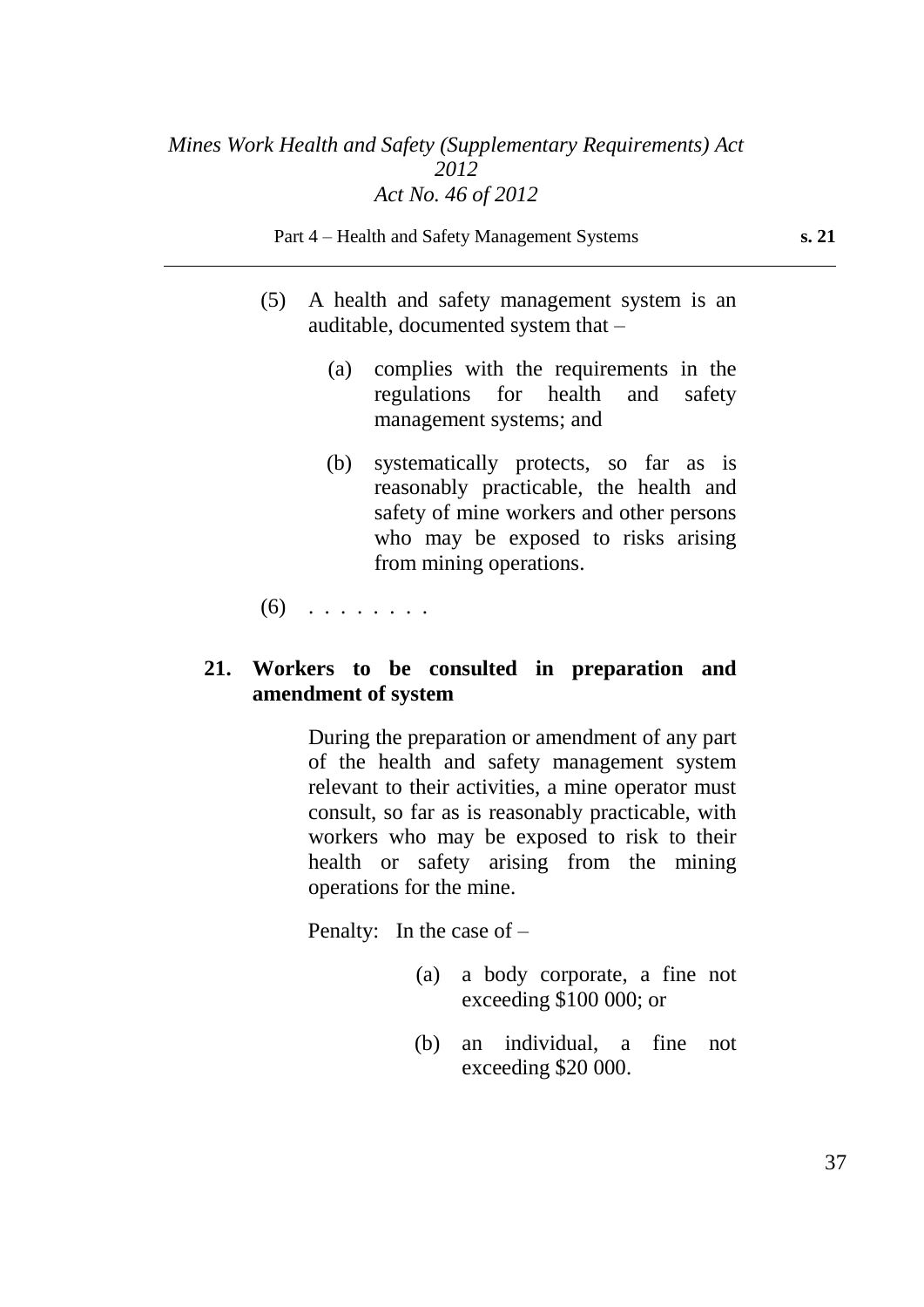**s. 22** Part 4 – Health and Safety Management Systems

#### **22. Work to be carried out in accordance with system**

A mine operator must ensure, so far as is reasonably practicable, that any work at the mine, including work undertaken by contractors and their workers, is carried out in compliance with any health and safety management system for the mine.

Penalty: In the case of  $-$ 

- (a) a body corporate, a fine not exceeding \$250 000; or
- (b) an individual, a fine not exceeding \$50 000.

#### **23. Audit and review of system by mines inspector**

- (1) A mines inspector may at any time audit and review all or part of –
	- (a) the health and safety management system, if any, for a mine and any of the components required by the regulations to be included as part of the health and safety management system; and
	- (b) any other requirements for the mine required by this Act or the regulations.
- (2) A mines inspector may at any time request a mine operator to provide a copy of any documentation that relates to any of the matters mentioned in subsection (1).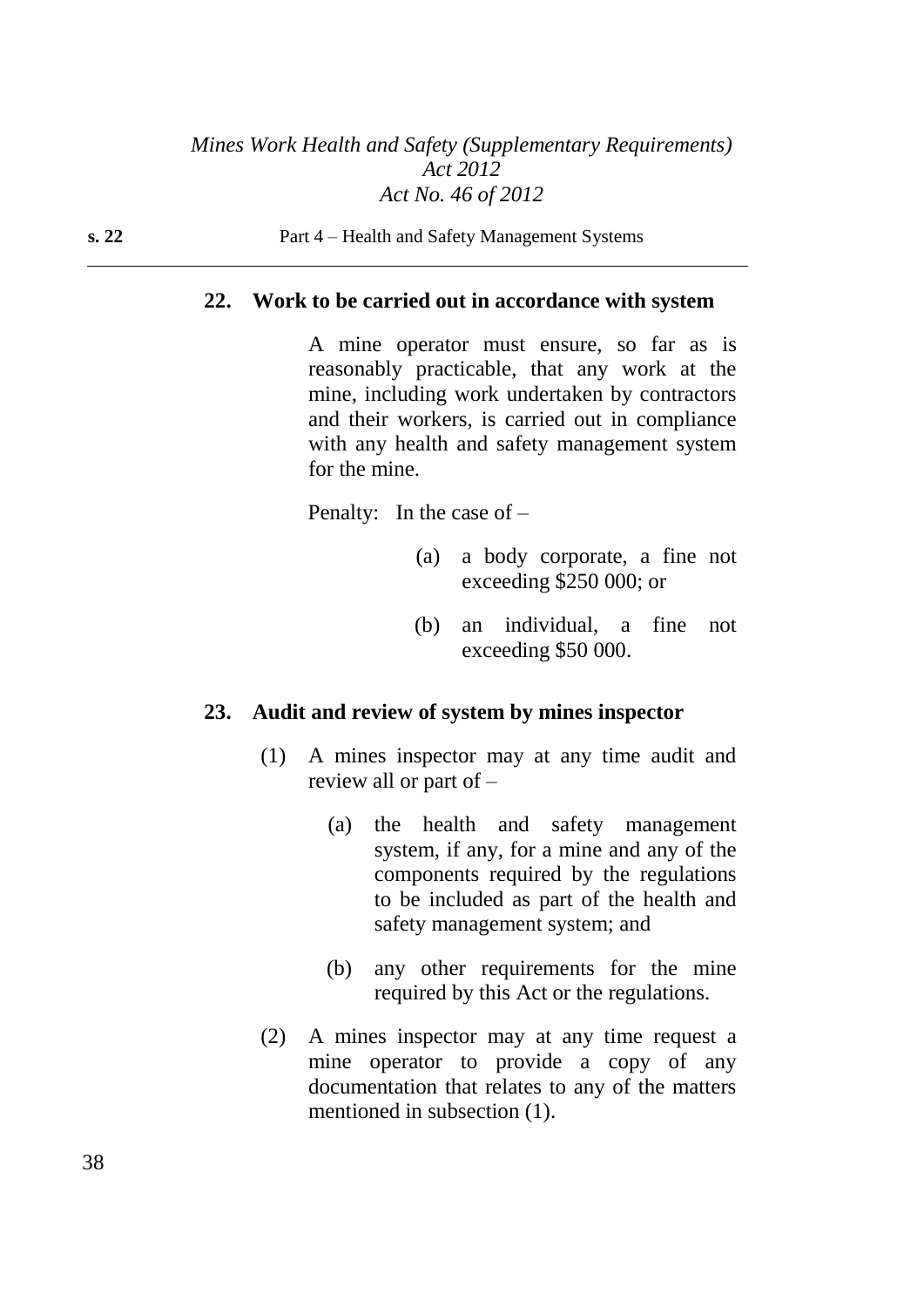Part 4 – Health and Safety Management Systems **s. 24**

- (3) An audit and review of any of the matters mentioned in subsection (1) may occur periodically, after the occurrence of an event prescribed by the regulations or at any other time that the mines inspector thinks is appropriate.
- (4) An audit and review is not limited to an examination of the documentation relating to any of the matters mentioned in subsection (1).
- (5) A mines inspector may do whatever is necessary (within the scope of his or her powers) to assess the relevant matters.
- (6) A mine operator must comply with a mines inspector's request under this section.

Penalty: In the case of –

- (a) a body corporate, a fine not exceeding \$250 000; or
- (b) an individual, a fine not exceeding \$50 000.

### **24. Inadequate health and safety management system**

- (1) A mines inspector, if of the opinion that a health and safety management system for a mine is inadequate, may direct the mine operator to –
	- (a) amend the health and safety management system or any of its components as directed by the mines inspector; or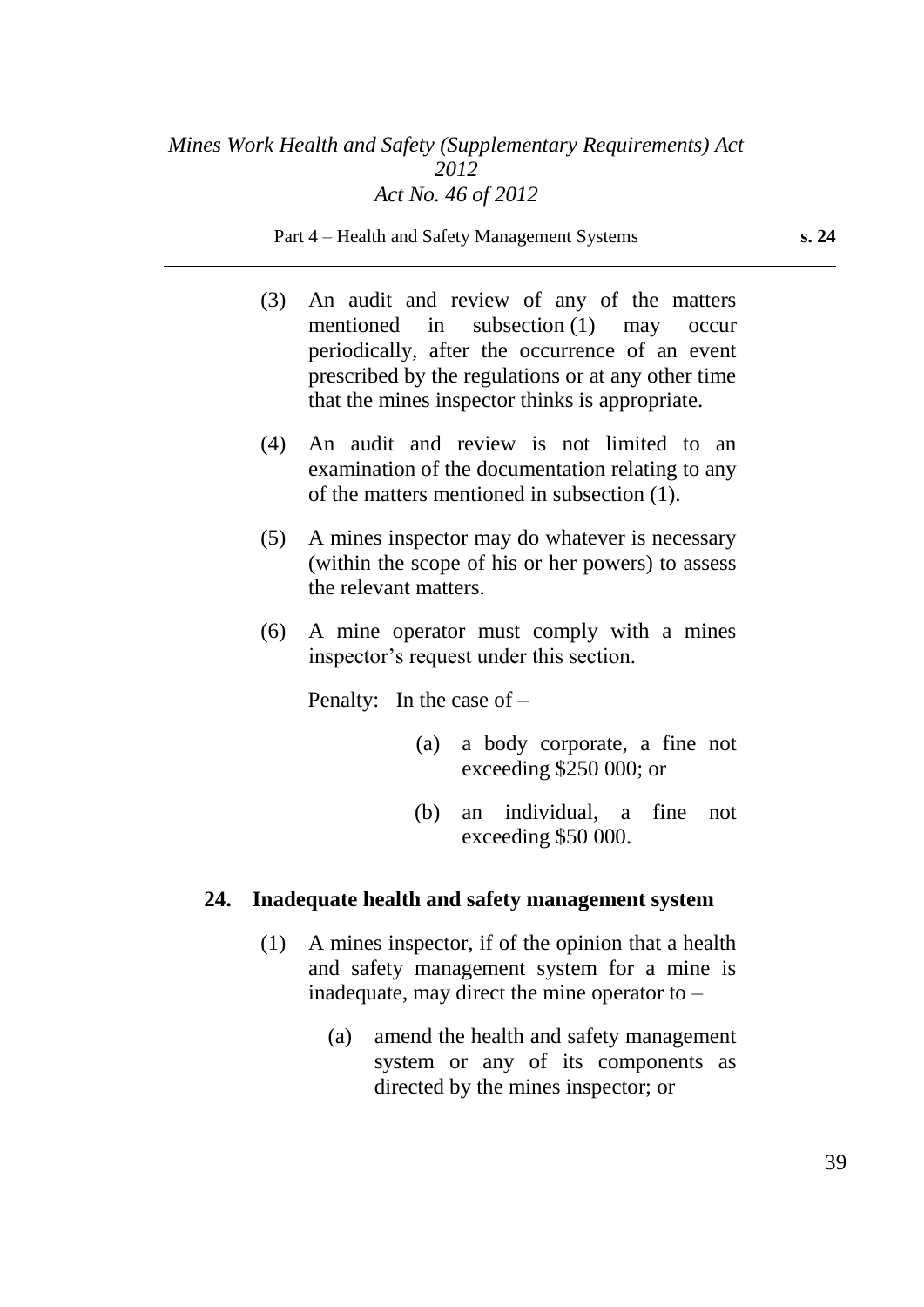| s. 24 |     | Part 4 – Health and Safety Management Systems                                                                                                                                          |
|-------|-----|----------------------------------------------------------------------------------------------------------------------------------------------------------------------------------------|
|       | (b) | review and revise the health and safety<br>management system or any of its<br>components in order to address the<br>identified inadequacy.                                             |
| (2)   |     | A direction is to $-$                                                                                                                                                                  |
|       |     | (a) be in writing; and                                                                                                                                                                 |
|       | (b) | state reasons for the view that the health<br>safety management system<br>and<br>$\frac{1}{1}$<br>inadequate and, in doing so, specify the<br>inadequacy; and                          |
|       | (c) | specify the date by which a reviewed and<br>revised health and safety management<br>system is to be implemented; and                                                                   |
|       |     | (d) provide for the reviewed and revised<br>health and safety management system to<br>be reassessed by the mines inspector<br>to the date specified<br>for<br>prior<br>implementation. |
|       |     | (3) If a mines inspector directs that a review be<br>undertaken under subsection $(1)(b)$ , the mines<br>inspector may specify the focus of the review.                                |
| (4)   |     | A mine operator must comply with a direction<br>under this section.                                                                                                                    |
|       |     | Penalty: In the case of $-$                                                                                                                                                            |

(a) a body corporate, a fine not exceeding \$250 000; or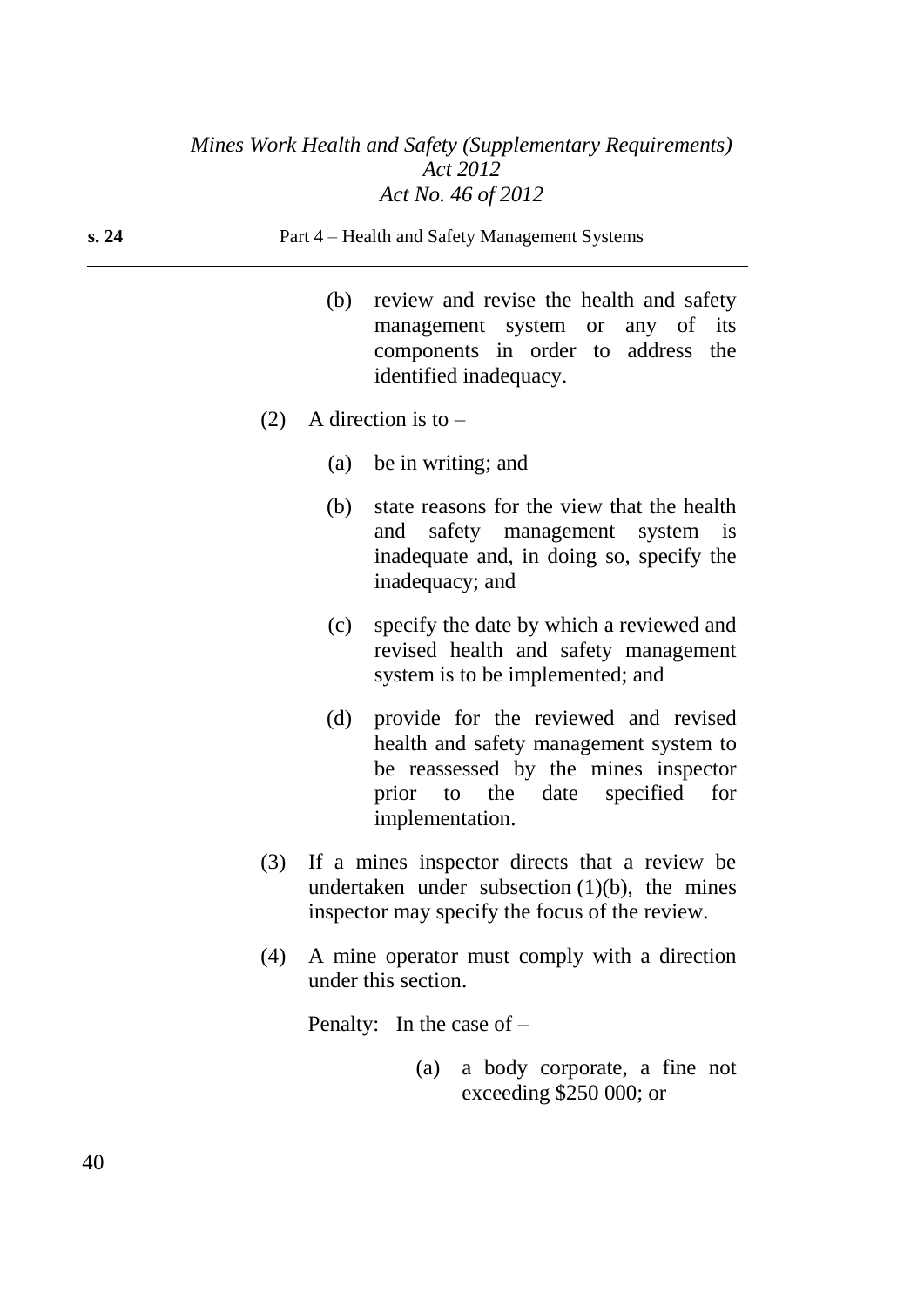Part 4 – Health and Safety Management Systems **s. 25**

(b) an individual, a fine not exceeding \$50 000.

### **25. Chief Inspector of Mines may require independent audit**

(1) In this section –

*bipartite team* means a team of persons with appropriate expertise of whom –

- (a) at least one is employed by, or is a member of, a union representing mine workers; and
- (b) at least one is a mine operator from another mine or is employed –
	- (i) in undertaking, or providing services to, mining; or
	- (ii) by a mining industry organisation.
- $(2)$  If
	- (a) the risks arising from the operation of a mine have the potential to give rise to the serious injury or death of a person, an emergency, or a dangerous situation; and
	- (b) the Chief Inspector of Mines is not satisfied that the health and safety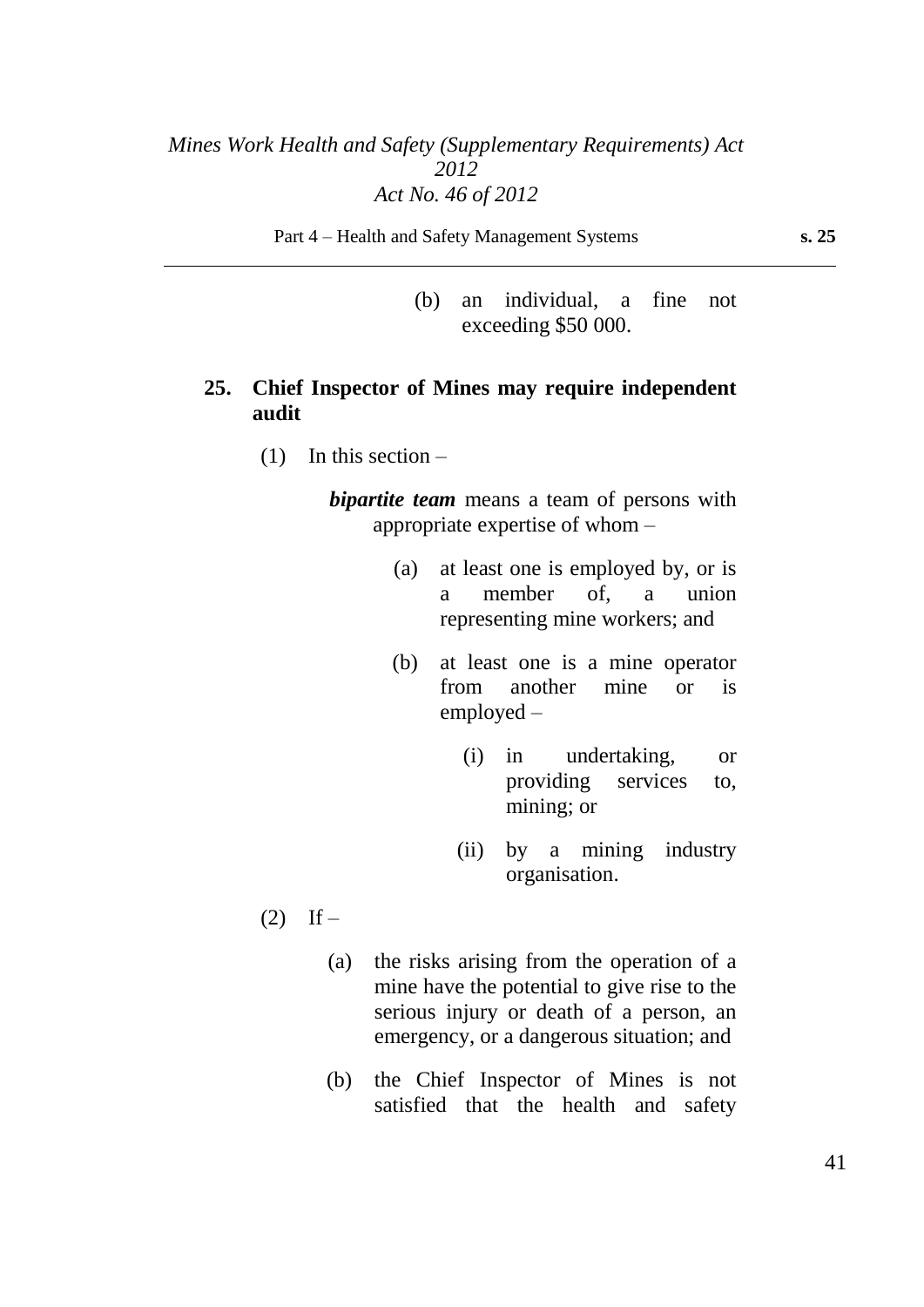|     | system for the mine<br>management<br>adequately manages the risk $-$                                                                                                                                               |
|-----|--------------------------------------------------------------------------------------------------------------------------------------------------------------------------------------------------------------------|
|     | the Chief Inspector of Mines may direct the mine<br>operator to obtain an independent audit of the<br>health and safety management system, either in<br>general or in relation to one or more specific<br>aspects. |
| (3) | A mine operator who is directed under<br>subsection (2) to obtain an audit must obtain the<br>audit and provide the outcome of it to the Chief<br>Inspector of Mines.                                              |
|     | Penalty: In the case of $-$                                                                                                                                                                                        |
|     | (a) a body corporate, a fine not<br>exceeding $$250,000$ ; or                                                                                                                                                      |
|     | an individual, a fine<br>(b)<br>not<br>exceeding \$50 000.                                                                                                                                                         |
| (4) | A direction under subsection (2) is to state $-$                                                                                                                                                                   |
|     | the reasons for requiring the audit to be<br>(a)<br>carried out and its objectives; and                                                                                                                            |
|     | (b) that the person who carries out the audit<br>must be a person approved by the Chief<br>Inspector of Mines; and                                                                                                 |
|     | the date by which the outcome of the<br>(c)<br>audit is to be provided to the Chief<br>Inspector of Mines.                                                                                                         |
|     |                                                                                                                                                                                                                    |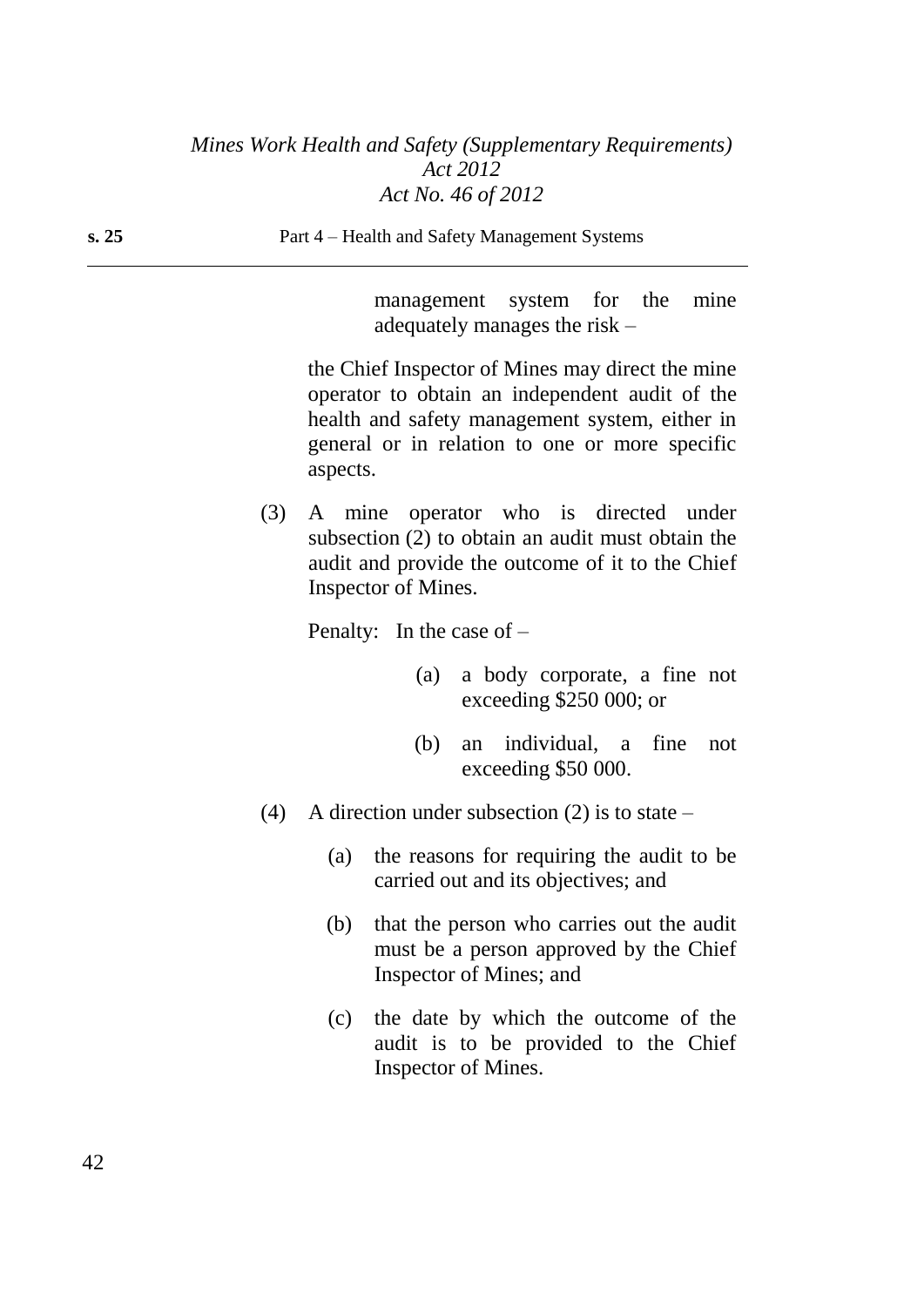Part 4 – Health and Safety Management Systems **s. 26**

- (5) For the purposes of subsection  $(4)(b)$ , the Chief Inspector of Mines may approve a person, or group of persons, only if –
	- (a) the person or group has the necessary qualifications or experience to carry out the audit; and
	- (b) the Chief Inspector of Mines is satisfied that the person or group is able to provide an independent audit.
- (6) Subject to the approval of the Chief Inspector of Mines, the mine operator may appoint a bipartite team to assist in carrying out the audit.
- (7) The Crown is not liable to pay for, or to contribute to, the costs of the independent audit.
- (8) A member of a bipartite team incurs no civil liability arising from anything done, or omitted to be done, in good faith in relation to the audit.
- (9) Subsection (8) does not apply to a person who operates as, or is employed by, an entity whose line of work includes the provision of consultancy services for payment in an area relevant to the audit concerned.

### **26. Exemptions**

(1) A mine operator for a mine may apply to the Chief Inspector of Mines, in writing, for an exemption from the requirements of a provision of this Part in relation to the mine.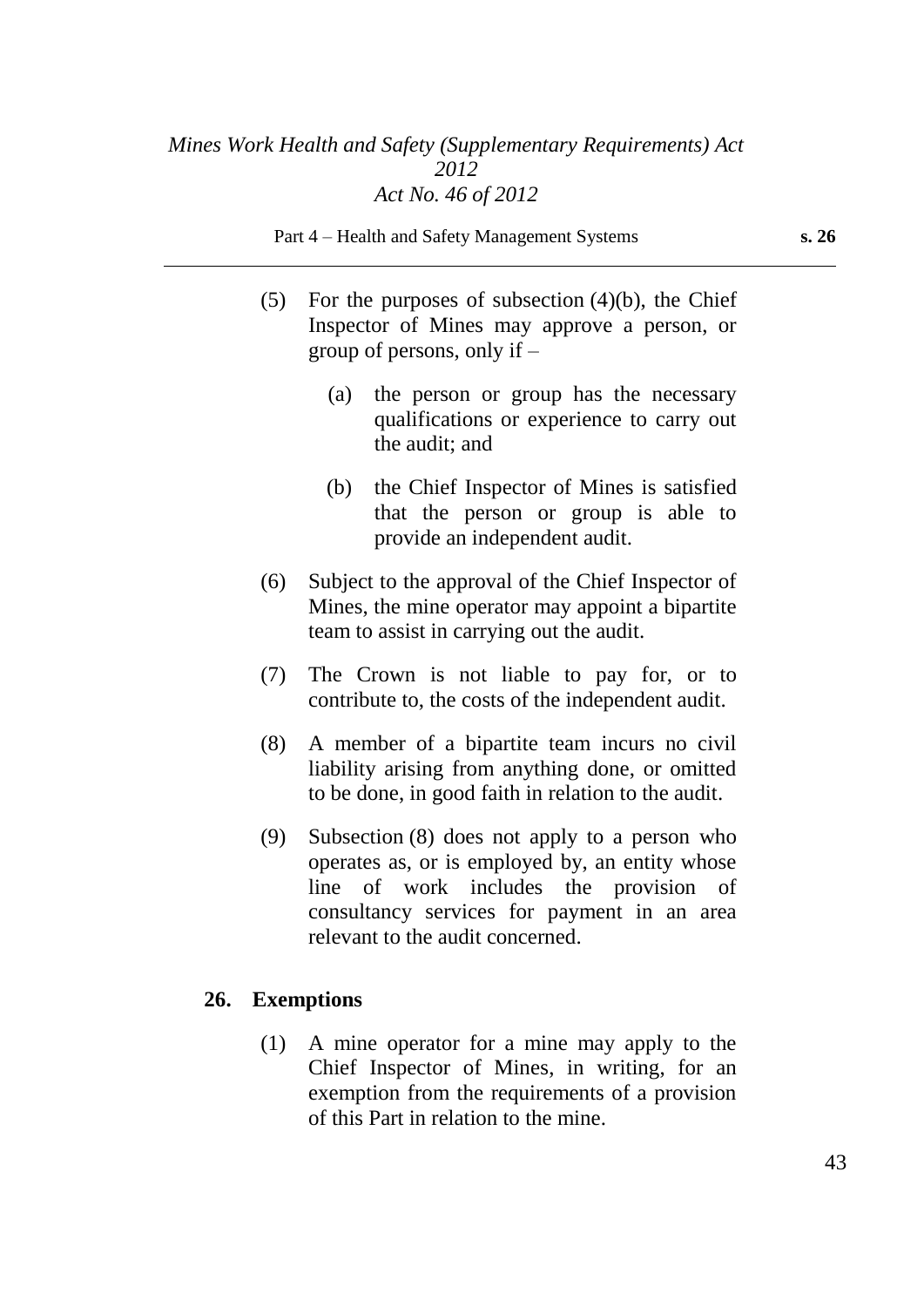**s. 26** Part 4 – Health and Safety Management Systems

- (2) The Chief Inspector of Mines may grant, in writing, a full or partial exemption, with or without conditions, from the requirements of a provision of this Part in relation to a mine.
- (3) The Chief Inspector of Mines may only grant an exemption under subsection (2) in relation to a mine if he or she is satisfied that there is a system for safety management of the mine that will ensure all mining operations at the mine will be covered to a standard at least equivalent to the standard under this Part.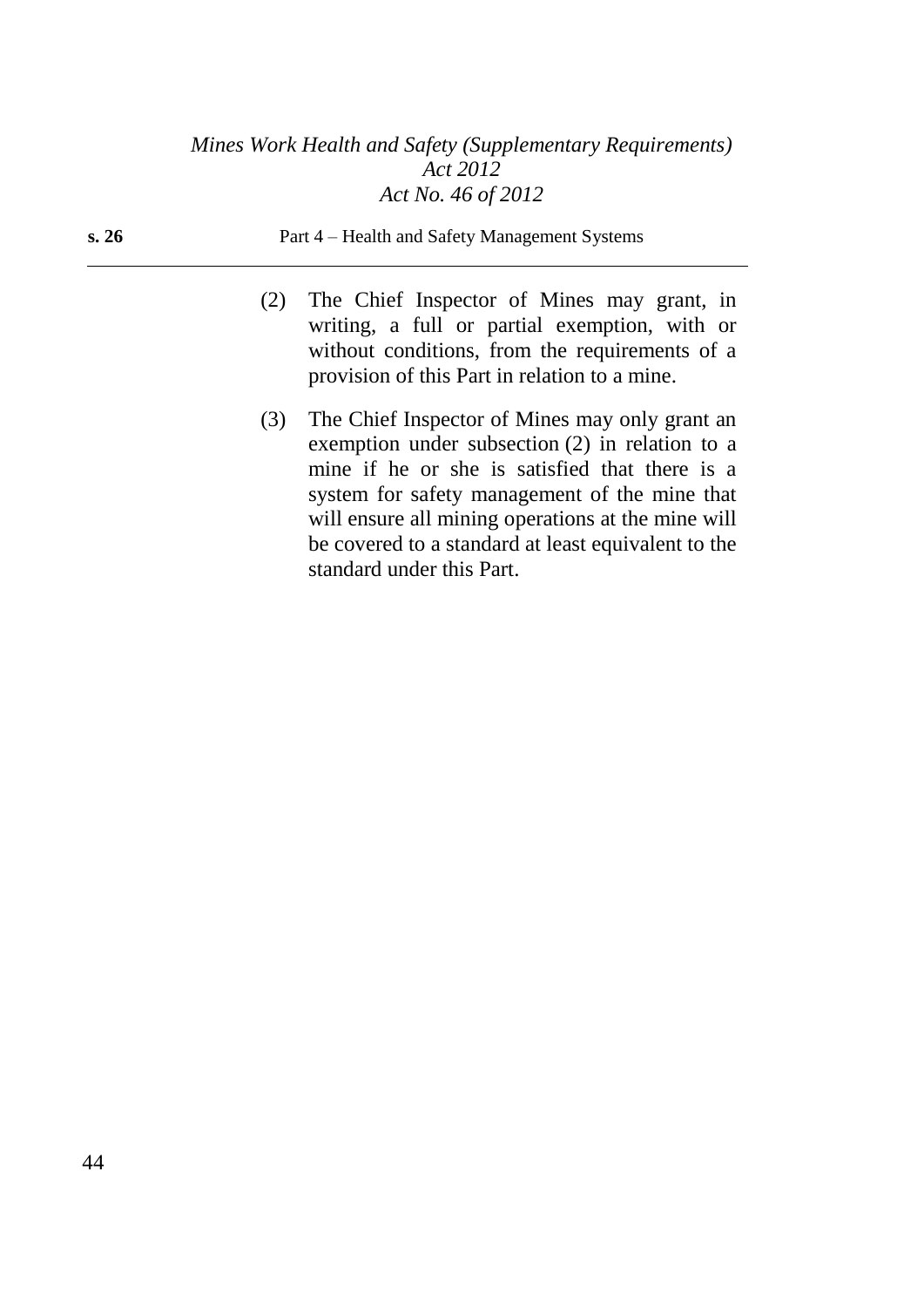Part 5 – Miscellaneous **s. 27** 

# **PART 5 – MISCELLANEOUS**

#### **27. Notification of commencement of operations**

- (1) The operator of a mine must notify the Chief Inspector of Mines before –
	- (a) mining operations are commenced at the mine; and
	- (b) mining operations are resumed after their suspension; and
	- (c) mining operations are abandoned; and
	- (d) mining operations are suspended.

Penalty: In the case of  $-$ 

- (a) a body corporate, a fine not exceeding \$50 000; or
- (b) an individual, a fine not exceeding \$10 000.
- (2) Subsection (1) does not apply to mining operations that consist solely of exploration activities unless those activities are drilling that is not –
	- (a) post hole drilling; or
	- (b) drilling undertaken using only hand-held instruments.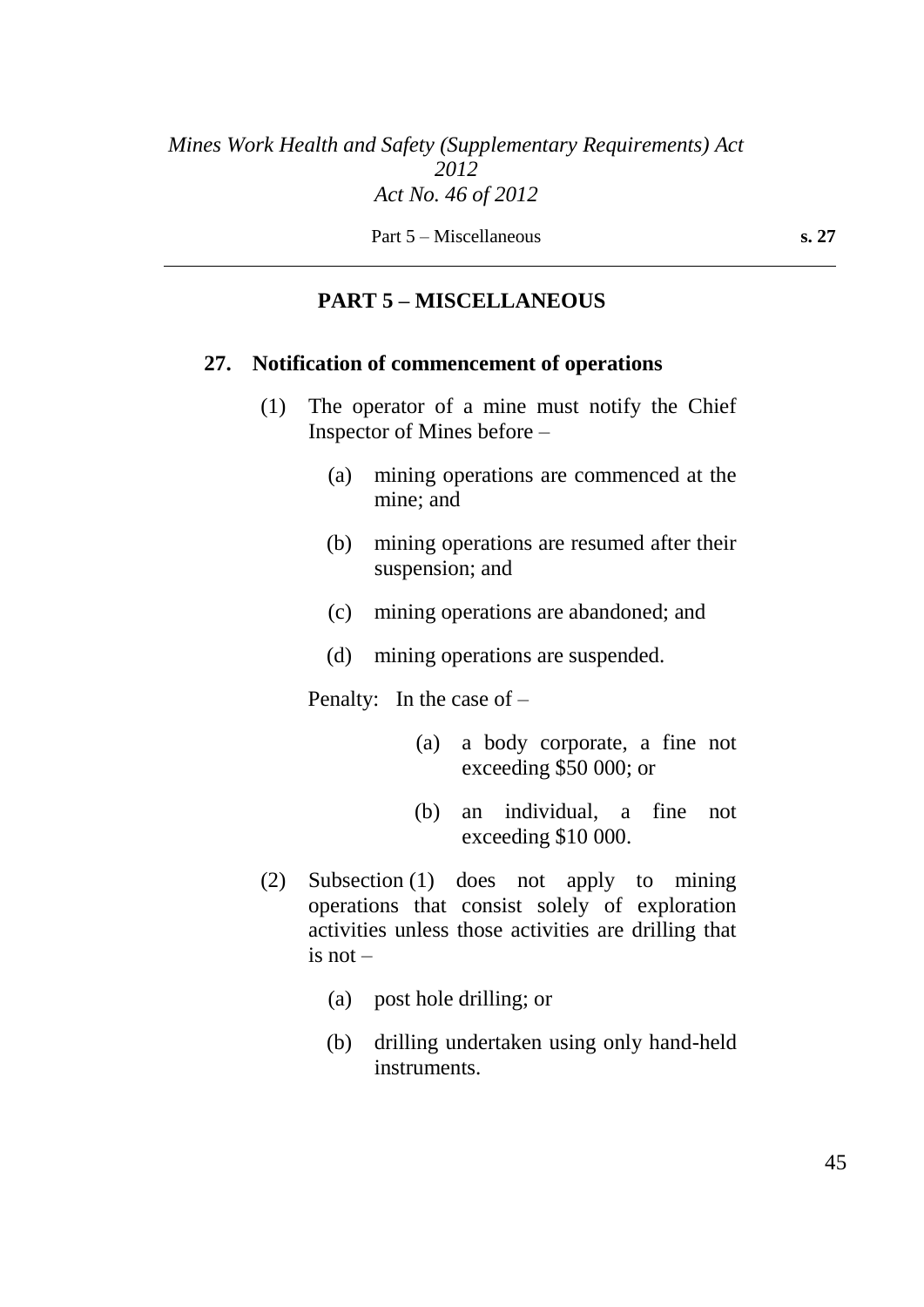**s. 28** Part 5 – Miscellaneous

### **28. Persons conducting operations to consult about work health and safety**

A person who conducts a business or undertaking at a mine and who is not the mine operator must facilitate consultation, between workers at the mine and the mine operator, on matters that affect, or may affect, the health or safety of workers at the mine.

Penalty: In the case of –

- (a) a body corporate, a fine not exceeding \$100 000; or
- (b) an individual, a fine not exceeding \$20 000.

# **29. Visitors to comply with health and safety requirements**

A visitor to a mine must comply, so far as he or she is reasonably able, with –

- (a) any reasonable health and safety direction issued by the mine operator or site senior officer; and
- (b) any health and safety management system for the mine.

Penalty: Fine not exceeding \$100 000.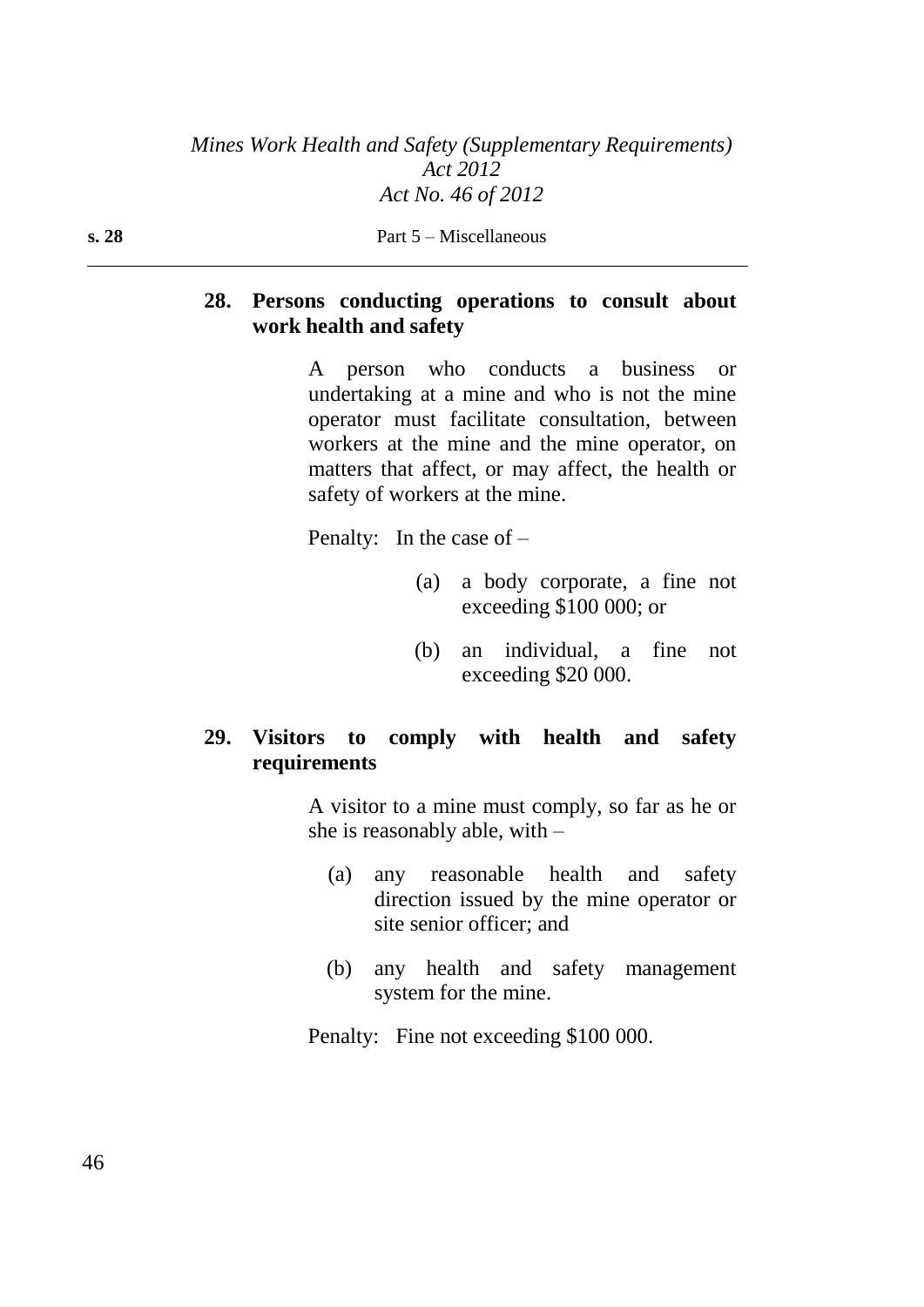#### **30. Record book**

- (1) A mine operator at a mine (other than a mine where exploration is the only mining operation) must record the following in a record book that is in a form approved by the Chief Inspector of Mines:
	- (a) the inspections made by inspectors;
	- (b) instructions made by inspectors;
	- (c) other information specified in a notice to the mine operator under subsection (2).

Penalty: In the case of –

- (a) a body corporate, a fine not exceeding \$50 000; or
- (b) an individual, a fine not exceeding \$10 000.
- (2) The Chief Inspector of Mines, by notice in writing to a mine operator, may specify information as being required to be kept in the record book.
- (3) The mine operator must ensure that a record book required to be kept in accordance with subsection (1) is made available for inspection by employees, contractors and self-employed persons at the mine.

Penalty: In the case of –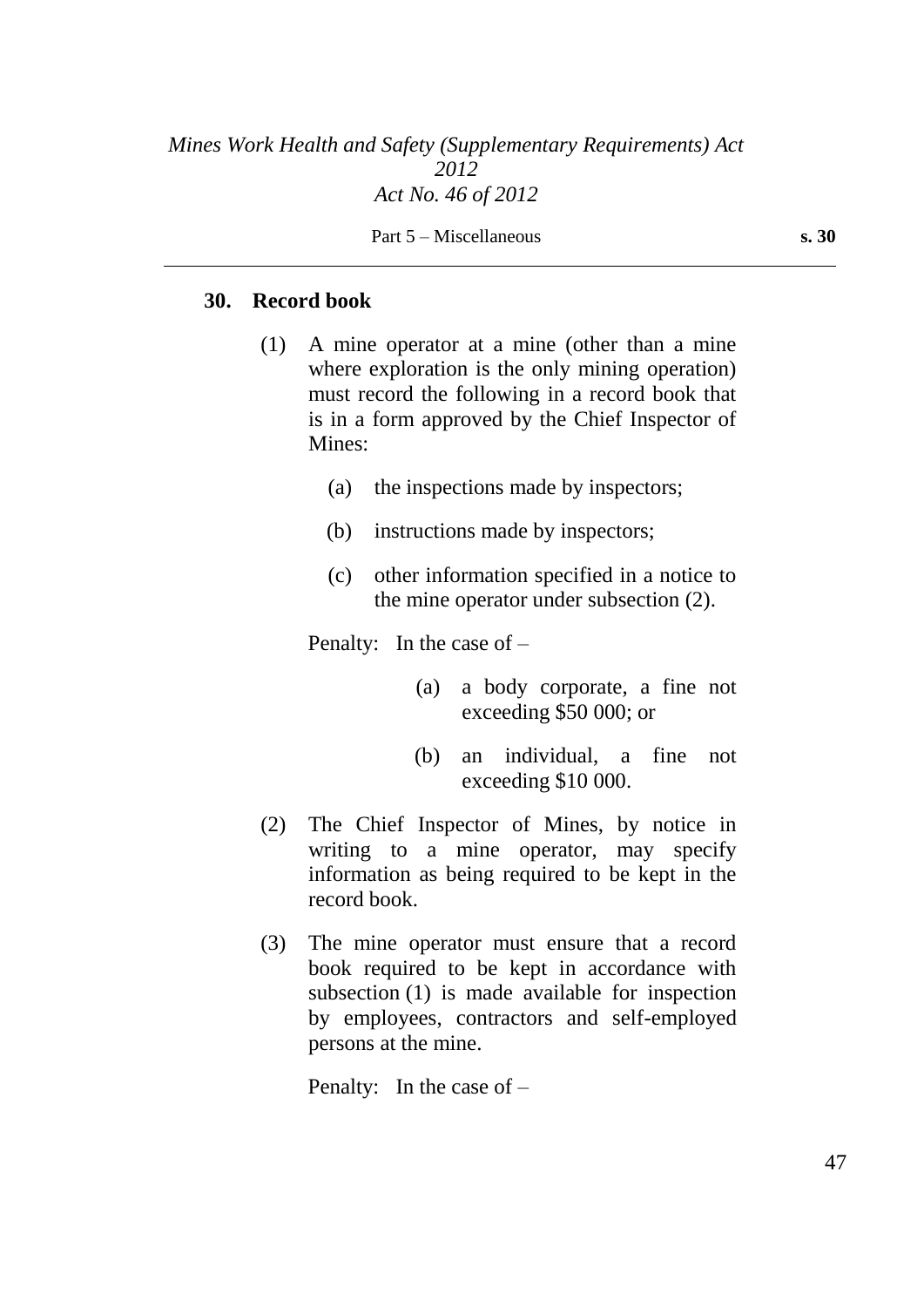| s. 31 | Part 5 – Miscellaneous |
|-------|------------------------|
|       |                        |

- (a) a body corporate, a fine not exceeding \$50 000; or
- (b) an individual, a fine not exceeding \$10 000.

### **31. Management structure to be maintained**

(1) The operator of a mine must establish and maintain an appropriate management structure of competent persons for the mine.

Penalty: In the case of –

- (a) a body corporate, a fine not exceeding \$250 000; or
- (b) an individual, a fine not exceeding \$50 000.
- (2) For the purposes of subsection (1), an appropriate management structure of competent persons for a mine is not established or maintained unless the management structure includes competent persons with appropriate technical or engineering competence commensurate with the nature, size and complexity of the mine and mining operations and the associated risk.
- (3) For the purposes of subsection (1), an appropriate management structure of competent persons for a mine is not maintained unless, when a vacancy in an essential position in the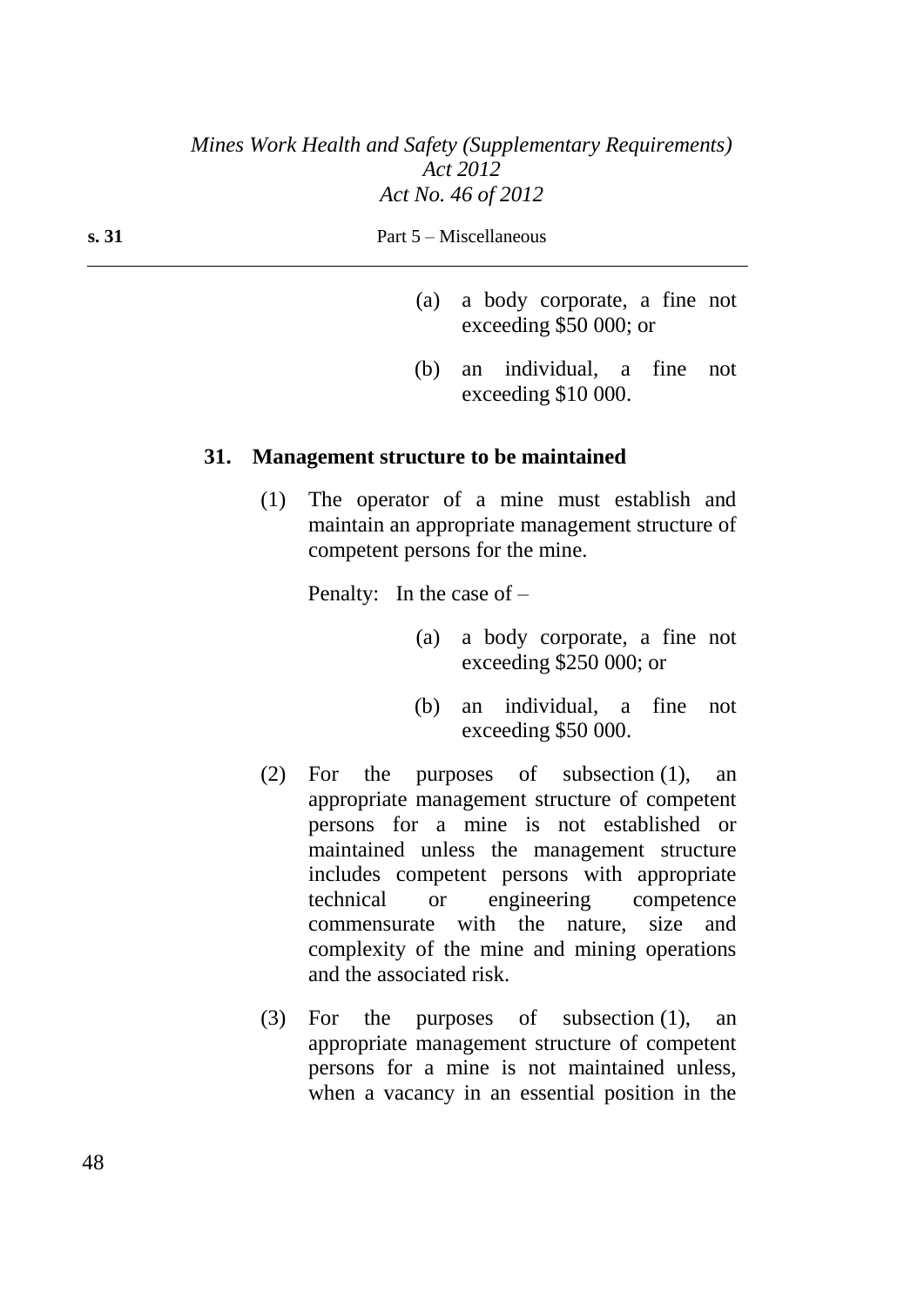Part 5 – Miscellaneous **s. 32** 

structure, including the position of site senior officer, occurs –

- (a) a person acts in the position until the position is filled; and
- (b) the position is filled in a timely manner.
- (4) The operator of a mine must ensure that the management structure is set out in a document that nominates persons within the structure by position and outlines their areas of responsibility and accountability.

Penalty: In the case of –

- (a) a body corporate, a fine not exceeding \$250 000; or
- (b) an individual, a fine not exceeding \$50 000.

### **32. Mine layout, design and construction**

A person who has, to any extent, control over the layout, design or construction of a mine must ensure, so far as is reasonably practicable, that the layout, design or construction takes into account –

- (a) relevant geological, geotechnical, meteorological and topographical data; and
- (b) any other relevant information, including information about the following: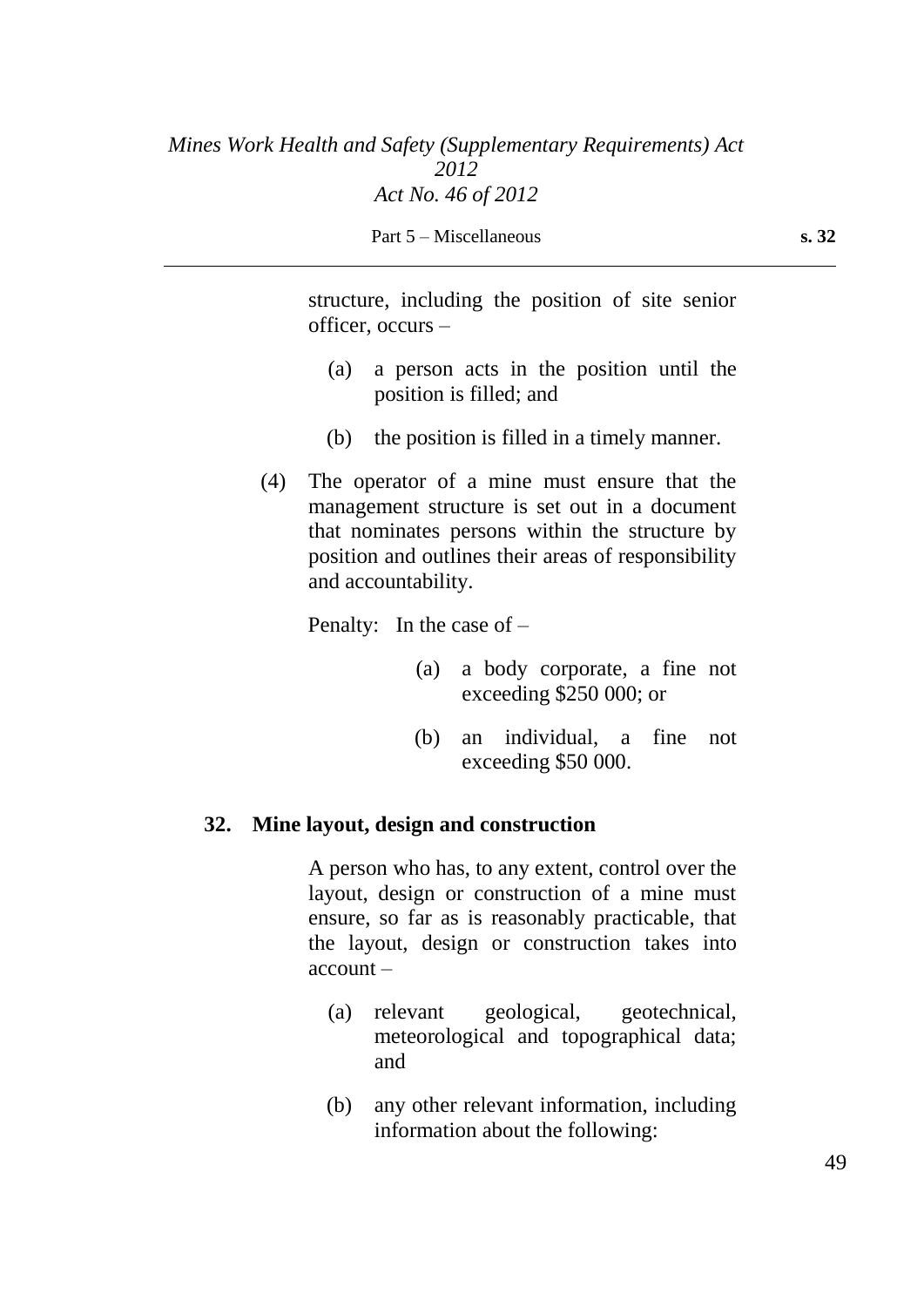|       |                             | Mines Work Health and Safety (Supplementary Requirements)<br>Act 2012              |
|-------|-----------------------------|------------------------------------------------------------------------------------|
|       |                             | Act No. 46 of 2012                                                                 |
| s. 33 |                             | Part 5 – Miscellaneous                                                             |
|       | (i)                         | means of access and travel-ways;                                                   |
|       | (ii)                        | processes and facilities for the<br>extraction<br>and treatment<br>of<br>minerals; |
|       | (iii)                       | fixed emergency facilities;                                                        |
|       |                             | (iv) ground support and control;                                                   |
|       | (v)                         | hazardous substances at the mine;                                                  |
|       | (vi)                        | noise and dust;                                                                    |
|       | (vii)                       | stockpiles, dumps and tailings<br>dams;                                            |
|       | (viii)                      | underground and surface water;                                                     |
|       | (ix)                        | the use of vehicles at the mine;                                                   |
|       | (x)                         | ventilation.                                                                       |
|       | Penalty: In the case of $-$ |                                                                                    |
|       |                             | (a)<br>a body corporate, a fine not<br>exceeding \$500 000; or                     |
|       | (b)                         | an individual, a fine<br>not<br>exceeding \$100 000.                               |

# **33. Guidance material**

(1) For the purpose of providing guidance and informing the decision-making process at a mine, the Chief Inspector of Mines may –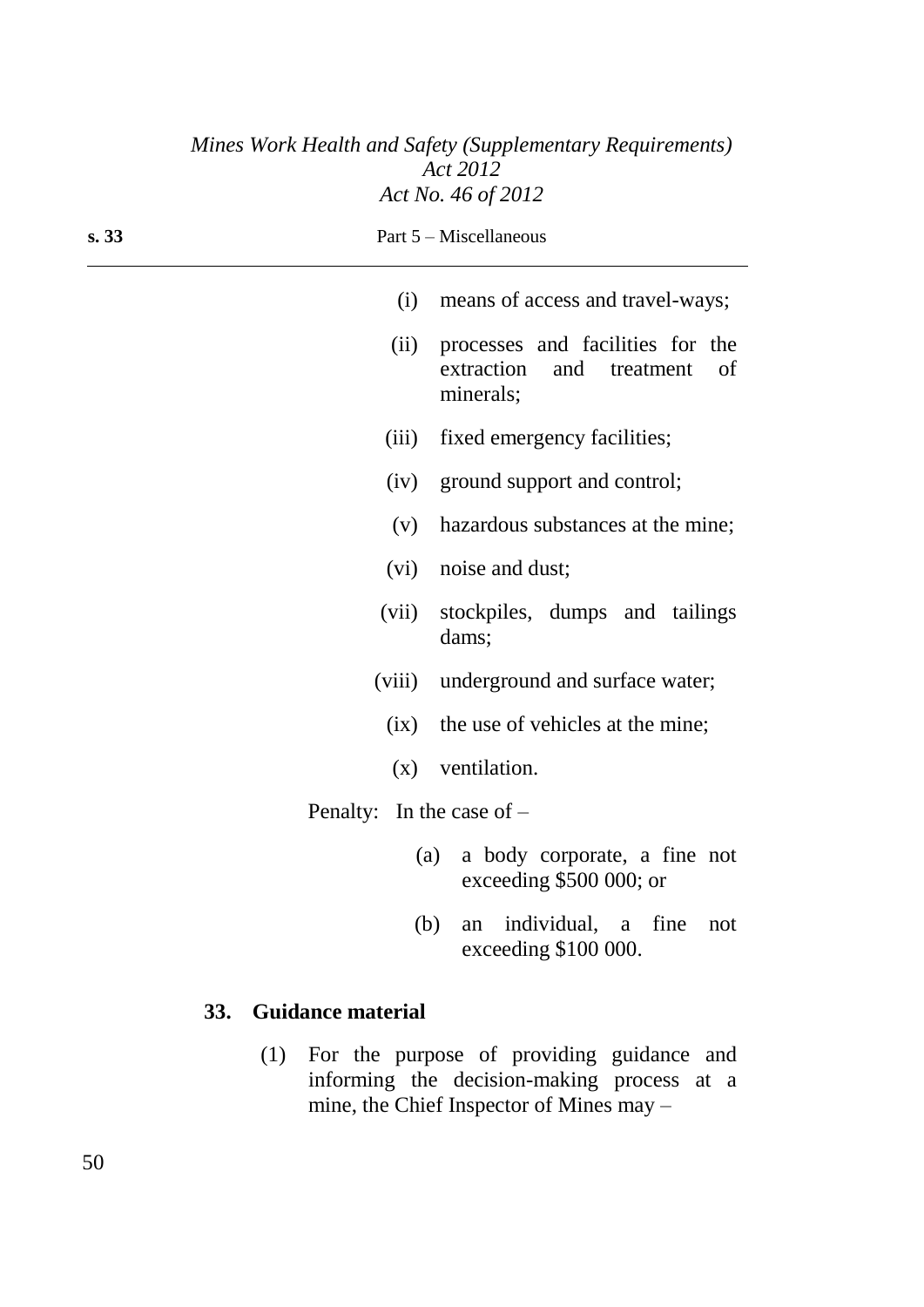| (a) | declare as guidance material all or                                                                                               |
|-----|-----------------------------------------------------------------------------------------------------------------------------------|
|     | specified parts of any code, standard,                                                                                            |
|     | rule, specification, provision<br><b>or</b>                                                                                       |
|     | document relating to occupational health                                                                                          |
|     | or safety, whether prepared or published                                                                                          |
|     | by the Department or any other body or<br>authority; and                                                                          |
| (b) | incorporate that material by reference,<br>either as the material is in force at the<br>time the guidance material is approved or |

(2) A declaration under subsection (1) is to specify the scope of the application of the guidance material, which may be to all mines or to all mines of a certain size, type or characteristic.

as amended from time to time.

- (3) The Chief Inspector of Mines may revoke or amend a declaration under subsection (1).
- (4) The Chief Inspector of Mines must cause a declaration or the revocation or amendment of a declaration under this section to be published in the *Gazette* and on a website of the Department.
- (5) A declaration under this section is not a statutory rule for the purposes of the *Rules Publication Act 1953*.
- (6) Guidance material that was published under section 32ZC of the *Workplace Health and Safety Act 1995* and has not been revoked under that section is to be taken to be guidance material published under this section.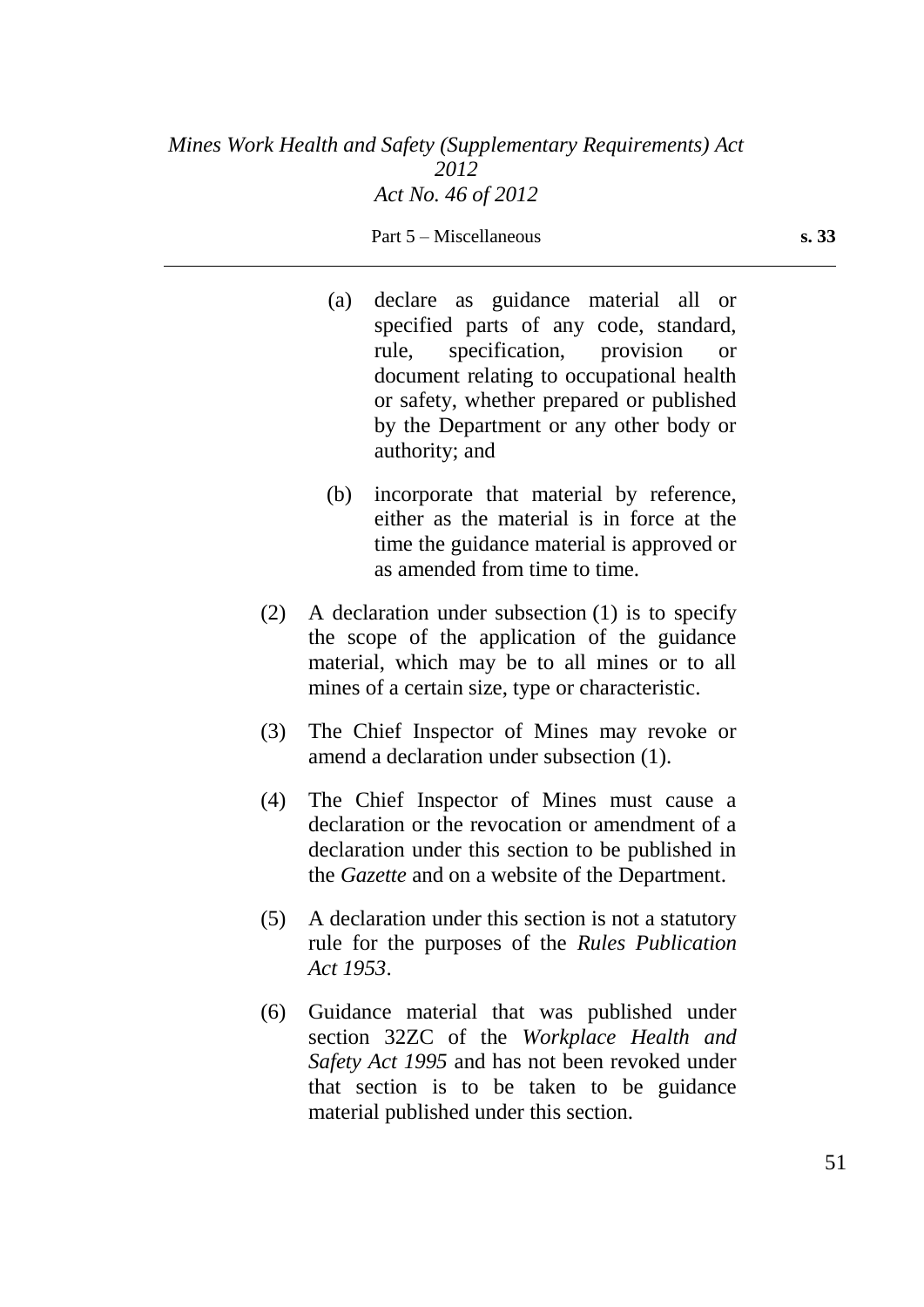#### **s. 33A** Part 5 – Miscellaneous

#### **33A. Codes of practice for mining operations**

If the Minister approves a code of practice in respect of mines, or mining operations, under section 274 of the *Work Health and Safety Act 2012*, section 274(2) of that Act does not apply to the code of practice if the development of the code of practice involved consultation between –

- (a) the unions and organisations that are prescribed for the purposes of this section; or
- (b) if no unions and organisations are prescribed under paragraph (a) –
	- (i) the unions representing workers in mines in Tasmania; and
	- (ii) the employer, and industry, organisations that represent the interests of mine operators in Tasmania –

that the Minister considers relevant to the code of practice being developed.

# **34. Certain decisions to be reviewable under** *Work Health and Safety Act 2012*

For the purposes of the *Work Health and Safety Act 2012*, the following table is taken to be inserted below the table to section 223 of that Act and to form part of that table: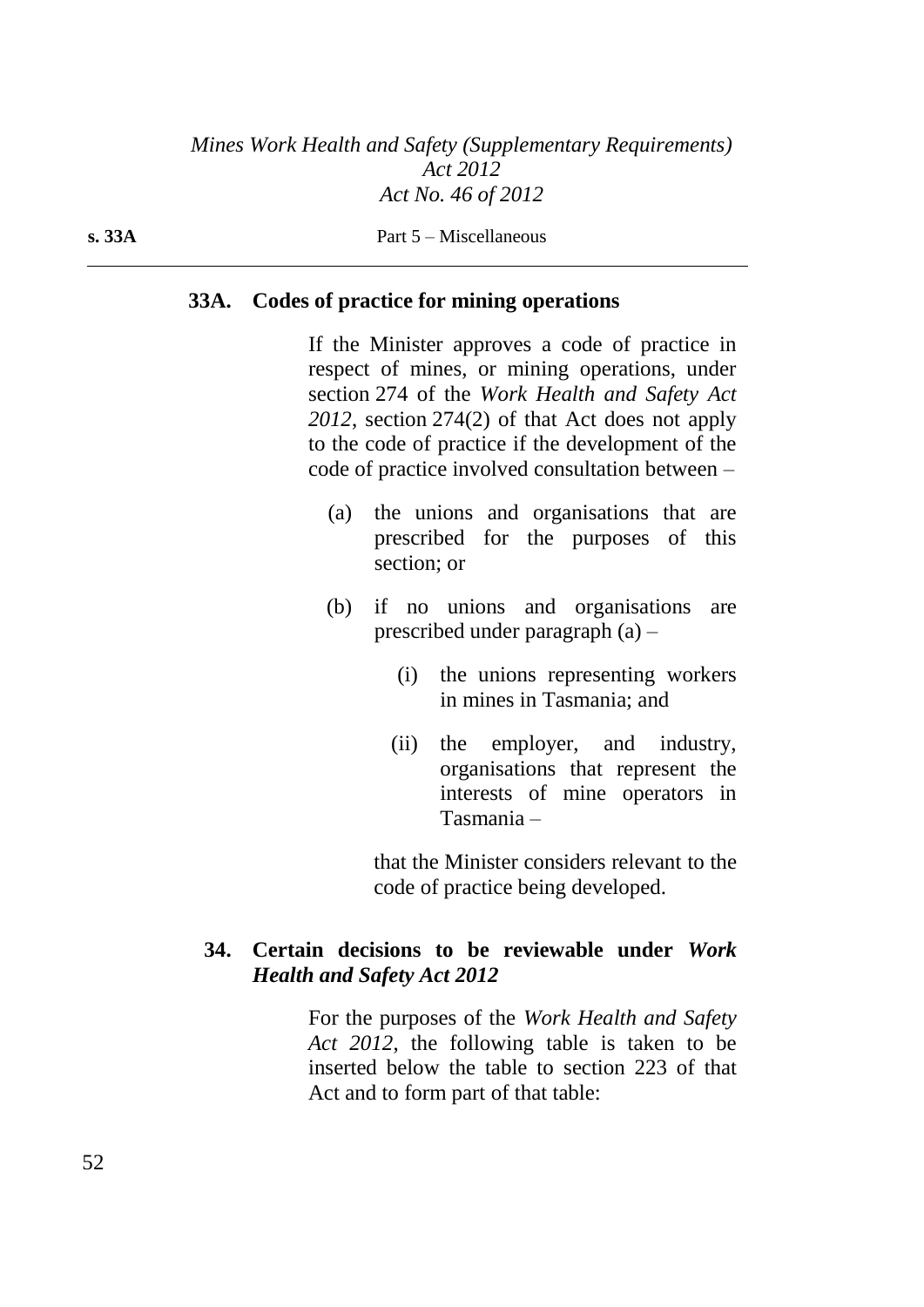Part 5 – Miscellaneous

| ٠<br>٠<br>۰, | ۰.<br>× |
|--------------|---------|
|              |         |

| <b>Item</b> | <b>Provision of Mines</b><br>Work Health and<br><b>Safety</b><br><i>(Supplementary</i><br><b>Requirements</b> ) Act<br>2012 under which<br>reviewable decision<br>is made | Eligible person in<br>relation to that<br>decision                                                                                                                                                                                                                                                                                                   |
|-------------|---------------------------------------------------------------------------------------------------------------------------------------------------------------------------|------------------------------------------------------------------------------------------------------------------------------------------------------------------------------------------------------------------------------------------------------------------------------------------------------------------------------------------------------|
| 1.          | Section $9(1)$                                                                                                                                                            | 1. A worker whose<br>interests are affected<br>by the decision.<br>2.<br>A<br>person<br>conducting<br>a<br>business<br>$\alpha$<br>undertaking whose<br>interests are affected<br>by the decision.<br>3. A health and<br>safety representative<br>who<br>represents<br><sub>a</sub><br>worker<br>whose<br>interests are affected<br>by the decision. |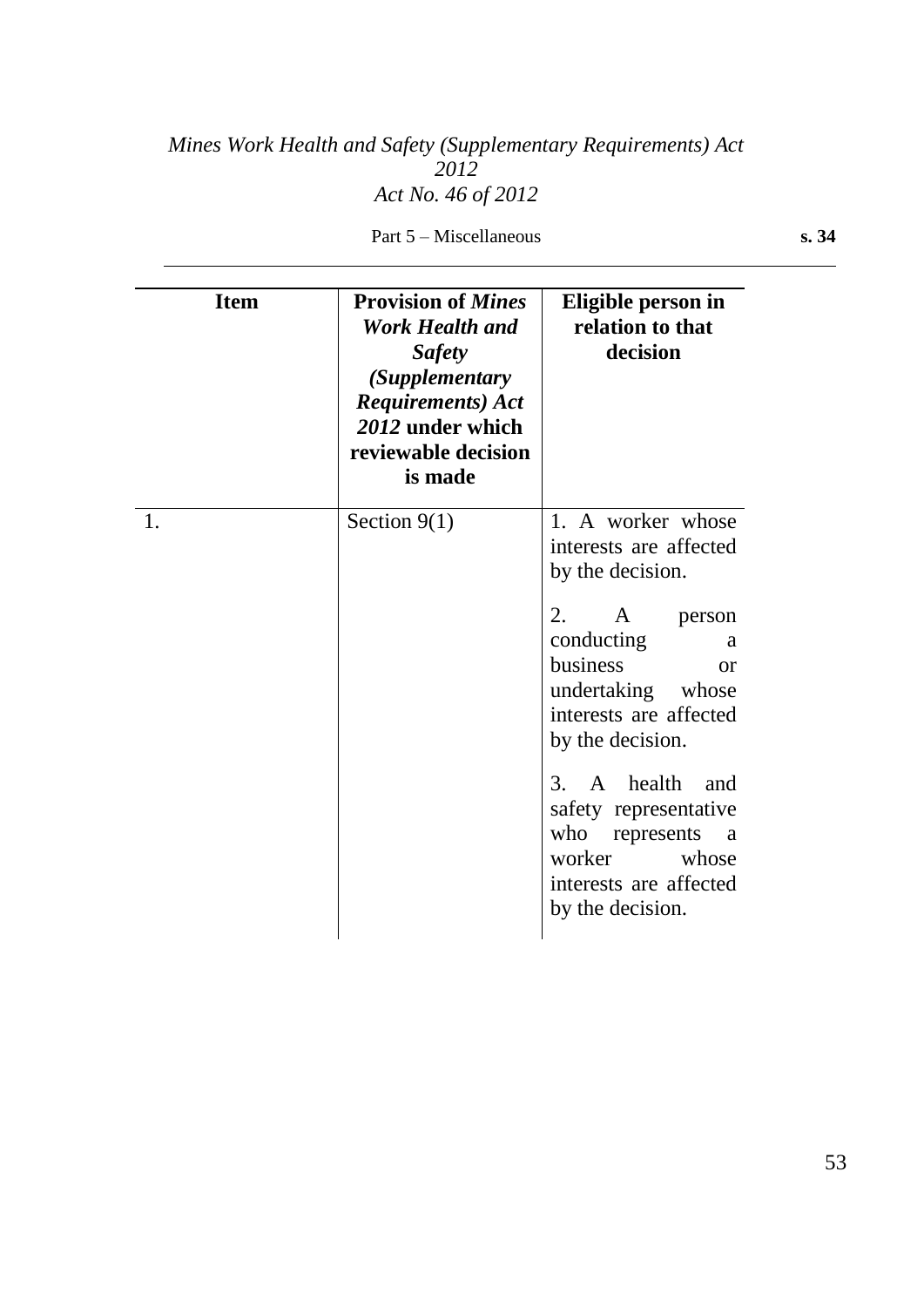| <b>Item</b> | <b>Provision of Mines</b><br>Work Health and<br><b>Safety</b><br>(Supplementary<br><b>Requirements</b> ) Act<br>2012 under which<br>reviewable decision<br>is made | Eligible person in<br>relation to that<br>decision                                                                                                                                                                                                                                                                                                          |
|-------------|--------------------------------------------------------------------------------------------------------------------------------------------------------------------|-------------------------------------------------------------------------------------------------------------------------------------------------------------------------------------------------------------------------------------------------------------------------------------------------------------------------------------------------------------|
| 2.          | Section $13(1)$                                                                                                                                                    | 1. A worker whose<br>interests are affected<br>by the decision.<br>2.<br>$\mathbf{A}$<br>person<br>conducting<br>a<br>business<br><b>or</b><br>undertaking<br>whose<br>interests are affected<br>by the decision.<br>3. A health<br>and<br>safety representative<br>who<br>represents<br>a<br>worker<br>whose<br>interests are affected<br>by the decision. |

**s. 34** Part 5 – Miscellaneous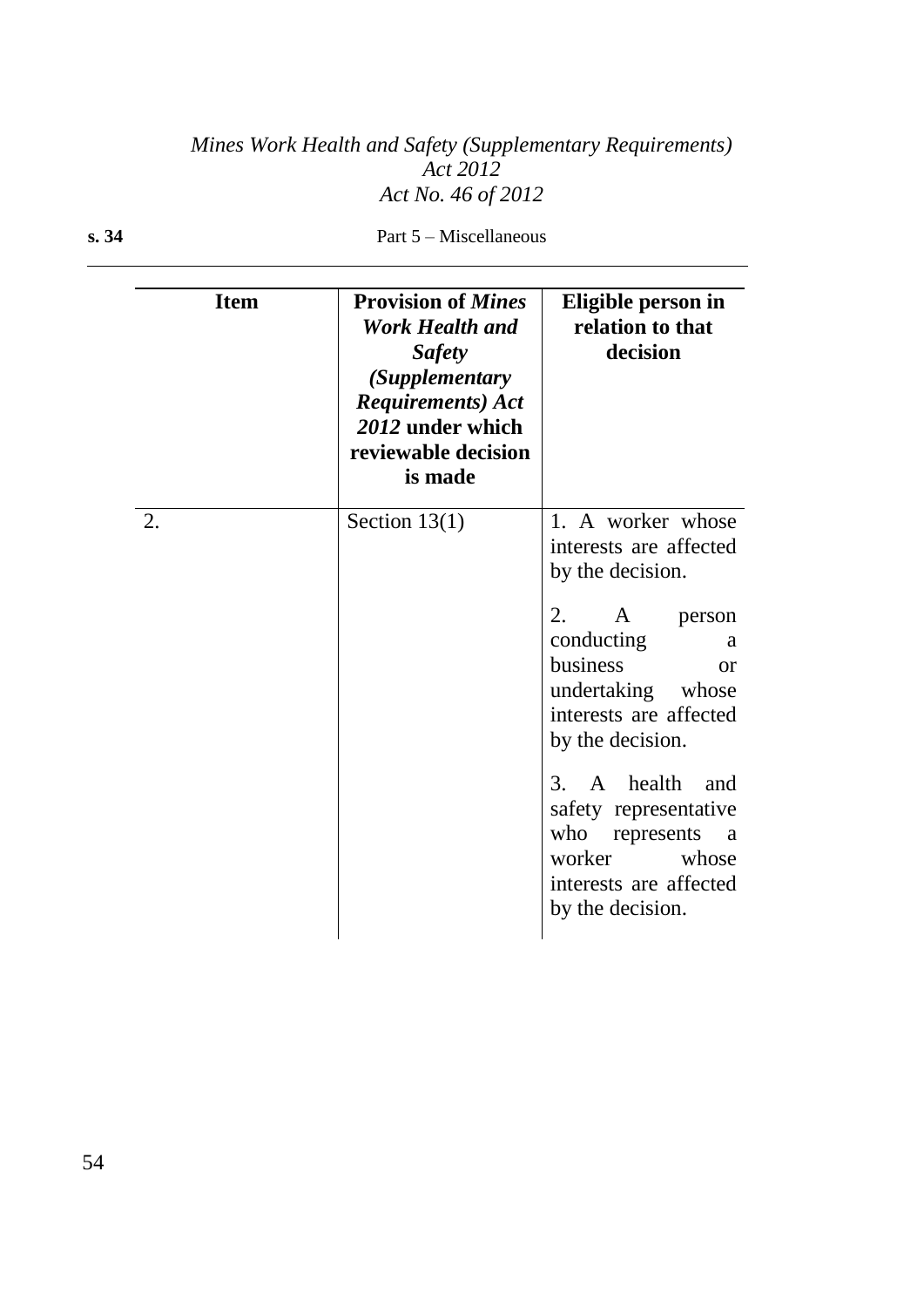Part 5 – Miscellaneous

| ٠<br>٠<br>۰, | ۰.<br>× |
|--------------|---------|
|              |         |

| <b>Item</b> | <b>Provision of Mines</b><br><b>Work Health and</b><br><b>Safety</b><br>(Supplementary<br><b>Requirements</b> ) Act<br>2012 under which<br>reviewable decision<br>is made | Eligible person in<br>relation to that<br>decision                                                                                                                                                                                                                                                                                        |
|-------------|---------------------------------------------------------------------------------------------------------------------------------------------------------------------------|-------------------------------------------------------------------------------------------------------------------------------------------------------------------------------------------------------------------------------------------------------------------------------------------------------------------------------------------|
| 3.          | Section $16(3)$                                                                                                                                                           | 1. A worker whose<br>interests are affected<br>by the decision.<br>2.<br>A<br>person<br>conducting<br>a<br>business<br>$\alpha$<br>undertaking whose<br>interests are affected<br>by the decision.<br>3. A health and<br>safety representative<br>who<br>represents<br>a<br>worker<br>whose<br>interests are affected<br>by the decision. |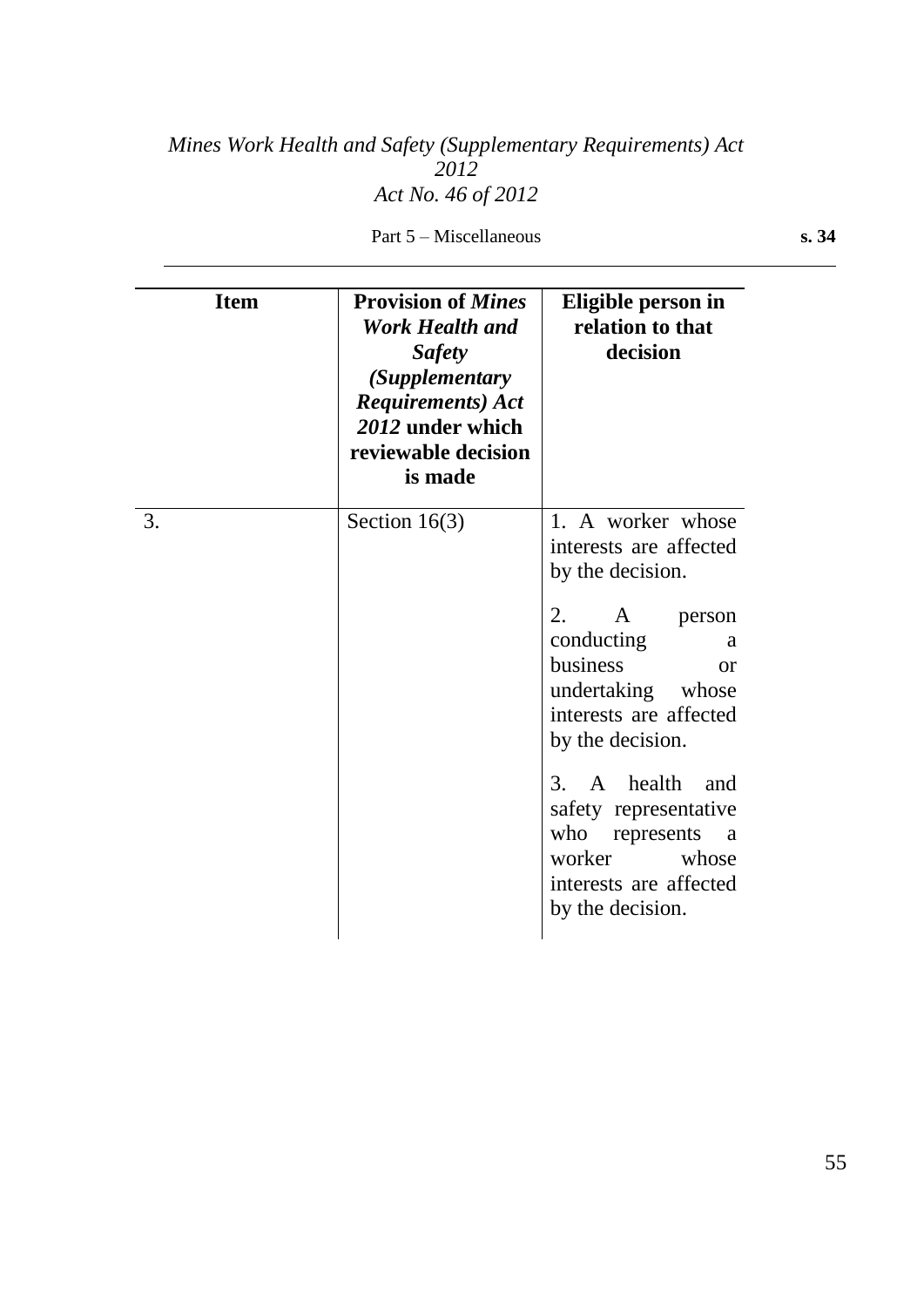| <b>Item</b> | <b>Provision of Mines</b><br><b>Work Health and</b><br><b>Safety</b><br>(Supplementary<br><b>Requirements</b> ) Act<br>2012 under which<br>reviewable decision<br>is made | Eligible person in<br>relation to that<br>decision                                                                                                                                                                                                                                                                                              |
|-------------|---------------------------------------------------------------------------------------------------------------------------------------------------------------------------|-------------------------------------------------------------------------------------------------------------------------------------------------------------------------------------------------------------------------------------------------------------------------------------------------------------------------------------------------|
| 4.          | Section $24(1)$                                                                                                                                                           | 1. A worker whose<br>interests are affected<br>by the decision.<br>2.<br>A<br>person<br>conducting<br>a<br>business<br>$\alpha$<br>undertaking<br>whose<br>interests are affected<br>by the decision.<br>3. A health<br>and<br>safety representative<br>who<br>represents<br>a<br>worker<br>whose<br>interests are affected<br>by the decision. |

**s. 34** Part 5 – Miscellaneous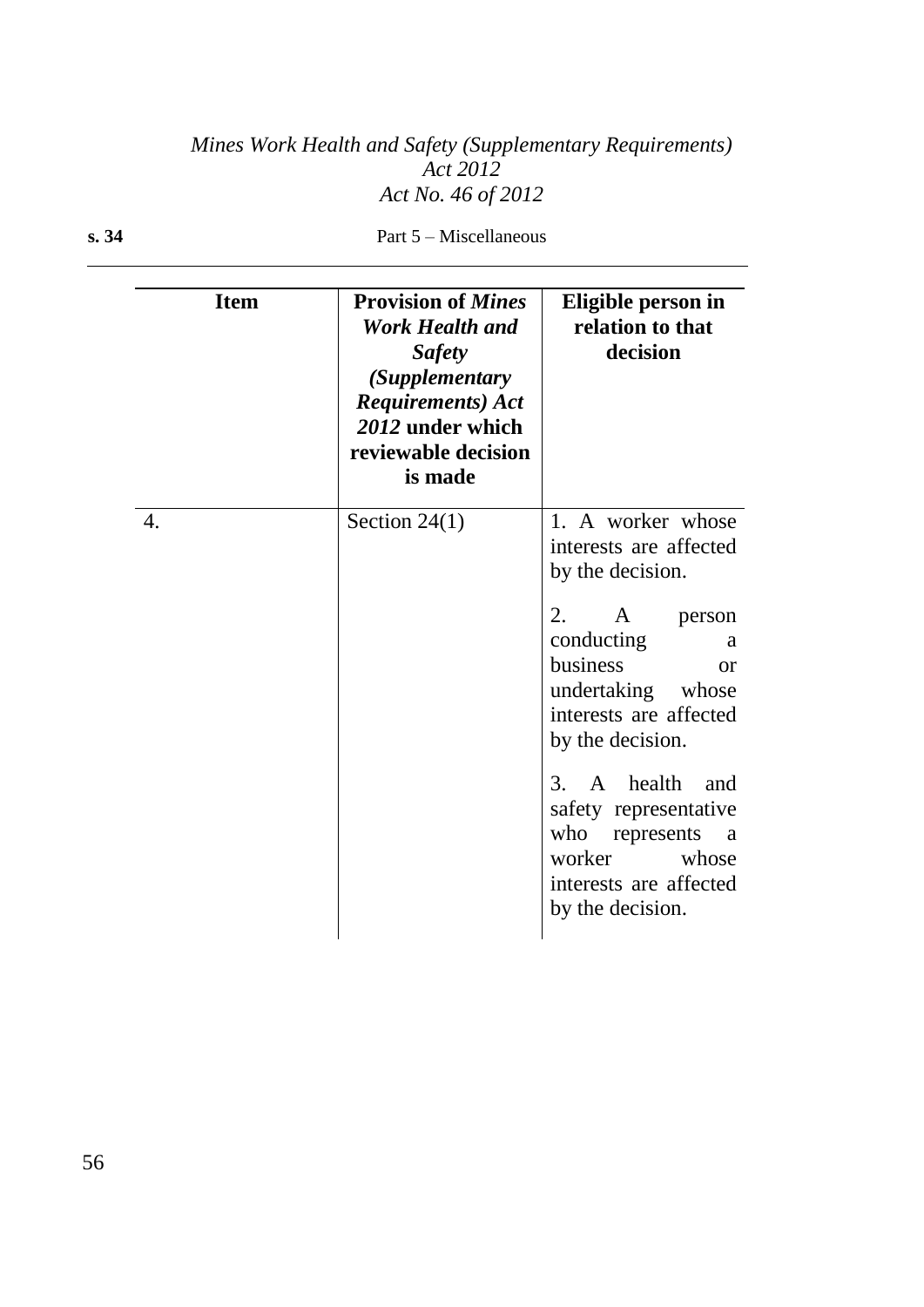Part 5 – Miscellaneous

|    | I  |
|----|----|
|    | ×  |
|    |    |
|    |    |
| ٠  |    |
| ×  | ۰. |
| ۰. |    |
| ., | ×  |
|    |    |
|    |    |
|    |    |

| <b>Item</b> | <b>Provision of Mines</b><br><b>Work Health and</b><br><b>Safety</b><br><i>(Supplementary</i><br><b>Requirements</b> ) Act<br>2012 under which<br>reviewable decision<br>is made | Eligible person in<br>relation to that<br>decision                                                                                                                                                                                                                                                                                        |
|-------------|----------------------------------------------------------------------------------------------------------------------------------------------------------------------------------|-------------------------------------------------------------------------------------------------------------------------------------------------------------------------------------------------------------------------------------------------------------------------------------------------------------------------------------------|
| 5.          | Section $25(2)$                                                                                                                                                                  | 1. A worker whose<br>interests are affected<br>by the decision.<br>2.<br>A<br>person<br>conducting<br>a<br>business<br>or<br>undertaking<br>whose<br>interests are affected<br>by the decision.<br>A health and<br>3.<br>safety representative<br>who<br>represents<br>a<br>worker<br>whose<br>interests are affected<br>by the decision. |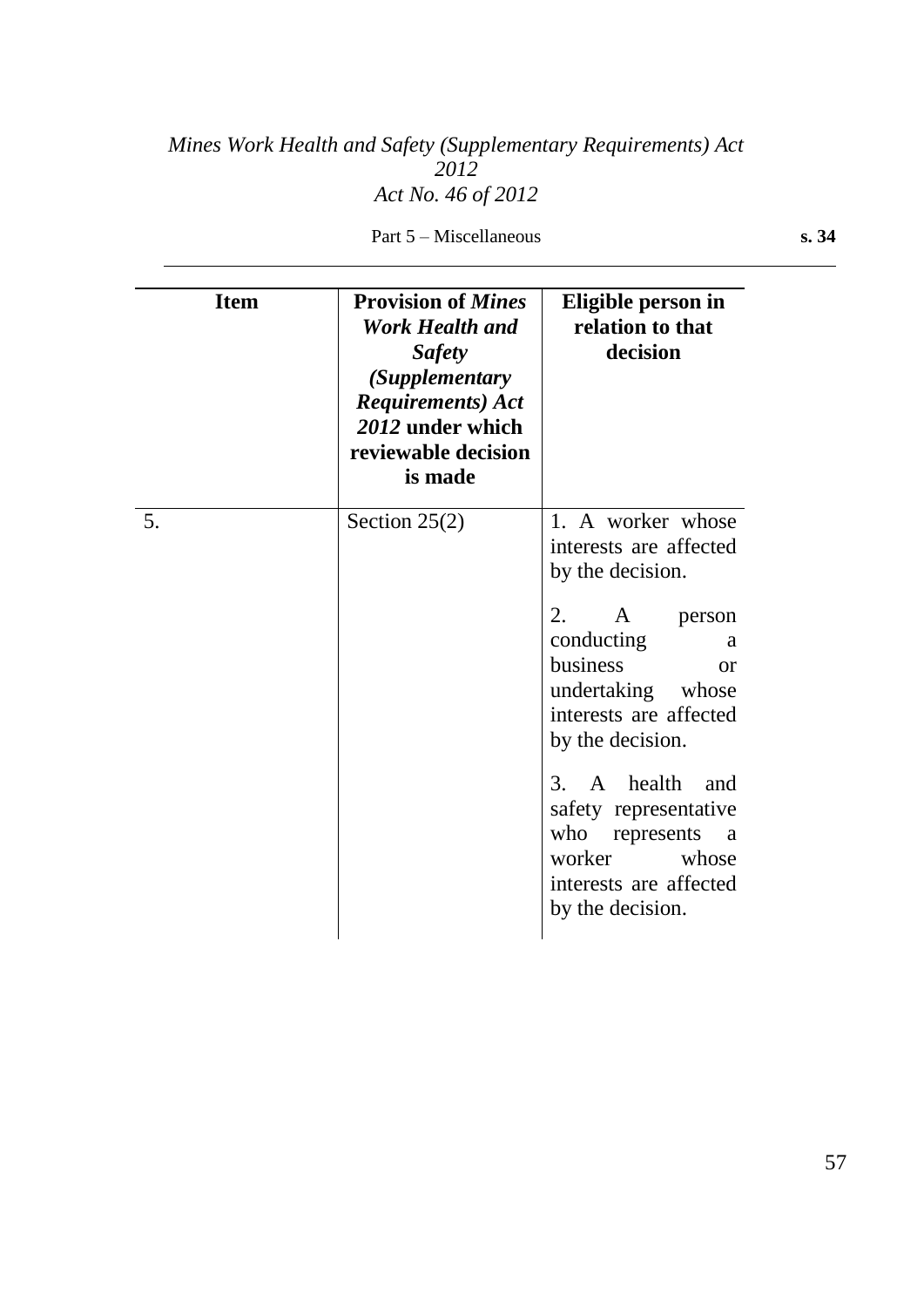| <b>Item</b> | <b>Provision of Mines</b><br><b>Work Health and</b><br><b>Safety</b><br>(Supplementary<br><b>Requirements</b> ) Act<br>2012 under which<br>reviewable decision<br>is made | Eligible person in<br>relation to that<br>decision                                                                                                                                                                                                                                                                                                        |
|-------------|---------------------------------------------------------------------------------------------------------------------------------------------------------------------------|-----------------------------------------------------------------------------------------------------------------------------------------------------------------------------------------------------------------------------------------------------------------------------------------------------------------------------------------------------------|
| 6.          | Section $26(2)$                                                                                                                                                           | 1. A worker whose<br>interests are affected<br>by the decision.<br>2.<br>$\overline{A}$<br>person<br>conducting<br>a<br>business<br>$\alpha$<br>undertaking whose<br>interests are affected<br>by the decision.<br>A health and<br>3.<br>safety representative<br>who<br>represents<br>a<br>worker<br>whose<br>interests are affected<br>by the decision. |

**s. 35** Part 5 – Miscellaneous

# **35. Transitional and savings provisions**

(1) In this section  $-$ 

*commencement day* means the day on which this Act commences.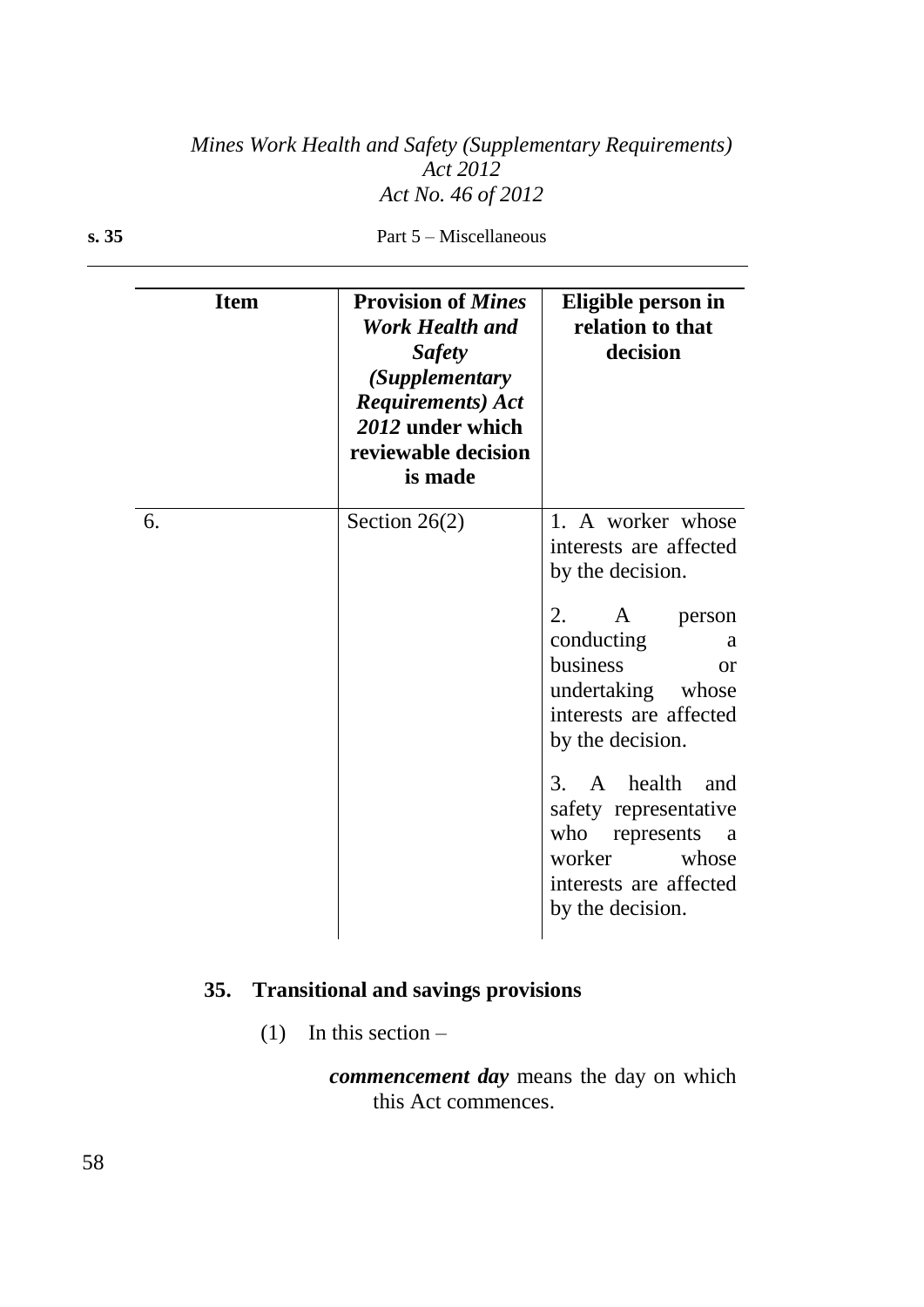- (2) The person who was, immediately before the commencement day, the Chief Inspector of Mines under the *Workplace Health and Safety Act 1995*, is to be taken to be designated under section 8 of this Act to be the Chief Inspector of Mines until the designation is revoked or another person is so designated under section 8.
- (3) . . . . . . . .
- (4) If a person was, immediately before the commencement day, the mine operator, under the *Workplace Health and Safety Act 1995*, in relation to a mine –
	- (a) he or she is to be taken to be the mine operator, or site senior officer, in relation to the mine under section 11 until his or her appointment as such is terminated under this Act; and
	- (b) the mine holder for the mine is to be taken to have given in relation to the person the advice required under section 12.
- (5) If a person was, immediately before the commencement day, the site senior officer, under the *Workplace Health and Safety Act 1995*, in relation to a mine –
	- (a) he or she is to be taken to be the site senior officer in relation to the mine under section 14 until his or her appointment as such is terminated under this Act; and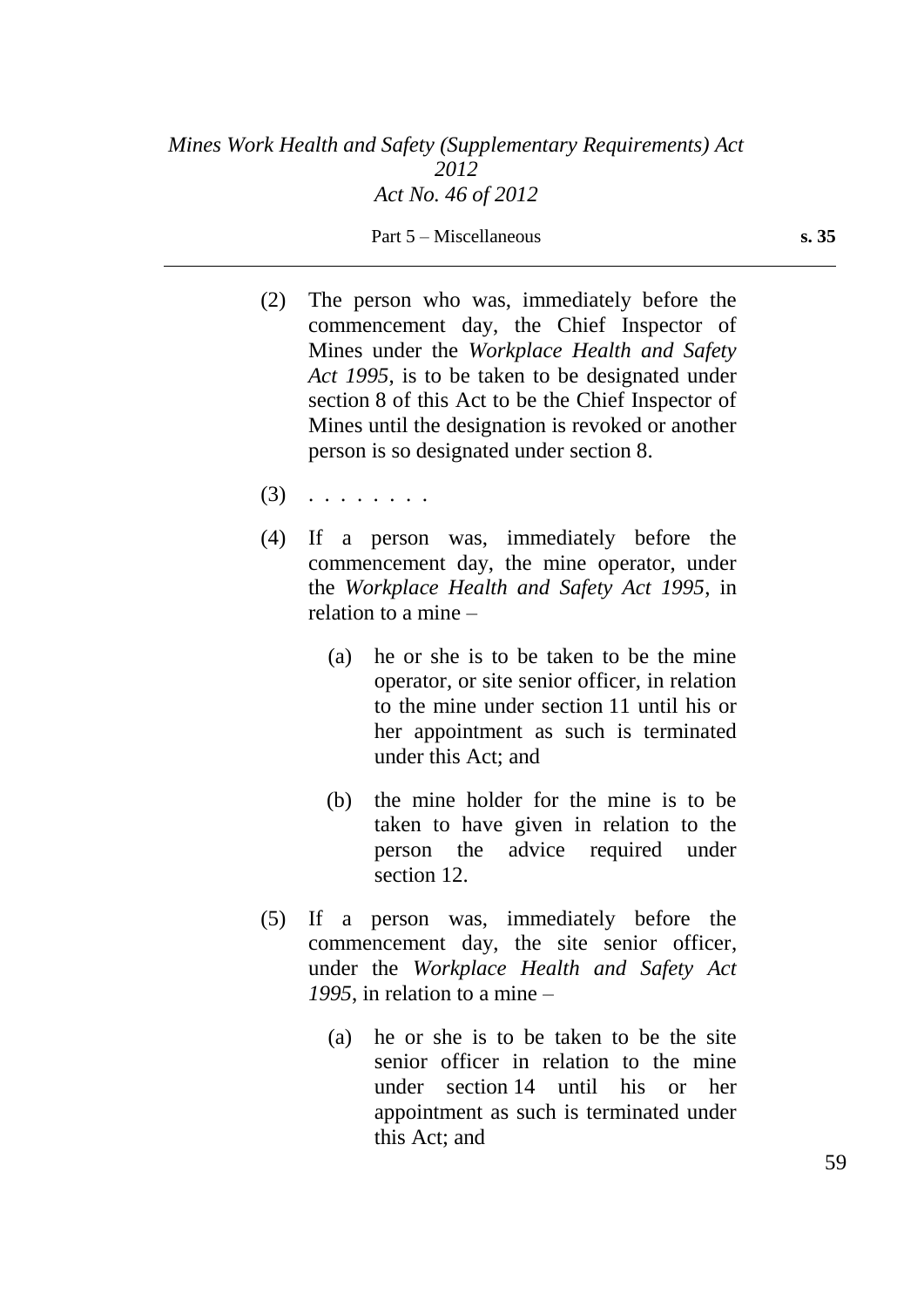#### **s. 35** Part 5 – Miscellaneous

- (b) the mine holder for the mine is to be taken to have given in relation to the person the notice required under section 14.
- $(6)$  . . . . . . . .
- (7) If an approval has been given under section  $32E(10)$ , section  $32J(2)$  or section  $32ZA(1)$  of the *Workplace Health and Safety Act 1995* to a person and the approval is in force immediately before the commencement day, the approval is to be taken to be an approval given to the person under section 13(1), section 16(2) or section 30(1), respectively, of this Act.
- (8) A specification of information in writing by the Chief Inspector of Mines under section 32ZA(1) of the *Workplace Health and Safety Act 1995* that is given to a person and has not been revoked before the commencement day is to be taken to be a specification of information in writing by the Chief Inspector of Mines given to the person by notice under section  $30(2)$  of this Act.
- (9) . . . . . . . .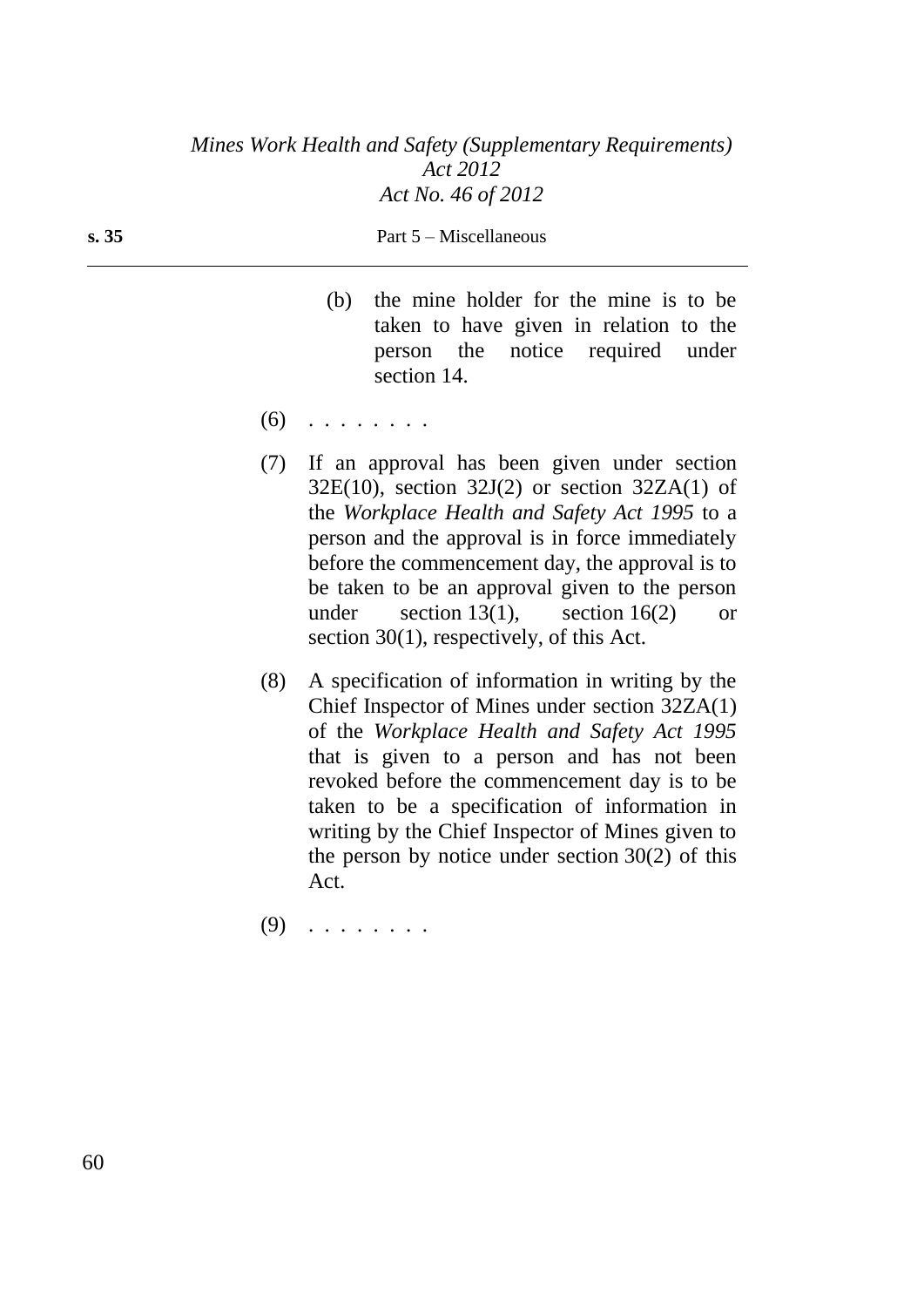Part 6 – Concluding Provisions **s. 36** 

### **PART 6 – CONCLUDING PROVISIONS**

### **36. Administration of Act**

Until provision is made in relation to this Act by order under section 4 of the *Administrative Arrangements Act 1990* –

- (a) the administration of this Act is assigned to the Minister for Workplace Relations; and
- (b) the department responsible to the Minister for Workplace Relations in relation to the administration of this Act is the Department of Justice.

#### **37. Regulations**

- (1) The Governor may make regulations for the purposes of this Act.
- (2) Without limiting the generality of subsection (1), the regulations may provide for the following:
	- (a) plans, design, layout and construction of mines;
	- (b) ground stability, or ground support, at a mine;
	- (c) atmosphere and ventilation in mines;
	- (d) the safe use of electricity in mines;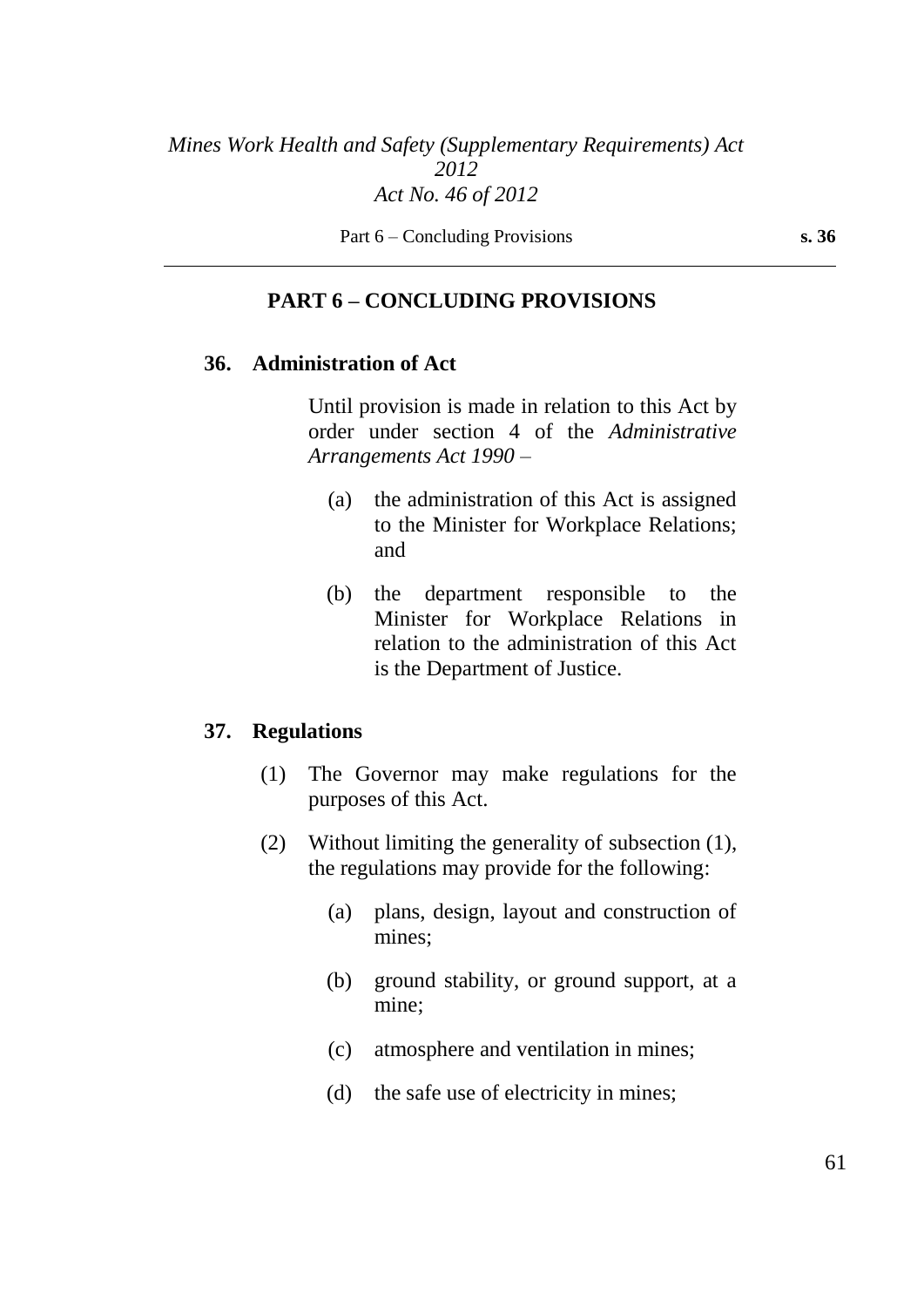| s.37 |     | Part 6 – Concluding Provisions                                                                                                                                                                                                                                                                                                         |  |
|------|-----|----------------------------------------------------------------------------------------------------------------------------------------------------------------------------------------------------------------------------------------------------------------------------------------------------------------------------------------|--|
|      | (e) | prevention of explosion or fire in mines<br>and mining operations;                                                                                                                                                                                                                                                                     |  |
|      | (f) | the safe use of plant, machinery, and<br>vehicles, in mines and mining operations;                                                                                                                                                                                                                                                     |  |
|      | (g) | the closure or abandonment of mines or<br>mining operations;                                                                                                                                                                                                                                                                           |  |
|      | (h) | plans for the management of major<br>hazards at mines or in mining operations;                                                                                                                                                                                                                                                         |  |
|      | (i) | the circumstances in which, and the<br>terms on which, a mine operator may<br>appoint a person or persons with<br>particular expertise to assist a site senior<br>officer to perform the site senior officer's<br>functions, or discharge the site senior<br>officer's duties, at a mine or part of a<br>mine or in mining operations; |  |
|      | (j) | requirements for the notification of<br>incidents or accidents;                                                                                                                                                                                                                                                                        |  |
|      |     | (k) risk management;                                                                                                                                                                                                                                                                                                                   |  |
|      | (1) | emergency response plans and rescue<br>arrangements;                                                                                                                                                                                                                                                                                   |  |
|      | (m) | consultation about any matters related to<br>health and safety at mines;                                                                                                                                                                                                                                                               |  |
|      | (n) | health monitoring and programs<br>to<br>control risks to health or safety arising<br>fatigue or alcohol<br>from<br>drug<br><b>or</b><br>consumption;                                                                                                                                                                                   |  |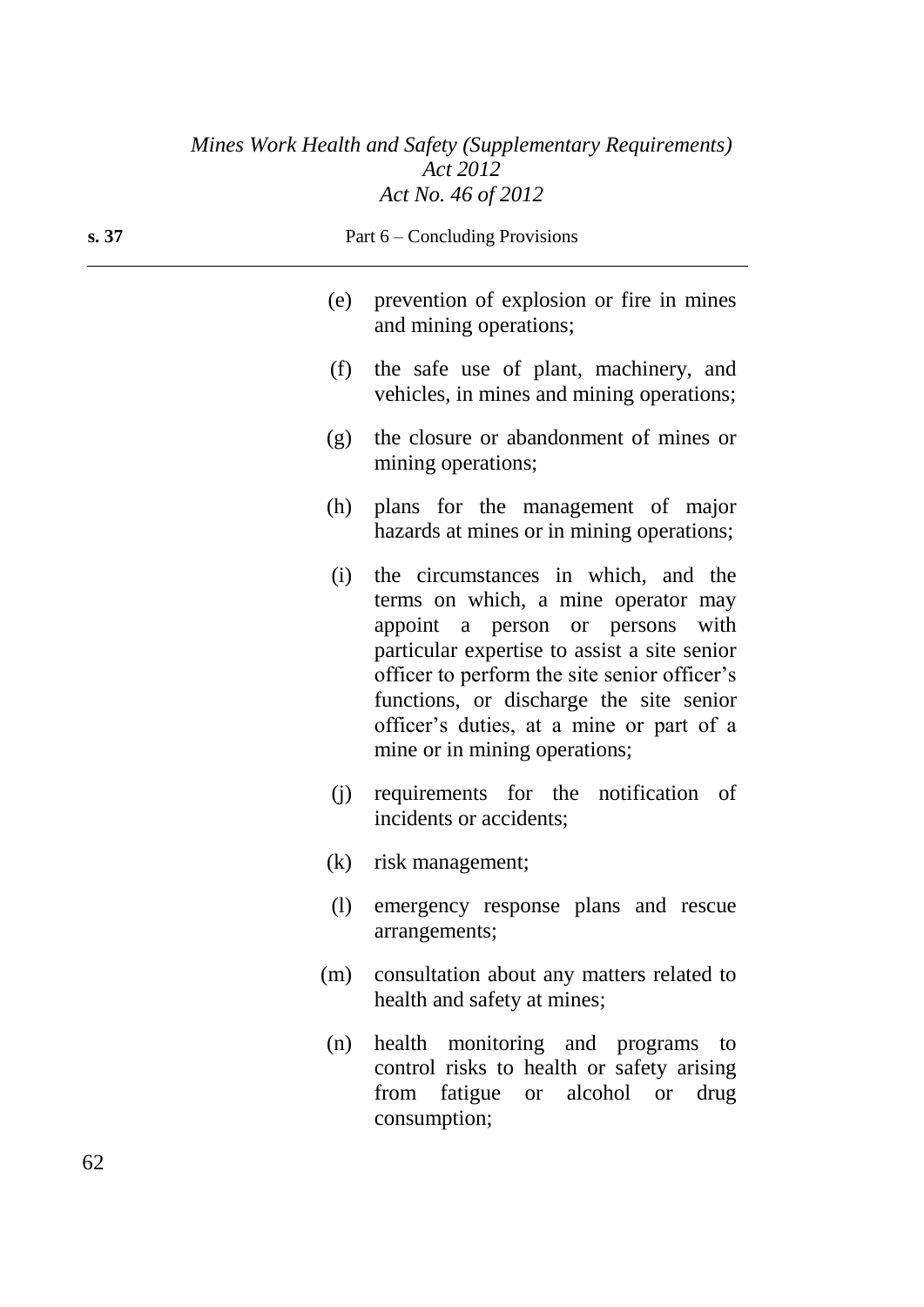Part 6 – Concluding Provisions **s. 37** (o) inrush and flooding;

- (p) shafts and winding equipment;
- (q) closing or abandoning mines;
- (r) prohibiting items at mines;
- (s) restriction of access to a mine or part of a mine.
- (3) The regulations may be made so as to apply differently according to matters, limitations or restrictions, whether as to time, circumstance or otherwise, specified in the regulations.
- (4) The regulations may  $-$ 
	- (a) provide that a contravention of any of the regulations is an offence; and
	- (b) in respect of such an offence, provide for the imposition of a fine not exceeding \$30 000.
- (5) The regulations may  $-$ 
	- (a) provide for savings or transitional matters necessary or expedient for bringing this Act into operation; and
	- (b) provide for any of those savings or transitional matters to take effect when this Act commences or on a later day specified in the regulations, whether the day so specified is before, on or after the day on which the regulations are made.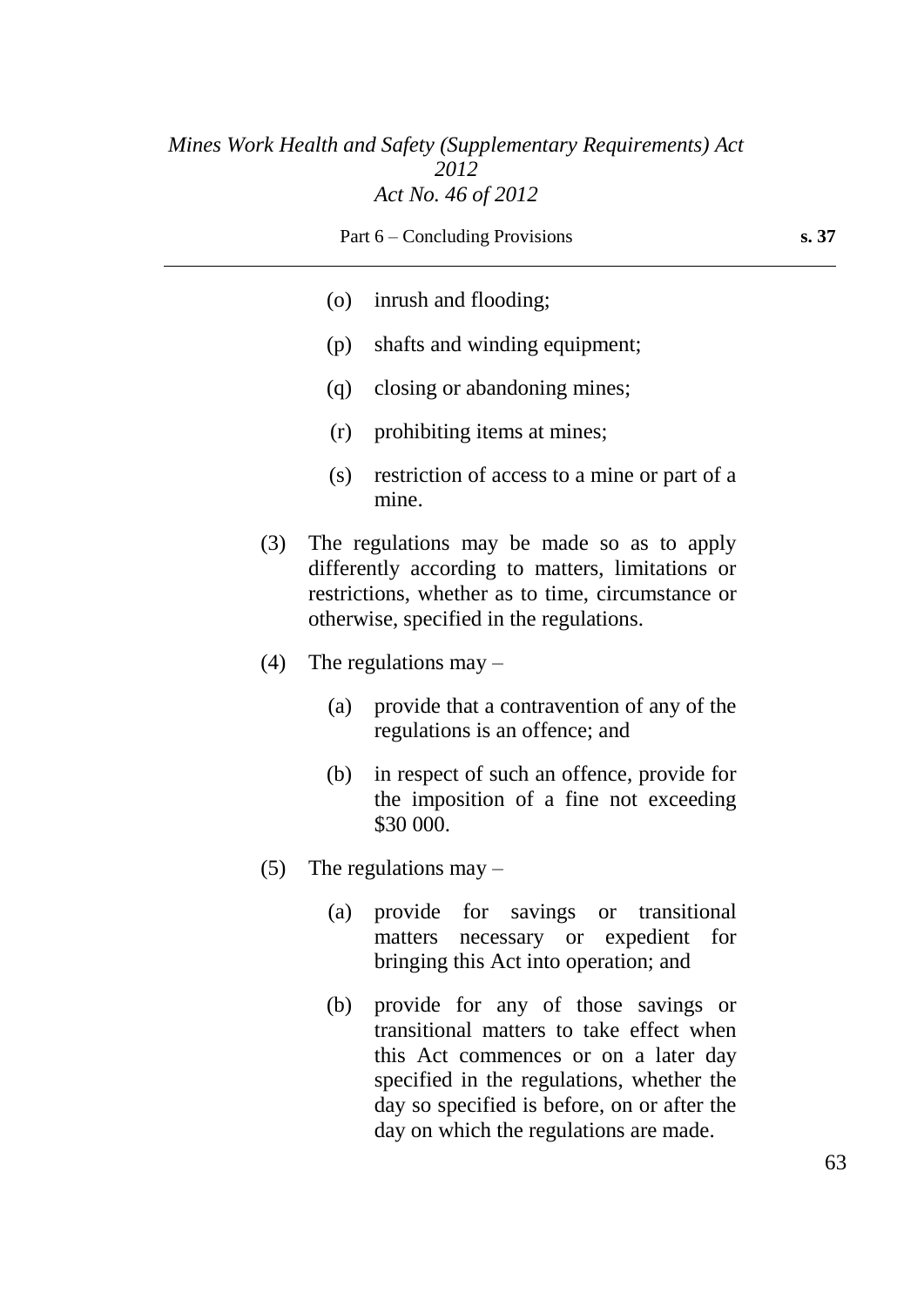| s. 37 |      | Part $6$ – Concluding Provisions                                                                                                                                                                                                                                                                                                                              |
|-------|------|---------------------------------------------------------------------------------------------------------------------------------------------------------------------------------------------------------------------------------------------------------------------------------------------------------------------------------------------------------------|
|       | (6)  | The regulations may authorise any matter to be<br>from time to time determined, applied or<br>regulated by the Secretary of the Department, the<br>regulator or the Chief Inspector of Mines.                                                                                                                                                                 |
|       | (7)  | The regulations may require a building used as a<br>workplace to comply substantially with the<br>provisions of the <i>Building Act 2016</i> .                                                                                                                                                                                                                |
|       | (8)  | The regulations may adopt either wholly or in<br>part and with or without modification, and either<br>specifically or by reference, any of the standards,<br>rules, codes or specifications of any prescribed<br>authority, whether the standards, rules, codes or<br>specifications are published or issued before or<br>after the commencement of this Act. |
|       | (9)  | A reference in subsection (8) to standards, rules,<br>codes or specifications includes a reference to an<br>amendment of those standards, rules, codes or<br>specifications, whether the<br>amendment<br>is<br>published or issued before or after<br>the<br>commencement of this Act.                                                                        |
|       | (10) | Nothing in the regulations prejudices or affects<br>the application of $-$                                                                                                                                                                                                                                                                                    |
|       |      | the <i>Building Act 2016</i> ; or<br>(a)                                                                                                                                                                                                                                                                                                                      |
|       |      | Building Regulations<br>the<br>the<br>(b)<br><b>or</b><br>Plumbing Regulations; or                                                                                                                                                                                                                                                                            |
|       |      | the <i>General Fire Regulations 2010</i> .<br>(c)                                                                                                                                                                                                                                                                                                             |

(11) Regulations made in respect of mines may apply to all mines or to only those mines meeting the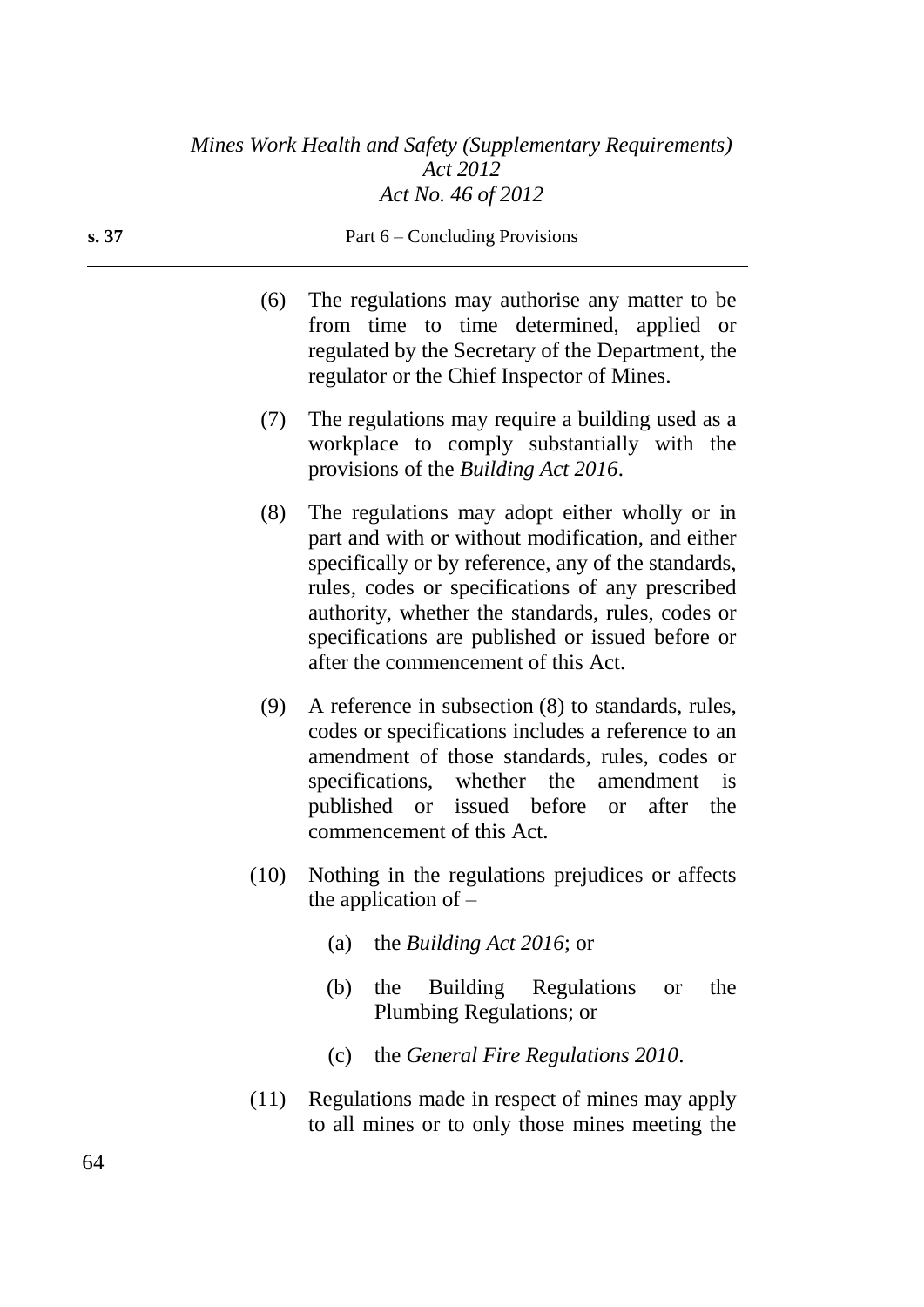Part 6 – Concluding Provisions **s. 37** 

criteria, if any, set out in the regulations, such as size, product, nature of the work or location above or below ground.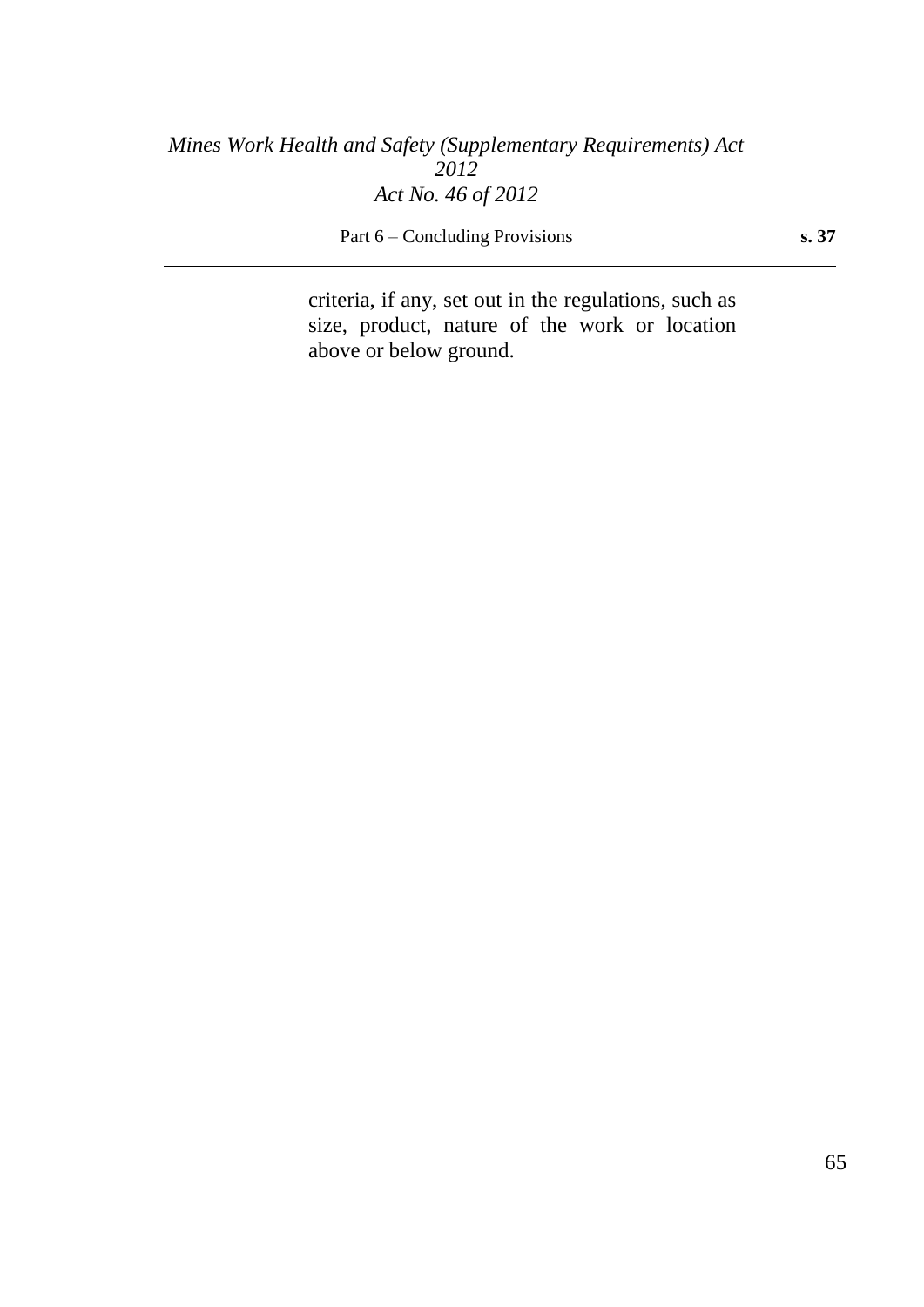#### **s. 37** Part 6 – Concluding Provisions

#### **NOTES**

The foregoing text of the *Mines Work Health and Safety (Supplementary Requirements) Act 2012* comprises those instruments as indicated in the following table. Any reprint changes made under any Act, in force before the commencement of the *Legislation Publication Act 1996*, authorising the reprint of Acts and statutory rules or permitted under the *Legislation Publication Act 1996* and made before 27 December 2020 are not specifically referred to in the following table of amendments.

| Act                                                                                | Number and year | Date of<br>commencement |
|------------------------------------------------------------------------------------|-----------------|-------------------------|
| Mines Work Health and Safety<br>(Supplementary Requirements) Act<br>2012           | No. 46 of 2012  | 1.1.2013                |
| <b>Building (Consequential Amendments)</b><br>Act 2016                             | No. 12 of 2016  | 1.1.2017                |
| Mines Work Health and Safety<br>(Supplementary Requirements)<br>Amendment Act 2020 | No. 39 of 2020  | 27.12.2020              |

#### **TABLE OF AMENDMENTS**

| Provision affected | How affected                      |
|--------------------|-----------------------------------|
| Section 3          | Amended by No. 39 of 2020, s. 4   |
| Section 4          | Amended by No. 39 of 2020, s. 5   |
| Section 5          | Amended by No. 39 of 2020, s. 6   |
| Section 6          | Amended by No. 39 of 2020, s. 7   |
| Section 7A         | Inserted by No. 39 of 2020, s. 8  |
| Section 8          | Amended by No. 39 of 2020, s. 9   |
| Section 9          | Amended by No. 39 of 2020, s. 10  |
| Section 10A of     | Inserted by No. 39 of 2020, s. 11 |
| Part 3             |                                   |
| Section 11         | Amended by No. 39 of 2020, s. 12  |
| Section 12         | Amended by No. 39 of 2020, s. 13  |
| Section 13         | Amended by No. 39 of 2020, s. 14  |
| Section 14         | Amended by No. 39 of 2020, s. 15  |
| Section 15         | Amended by No. 39 of 2020, s. 16  |
| Section 16         | Amended by No. 39 of 2020, s. 17  |
| Section 17         | Amended by No. 39 of 2020, s. 18  |
| Section 18         | Amended by No. 39 of 2020, s. 19  |